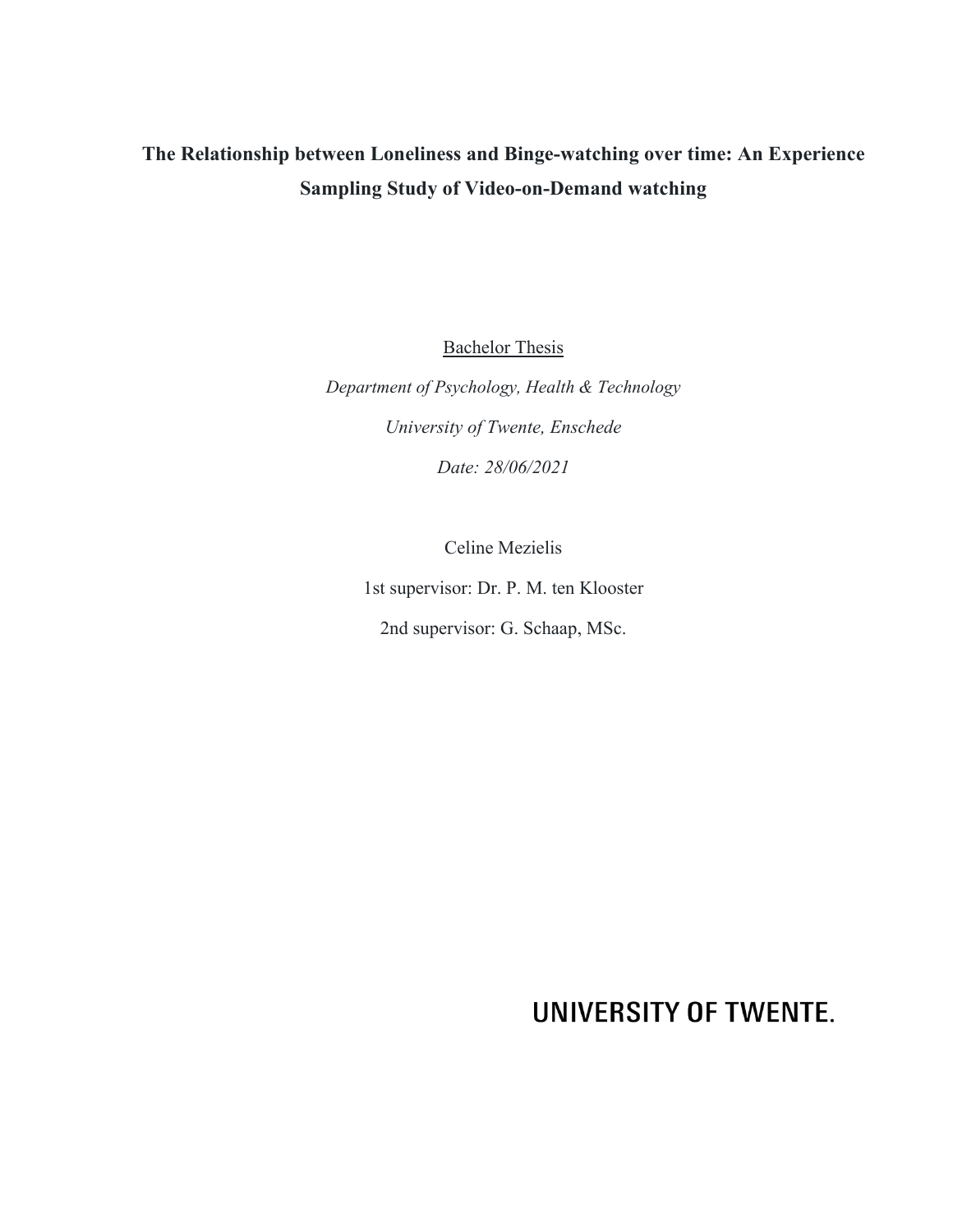#### **Abstract**

**Background**. The usage of Video-on-demand services (VoD) is becoming highly popular in recent years. This increasing consumption has led to the well-known phenomenon of binge-watching. To date, little is known about the various consequences and predictors of excessive watching behaviour. This study examines the temporal relationship between loneliness and binge-watching behaviour by using experience sampling method (ESM).

**Method**. The study involved 74 participants, who answered daily questionnaires targeting their mood and watching behaviour over the course of 15 days using an application called Ethica on their smartphone. On day 1, respondents were asked to answer a baseline questionnaire using the De Jong Gierveld Scale to measure their trait loneliness. Individuals were then asked daily to answer questions about watching behaviour as well as their momentary perceived level of loneliness. Level of loneliness was assessed two times a day, while yesterday's watching behaviour was assessed once a day. In this study, binge-watching was defined as watching at least 3 episodes and at least 2 hours in one sitting. Linear mixed models (LMMs) were used to analyse the longitudinal data.

**Results**. Loneliness was a significant predictor of binge-watching on the same day (*β*= .07, *SE*=  $.04, p= .04$ ). The number of hours and episodes watched were also significantly predicted by loneliness (*β*= .08, *SE*= .04, *p*= .03; *β*= .07, *SE*= .03, *p*= .02). Loneliness was not a significant consequence of binge-watching, meaning that people did not feel lonelier the next day after watching VoD content. Furthermore, analyses revealed that associations between loneliness and VoD watching over time were not trait-like driven, but rather state-like driven.

**Conclusion**. The findings indicate that participants may have other motivations for watching VoD services than loneliness due to the very low average scores for loneliness. Also, results suggest that momentary loneliness predicts more binge-watching, but binge-watching does not predict higher or lower levels of loneliness the next day. Therefore, increased streaming on VoD platforms can be seen as a potential coping strategy for feelings of loneliness that should be further explored.

*Keywords*: Loneliness, video-on-demand, binge-watching, experience sampling method, ESM.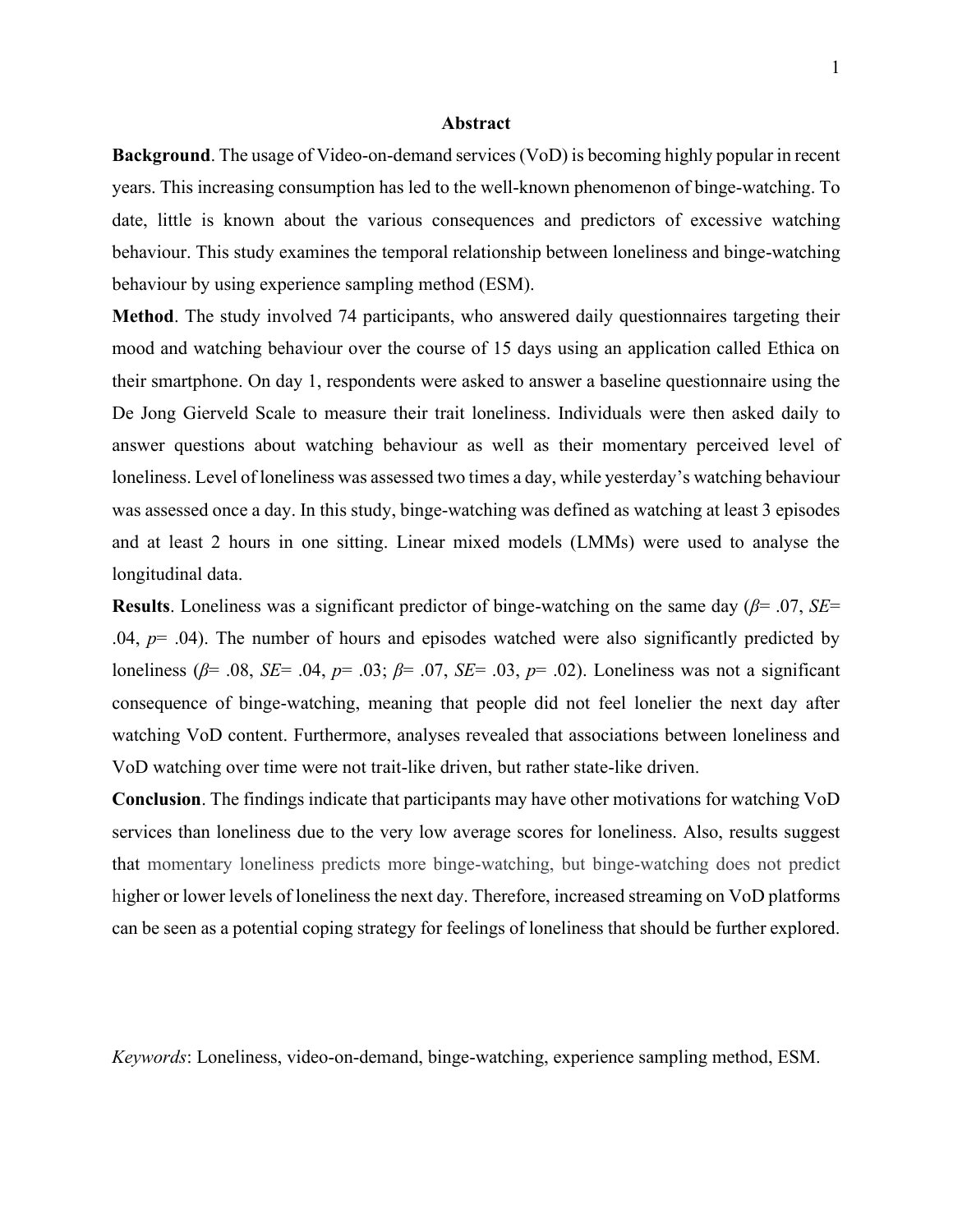# **Table of Contents**

| <b>Introduction</b>                                                        | 3                        |
|----------------------------------------------------------------------------|--------------------------|
| 1.1 Emergence of VoD-services                                              | 3                        |
| 1.2 Streaming Platforms                                                    | 3                        |
| 1.3 Definition of Binge-watching                                           | $\overline{\mathcal{L}}$ |
| 1.4 Consequences of Binge-watching                                         | 5                        |
| 1.5 Motivators of Binge-watching                                           | 6                        |
| 1.6 Binge-watching and Loneliness                                          | 7                        |
| 1.7 Experience Sampling Method (ESM)                                       | 8                        |
| 1.8 Aim of the Study and the Research Questions                            | 9                        |
| <b>Methods</b>                                                             | 10                       |
| 2.1 Design                                                                 | 10                       |
| 2.2 Participants                                                           | 11                       |
| 2.3 Materials                                                              | 12                       |
| 2.3.1 Demographics and Baseline Questionnaire                              | 12                       |
| 2.3.2 Morning VoD Behaviour and State Assessment                           | 13                       |
| 2.3.3 Evening State Assessment                                             | 14                       |
| 2.4 Procedure                                                              | 14                       |
| 2.5 Data Analysis                                                          | 15                       |
| <b>Results</b>                                                             | 17                       |
| 3.1 Participant Characteristics                                            | 17                       |
| 3.2 Loneliness and Watching Behaviour over time                            | 17                       |
| 3.3 Associations between Trait Loneliness and Watching Behaviour over time | 20                       |
| 3.4 State Loneliness as a Consequence of Binge-watching                    | 21                       |
| 3.5 State Loneliness as a Predictor of Binge-watching                      | 22                       |
| <b>Discussion</b>                                                          | 24                       |
| 4.1 Meaning of Results                                                     | 24                       |
| 4.2 Strengths and Limitations of the Study                                 | 26                       |
| 4.3 Future Research                                                        | 28                       |
| 4.4 Conclusion                                                             | 29                       |
| <b>References</b>                                                          | 30                       |
| Appendix A                                                                 | 35                       |
| Appendix B                                                                 | 44                       |
| Appendix C                                                                 | 45                       |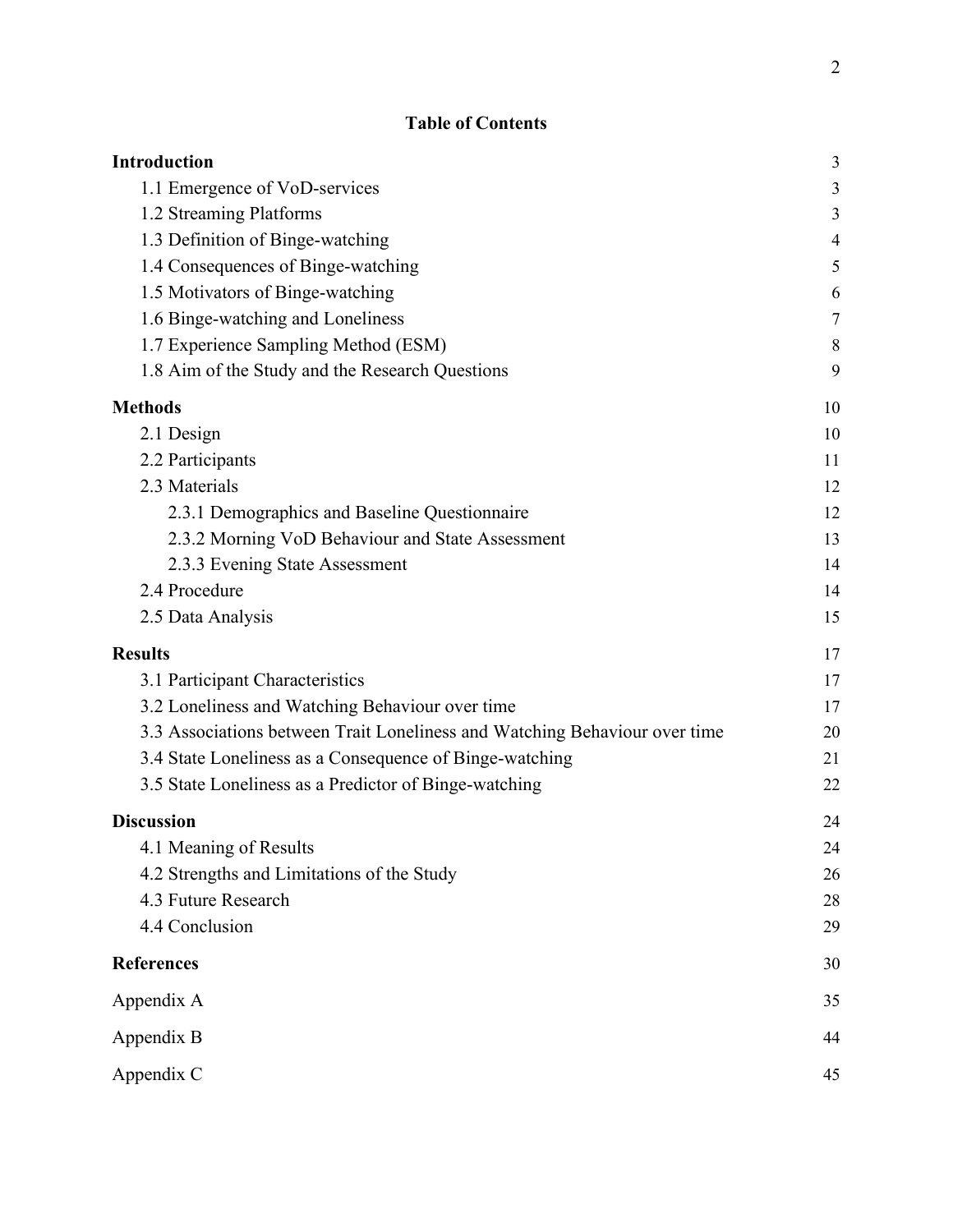#### **1. Introduction**

#### <span id="page-3-1"></span><span id="page-3-0"></span>**1.1 Emergence of VoD-services**

"Just one more episode", who hasn't had this thought? Nowadays, the use of streaming services is more popular than ever. Many decades ago, when linear television came out, it was the number one invention to entertain people. Since then, television broadcasting has gone through various transformations from black and white to colour and 3D. According to Mikos (2016), classic linear television is still important, but for some viewers, it has evolved from a primary medium to a secondary medium. Especially in recent years, society has shown a shift in the use of television to video streaming options. Besides, the number of traditional TV viewers has visibly decreased, whereas the number of viewers of online streaming services is rapidly increasing (Mikos, 2016). Altogether, video-on-demand (VoD) services and online TV act as a kind of replacement for traditional TV (Brandon, 2020). This can be seen in particular in developed societies, where people's media consumption patterns have changed dramatically since the beginning of the twentieth century. Nowadays, there are many people who rely on their smartphones, tablets or laptops and not only need them for work but also use them for many different forms of entertainment. As reported by Ulrich (2016), one study revealed that for around 60% of respondents, living a life without digital-technical devices is no longer conceivable. Hence, in a world where most people can no longer imagine life without the internet, there are many resulting new activities to enjoy, such as watching many different series, films and documentaries that can be streamed online.

### <span id="page-3-2"></span>**1.2 Streaming Platforms**

The invention of streaming TV content already started in 1990, but it was revolutionised and popularised by different companies like Netflix, Amazon Prime and Youtube. Unlike broadcast television, streaming has the advantage that members can have unlimited accessibility and watch entire seasons of series anytime and anywhere (Osur, 2016; Matrix, 2014; Pittman & Sheehan, 2015). Before these streaming services existed, individuals usually had to wait a whole week to watch the next episode of their favourite series (Rubenking & Bracken, 2018). Interestingly, McCarthy (2018) points out that already 74 per cent of US households had at least one form of video streaming service in 2019.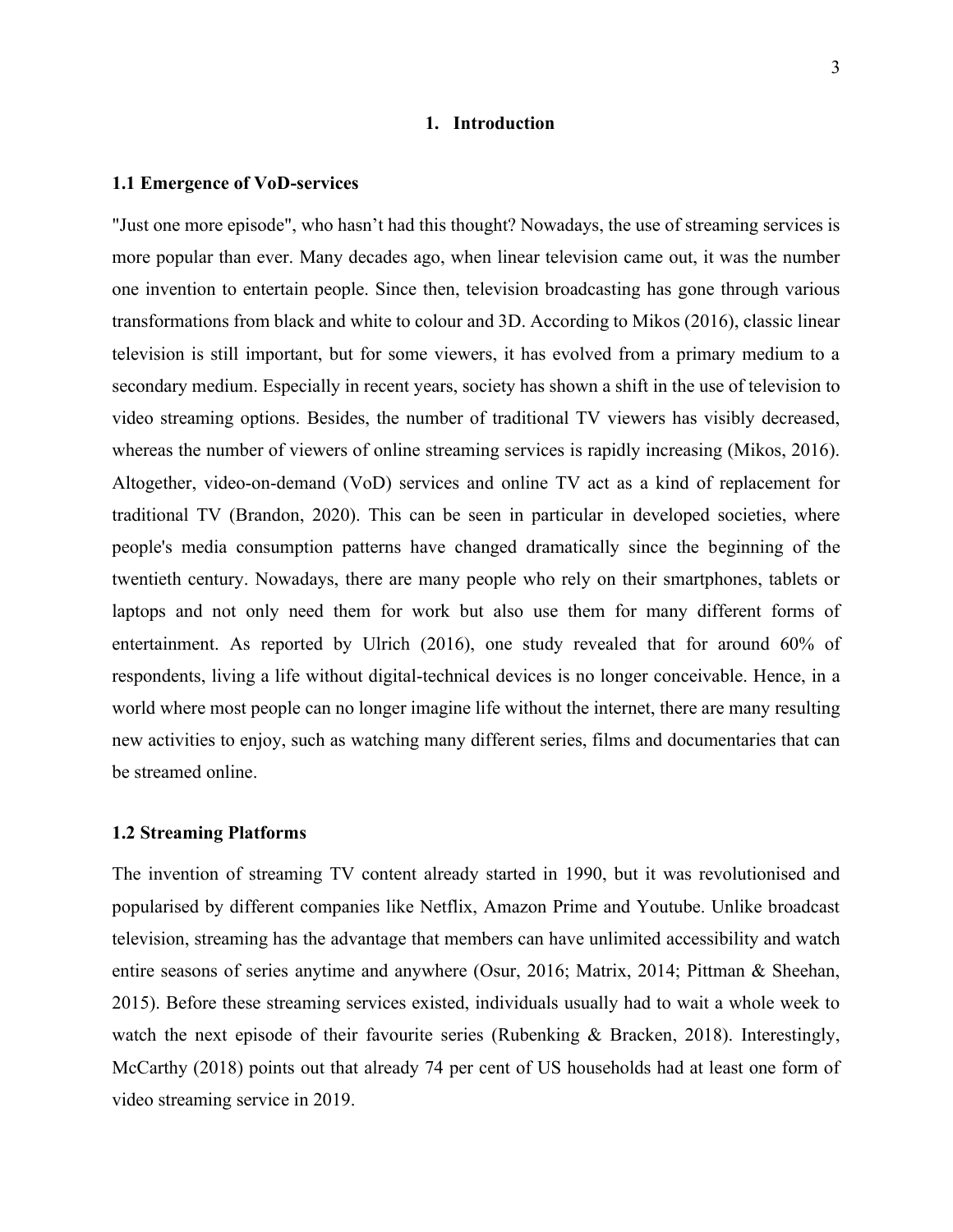The currently most popular of all streaming services is Netflix, followed by Amazon Prime and Hulu. A new service called Disney+ was released in late 2019 and is already the fourth most used platform (Buchholz, 2020). At the end of 2020, Netflix reported an estimated total of 204 million global subscribers (Stoll, 2021). The Corona crisis, which has resulted in multiple lockdowns so far, has had an accelerating impact on time spent streaming series. A survey found that 75 per cent of respondents (mostly people younger than 35) now watch more streaming content than before the pandemic (Barney, 2020). One month after the start of the pandemic in March 2020, time spent on subscribed streaming services even doubled in April (Rajan, 2020). The increasing popularity of streaming services has also popularized a new phenomenon, so-called binge-watching.

### <span id="page-4-0"></span>**1.3 Definition of Binge-watching**

The term "binge-watching" has been around since 2003 but has only been in common use since 2012 (ProCon.org, 2020). By 2013, the phenomenon of binge-watching had become so common in everyday language that the term "binge-watch" was included in the Oxford English Dictionary. One general conceptualization that is often used for binge-watching is "watching multiple episodes of a series in a row" (Joswiak, 2020; Erickson et al., 2019). The concept was originally coined by the popular media and not by science. Therefore, finding the right and uniform definition of bingewatching in scientific research has proven difficult. A review by Flayelle et al. (2020) discovered that nearly 20 different definitions have been used in the examined studies to date. Netflix's own definition of binge-watching is also the most widely used definition of binge-watching in research and defines it as "watching 2-6 episodes of the same TV show in one sitting" (Jenner, 2018). However, this definition does not take into account the different length of episodes as they vary from show to show (Davis, 2016). Another definition that differs from the one above and focuses on the length of watching, is that of Jenner (2016), who defines it as "watching three or more hours of a series in a single sitting". What all definitions have in common is that a particular program is watched over several hours in one session, but the number of hours and the duration varies from definition to definition (Riddle et al., 2017; Pittman and Sheehan, 2015; Jenner, 2016; Ahmed, 2017). Therefore, it is difficult to determine a valid cut-off for the notion of binge-watching.

Besides the difficulties in defining a cut-off for binge-watching, the term itself is also rather paradoxical, as bingeing is rather negatively preloaded by other behaviours such as "binge-eating"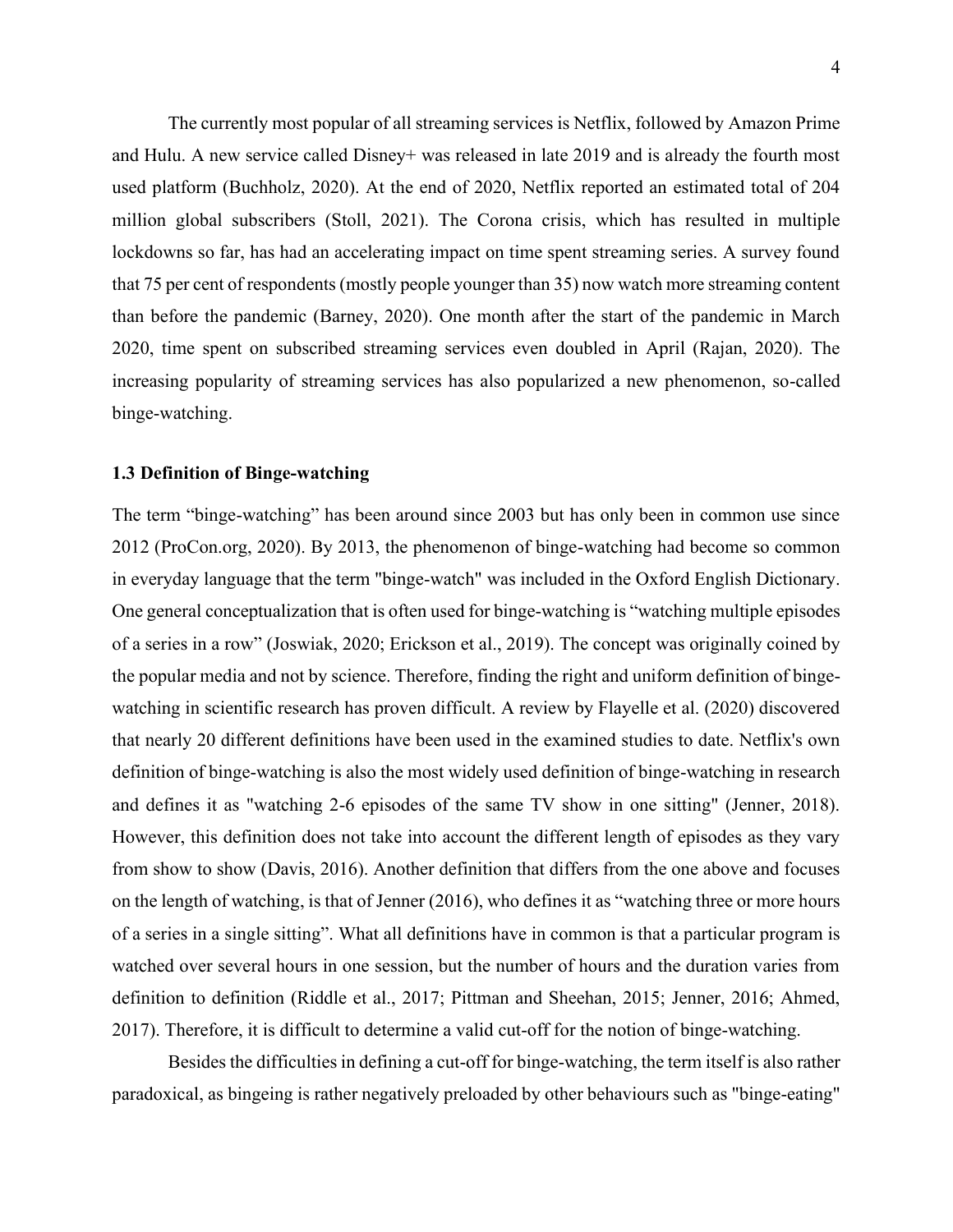or "binge-drinking". According to Ramsay (2013), the term is misleading, because it is also not common to say for instance "binge-reading". Furthermore, it implies that binge-watching necessarily concerns excessive and psychologically as well as physically unhealthy consumption, because bingeing can be described as a form of abnormal, excessive and non-standard behaviour (Jenner, 2017). Therefore, apart from the most popular term "binge-watching", it has also been referred to as "marathon viewing" (Sung et al., 2018) to avoid this negative connotation.

Nonetheless, binge-watching is a relevant topic in contemporary psychological research, as it is often assumed to result in harmful physical and psychological consequences (Flayelle et al., 2020; Starosta & Izydorczyk, 2020). Several studies to date have investigated whether it is possible to identify health-related consequences and potential predictors of binge-watching.

### <span id="page-5-0"></span>**1.4 Consequences of Binge-watching**

Just like the several potential predictors of binge-watching, there are also many potential consequences, both mental and physical, that can result from this behaviour. What is already known from recent systematic reviews is that several previous studies have investigated bingewatching and its consequences, but that most studies also have their drawbacks. First of all, research on the consequences of binge-watching has mostly taken a confirmatory approach, focusing only on the potential harmfulness and negative symptoms (Flayelle et al., 2019). This has implications for understanding the binge-watching phenomenon, but more exploratory approaches could overcome this barrier and contribute to a broader understanding of the concept (Flayelle et al., 2019). Secondly, the disadvantages of cross-sectional surveys and qualitative studies mentioned above can also be applied to studies exploring consequences. Such studies are often unable to demonstrate long-term effects or temporal relationships between binge-watching and potential consequences (Sedgwick, 2014; Broeder & Donze, 2010).

By looking at some consequences of binge-watching, watching behaviour can be seen to positively increase social interaction (Panda & Pandey, 2017). Conversely, excessive bingewatching can also have the opposite effect, namely isolation. As a result, social withdrawal can in turn cause feelings of loneliness (Kilic, 2020). Moreover, there are discrepancies and inconsistencies between the results of previous studies. Some studies did indeed show that watching over several hours can lead to more negative feelings like anxiety, depression and loneliness (Tukachinsky & Eyal, 2018; Ahmed, 2017; Panda & Pandey, 2017). Binge-watchers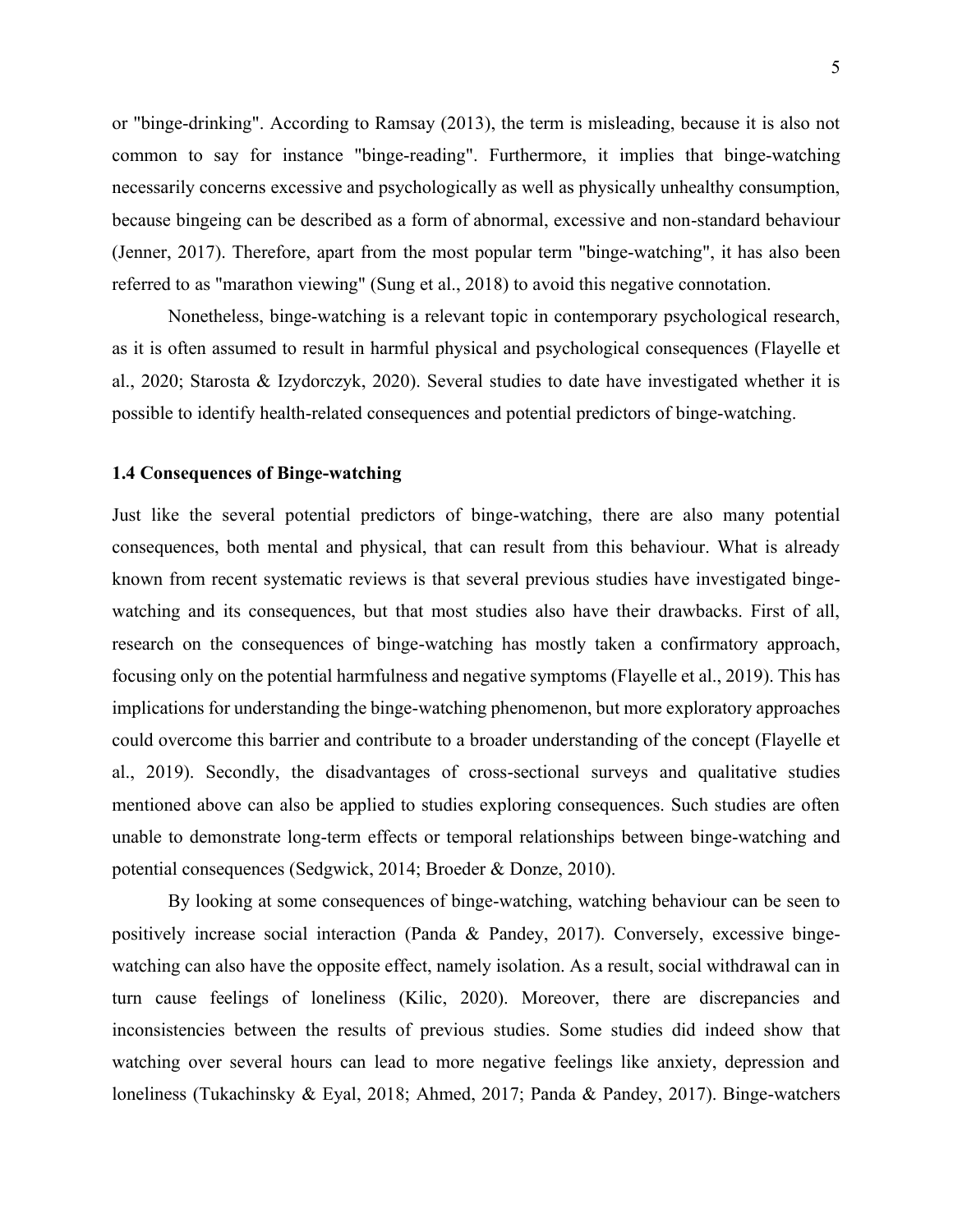often feel a sense of sadness after finishing their favourite show and therefore experience a kind of post-binge blues (Rubenking et al., 2018; Downey, 2018).

On the other hand, Tefertiller and Maxwell (2018) concluded in their elaborate study that there is a negative relationship between depression and binge-watching, but no relationship between self-control, loneliness and binge-watching. All these contradictory findings point to the need for further exploratory research on the predictors and outcomes of binge-watching behaviour.

#### <span id="page-6-0"></span>**1.5 Motivators of Binge-watching**

Despite the lack of a uniform definition of binge-watching, researchers have found that there are many different motivators that lead people to binge-watch. Based on a systematic review by Fayelle et al. (2020), it was found that from the 24 articles analysed, around 25% dealt with the identification of binge-watching motivators. Several qualitative studies were executed in order to get a clearer understanding of what causes binge-watching behaviour (Panda & Pandey, 2017; Vaterlaus et al., 2019). The disadvantage of such studies, however, is that they often do not provide strong evidence, as it is not a statistically representative form of data collection (Broeder & Donze, 2010). Other studies have mainly used cross-sectional surveys to examine binge-watching more closely. However, such studies have the limitation that no causal or temporal relationship can be determined and that long-term effects cannot be studied (Sedgwick, 2014).

Looking more closely at possible motivators, there are several internal factors that drive people to engage in this activity, in addition to the external facilitators or the services themselves (e.g., opt-out system, auto-play, recommendation systems) that can trigger binge-watching behaviour (Osur, 2016; Matrix, 2014; Pittman & Sheehan, 2015). For instance, some bingewatchers use this remedy to distract themselves from everyday life or deal with loneliness (Flayelle et al., 2019; Starosta et al., 2019). Recent findings by Merrill and Rubenking (2019) show that a lack of self-control and self-regulation are possible predictors for binge-watching as people are more likely to binge-watch because they find it difficult to switch off (Tukachinsky & Eyal, 2018). The systematic review of Flayelle et al. (2020) revealed that some personality traits such as high impulsivity, high neuroticism and low consciousness are also possible indicators for excessive binge-watching behaviour.

A specific theoretical explanation in terms of motivators is the Uses and Gratification (U&G) framework of Elliot and Quattlebaum (1979). It states that media users have specific goals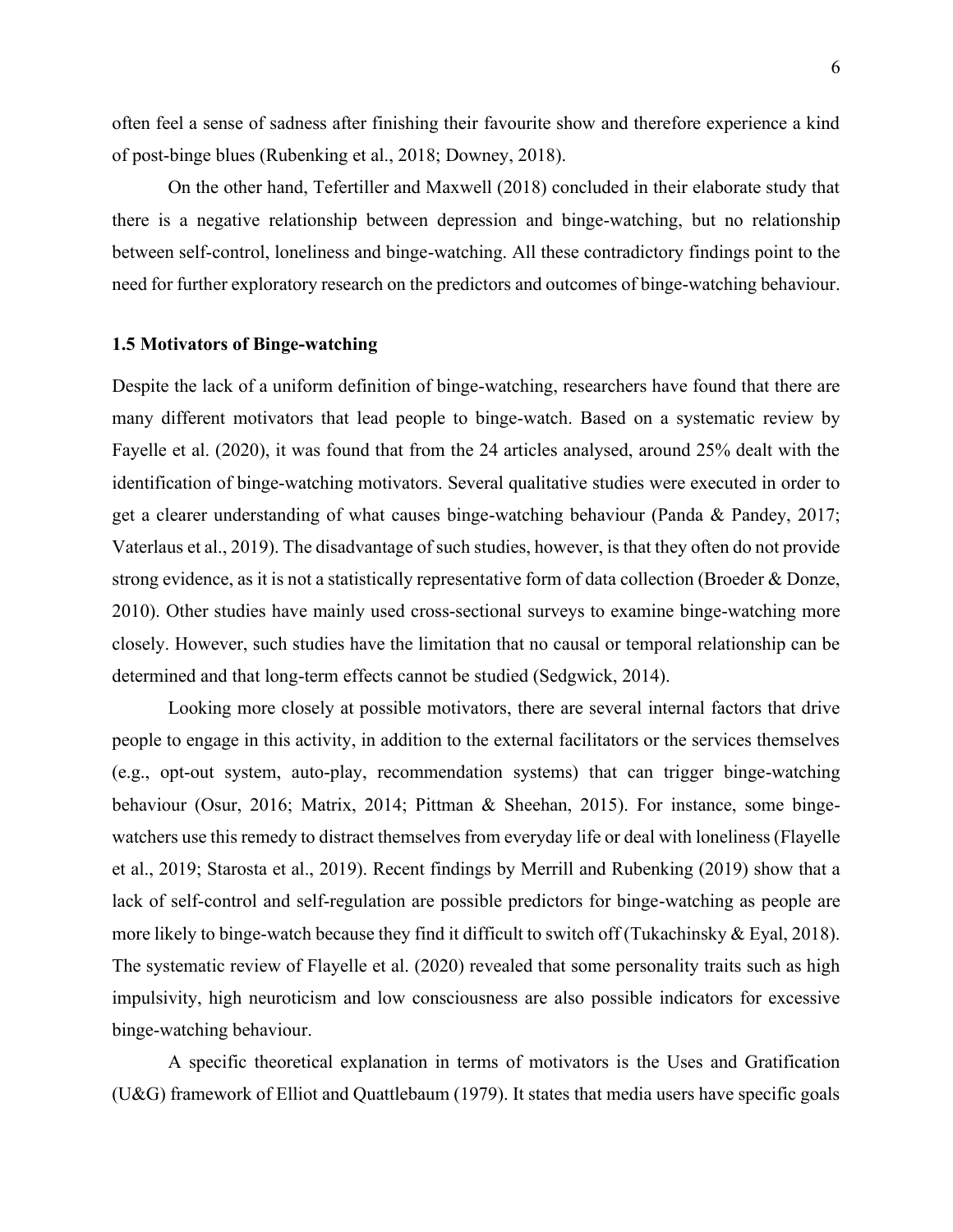and desires that they are continuously striving to satisfy by engaging in a variety of mass media activities (Panda & Pandey, 2017). Originally based on traditional media, the U&G framework can be adapted to digital media and shows that people use streaming services to meet different needs and desires. On the one hand, there are the "lone wolves" who watch series to relieve loneliness and find companionship, while on the other hand there are the "social animals" who watch series to enjoy the company of others (Panda & Pandey, 2017; Pittman & Tefertiller, 2015). This suggests that the predictive role of loneliness may be complex or even contradictory.

#### <span id="page-7-0"></span>**1.6 Binge-watching and Loneliness**

One potential predictor or outcome of binge-watching may be loneliness. Since the feeling of loneliness is not abnormal and even natural at first, higher values tend to become a problem. This is why some studies have already investigated the association between binge-watching and loneliness. Nevertheless, there are conflicting findings with regards to binge-watching and loneliness in existing literature. A previous study by Sung et al. (2018) concluded that loneliness was positively related to and a predictor of binge-watching because viewers tend to binge-watch more to cope with loneliness, which is also supported by a cross-sectional survey of Dixit et al. (2020). Similar findings of Sun and Chan (2021) revealed a positive association between bingewatching and an increased risk of loneliness. In contrast, some other researchers such as Ahmed (2017), and Tukachinsky and Eyal (2018) found no correlation between binge-watching and loneliness. Although there is a large body of research focusing on the trait loneliness, little is known about how loneliness is experienced in daily life (i.e. the state levels of loneliness). Yet, one longitudinal study discovered that state loneliness is dependent on both social context and temporal characteristics (Van Roekel et al., 2018).

Most studies so far on the relationship between loneliness and binge-watching have used cross-sectional study designs to examine loneliness and binge-watching. In those studies, they measured both binge-watching and loneliness retrospectively over a certain period of time, based on memories (Starosta et al., 2019). The limitations of this procedure are possibly inaccurate and biased estimates of behaviours and feelings and the measurement of feelings as a trait-like variable (Scollon et al., 2003; Starosta et al., 2019). This results in an inability to account for the fluctuating nature of both behaviours and state-like feelings. Therefore, it is difficult to draw clear conclusions about the associations between trait or state levels of loneliness and binge-watching in daily life.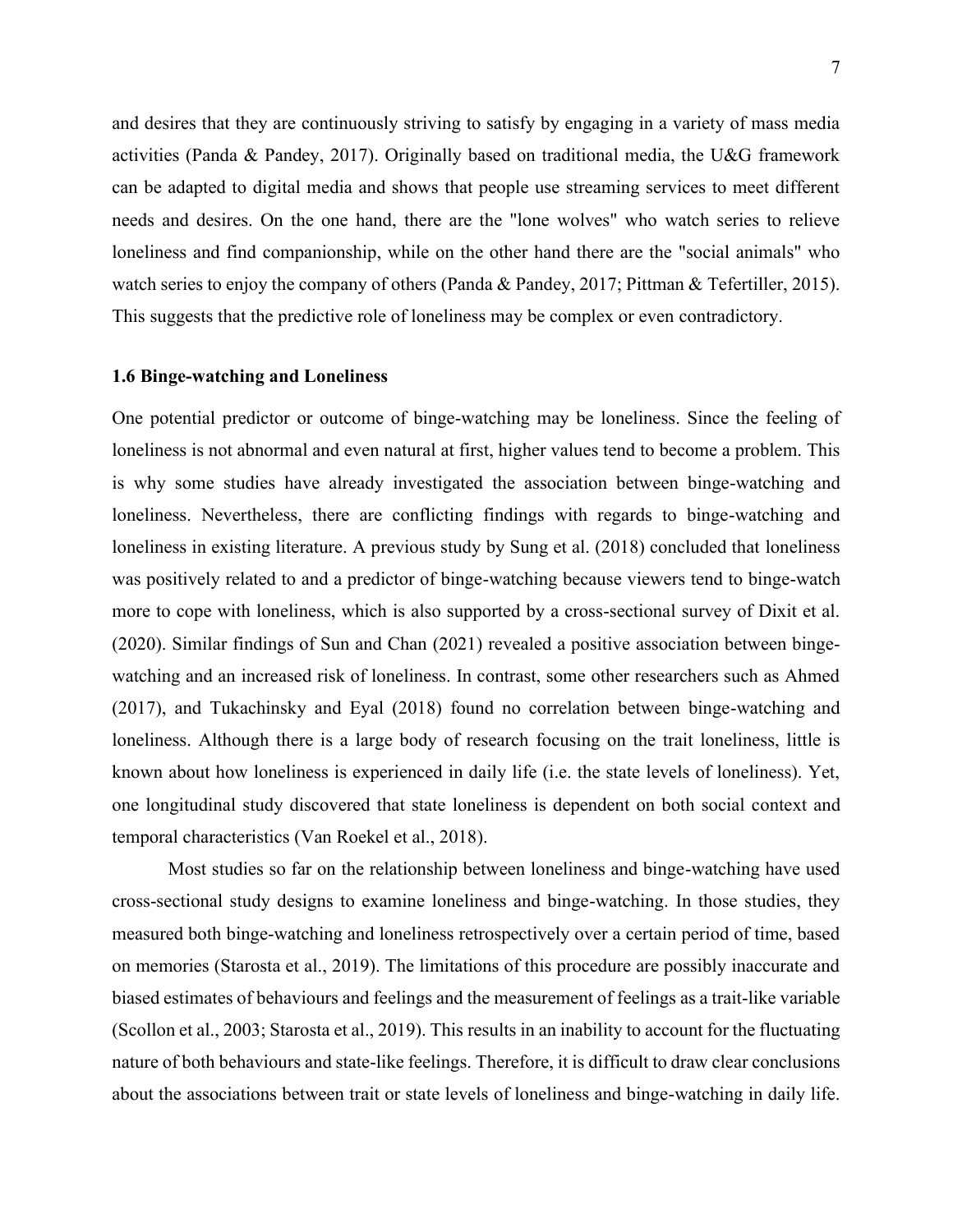Also, such studies are not able to distinguish between the temporal nature of loneliness as either a predictor or consequence of binge-watching.

Therefore, several researchers suggest that current findings related to loneliness and bingewatching are limited and that future research should focus more on longitudinal or experimental research designs (Wheeler, 2015; Sun & Chang, 2021). Particularly experience sampling, an emerging type of observational longitudinal intensive measurement, could provide additional insights into the temporal relations between binge-watching and loneliness.

#### <span id="page-8-0"></span>**1.7 Experience Sampling Method (ESM)**

ESM aims to obtain self-reports of people's current lives for a representative sample of participants over an extended period of time (Csikszentmihalyi & Larson, 2014; Larson & Csikszentmihalyi, 2014). As reported by Scollon et al. (2003), one major advantage of ESM is that it relies less on retrospective memory of the participants, thus reducing the likelihood of recall bias. In addition, the method does not depend on a single measurement of behaviours or feelings, but repeated measurements are taken in several situations. These provide more insight into the variation of a variable in relation to many different contexts (Larson & Csikszentmihalyi, 2014). Other assumed advantages of ESM as opposed to, for instance, a one-time survey are that it can provide more accurate estimates of behaviours, changes in behaviours and associations between different, timevarying variables over time (Verhagen et al., 2019). Lastly, this sampling method provides a more representative picture of the participants' daily lives (Scollon et al., 2003; Larson & Csikszentmihalyi, 2014). ESM study designs are becoming increasingly popular among researchers because they seem to overcome some of the limitations of earlier methods and because of technological advances that now make it easy to conduct these studies in real life using people's smartphones.

ESM may be particularly useful for examining both binge-watching and loneliness, as both can fluctuate significantly over time and loneliness could be both a predictor and an outcome of binge-watching behaviour. Hence, the current study used ESM to provide a more detailed look at binge-watching behaviour and its possible motivators and consequences over a period of time.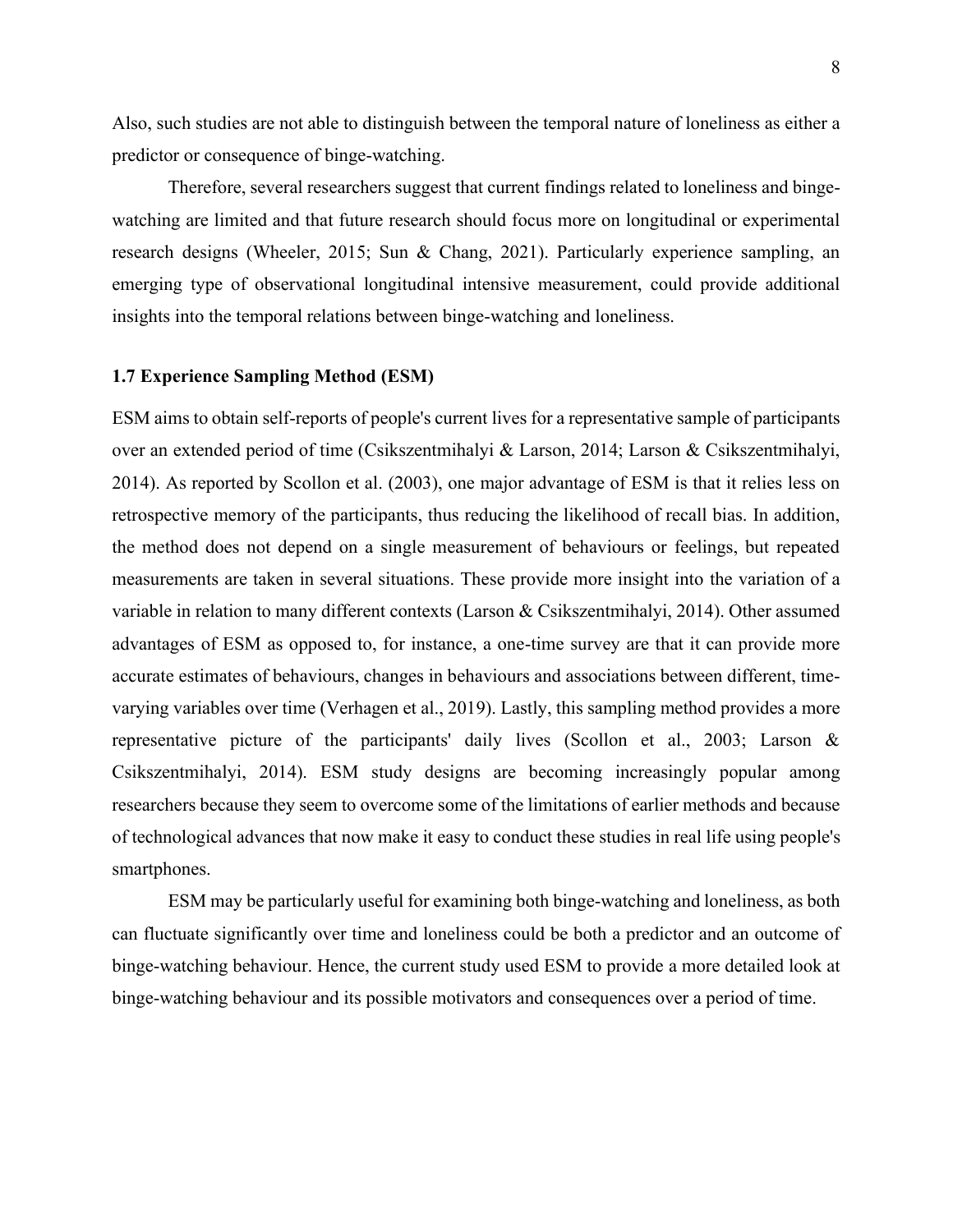#### <span id="page-9-0"></span>**1.8 Aim of the Study and the Research Questions**

The study aimed to explore in more detail the temporal relation between loneliness and bingewatching among participants over time using the ESM. Due to the lack of evidence on how these concepts change over time and whether the associations are more state or trait-like related, the following two research questions were examined:

*1. How do binge-watching behaviour and perceived loneliness co-vary over time?*

*2. Are associations between binge-watching and perceived loneliness more trait-like or state-like driven?*

The study additionally investigates the potential impact that loneliness may have on bingewatching behaviour and, conversely, whether binge-watching has a potential impact on loneliness. Therefore, two further research questions were formulated as follows:

*3. How is participants' perceived loneliness the next day related to their binge-watching behaviour the day before?*

*4. How is the participants' perceived loneliness related to their subsequent binge-watching behaviour on the same day?*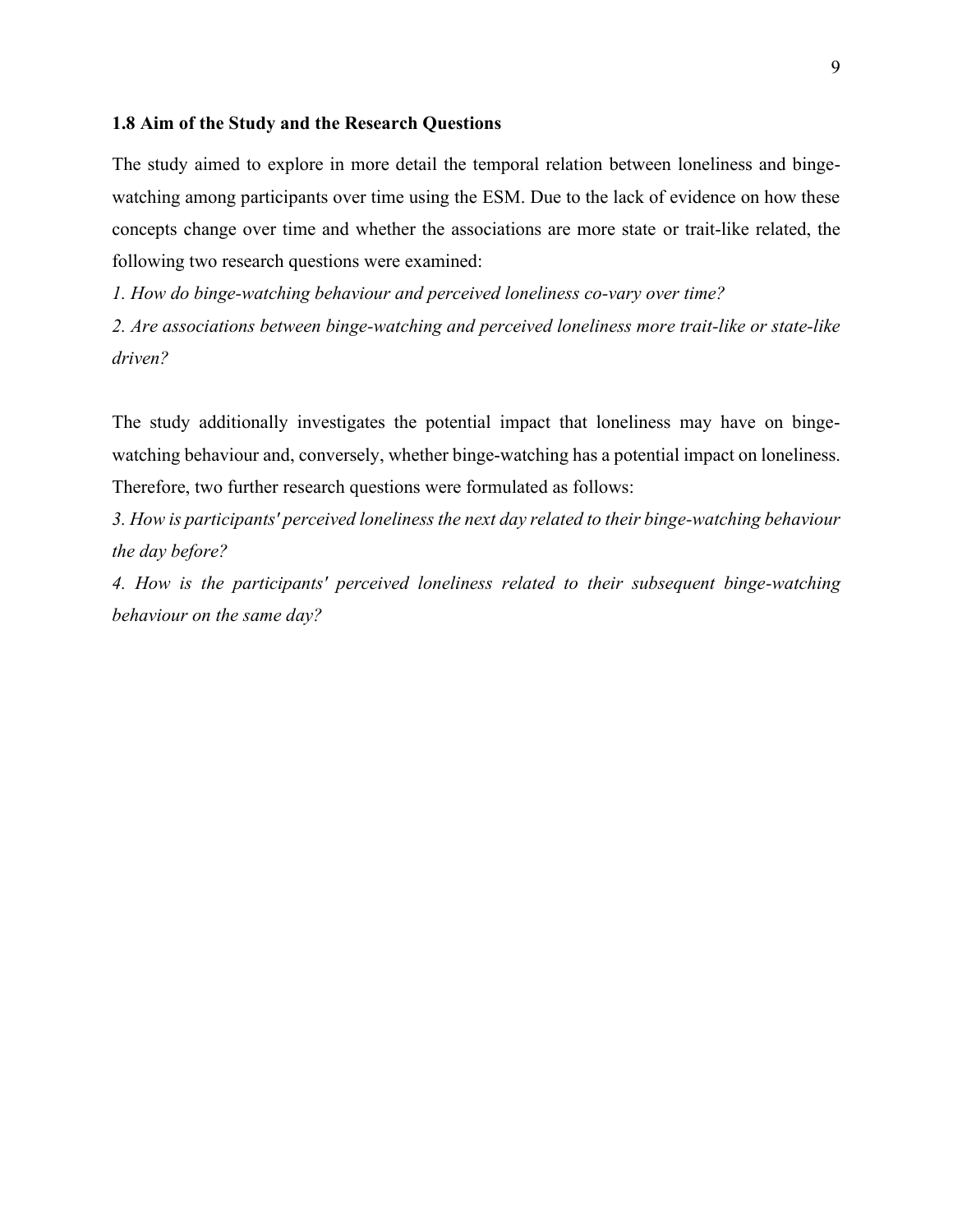### **2. Methods**

#### <span id="page-10-1"></span><span id="page-10-0"></span>**2.1 Design**

An ESM study design was applied to measure daily VoD behaviour and different potentially related momentary variables (e.g. stress, loneliness, snacking behaviour) of participants over time. This study was part of a larger project of a total of six third-year psychology students' bachelor's theses. Ethical approval for this study was granted by the Ethics Committee of the University of Twente on 23/03/2021 (210327).

The two-week study started on 07/04/2021 (day 0) and continued until 22/04/2021 (day 15). The registration day (day 0) was added to ensure that all participants started on the same day to maintain consistency and to prepare them for the upcoming questionnaires. Previous ESM studies have shown that a duration of about 2 weeks is a suitable time period to achieve a good response rate and to achieve feasibility (Conner & Lehmann, 2012). In addition, this period is the most common for ESM studies and allows for a closer look at the temporal frequency of behaviours such as binge-watching (Conner & Lehmann, 2012). Data collection began the day after participants received the invitation by completing a demographic and baseline questionnaire (Day 1). Both, and especially the second one, were more extensive and took more time than the daily questionnaires, as they dealt with general information and trait measurements. On day 2, the actual ESM measurements started with daily measurements twice a day. In total, each participant received 30 surveys during this period.

Data was collected using an app called Ethica (https://ethicadata.com/). Ethica is a research platform specifically developed for ESM studies that enables researchers to measure human behaviour using a variety of self-created survey options. In order to take part in this study, only a mobile device was needed for participants to download the app and register themselves. This was also explained to the participants by the researchers in advance in a recruitment email. All information required for this study, such as informed consent and the respective questionnaires, are included in the app. To ensure that participants did not forget to fill in the questionnaires, they were asked to turn on the notifications on their smartphone to receive in-app reminders regularly to complete the measurements. In addition, the progress of the study could be monitored at any time by the researchers in the Ethica dashboard.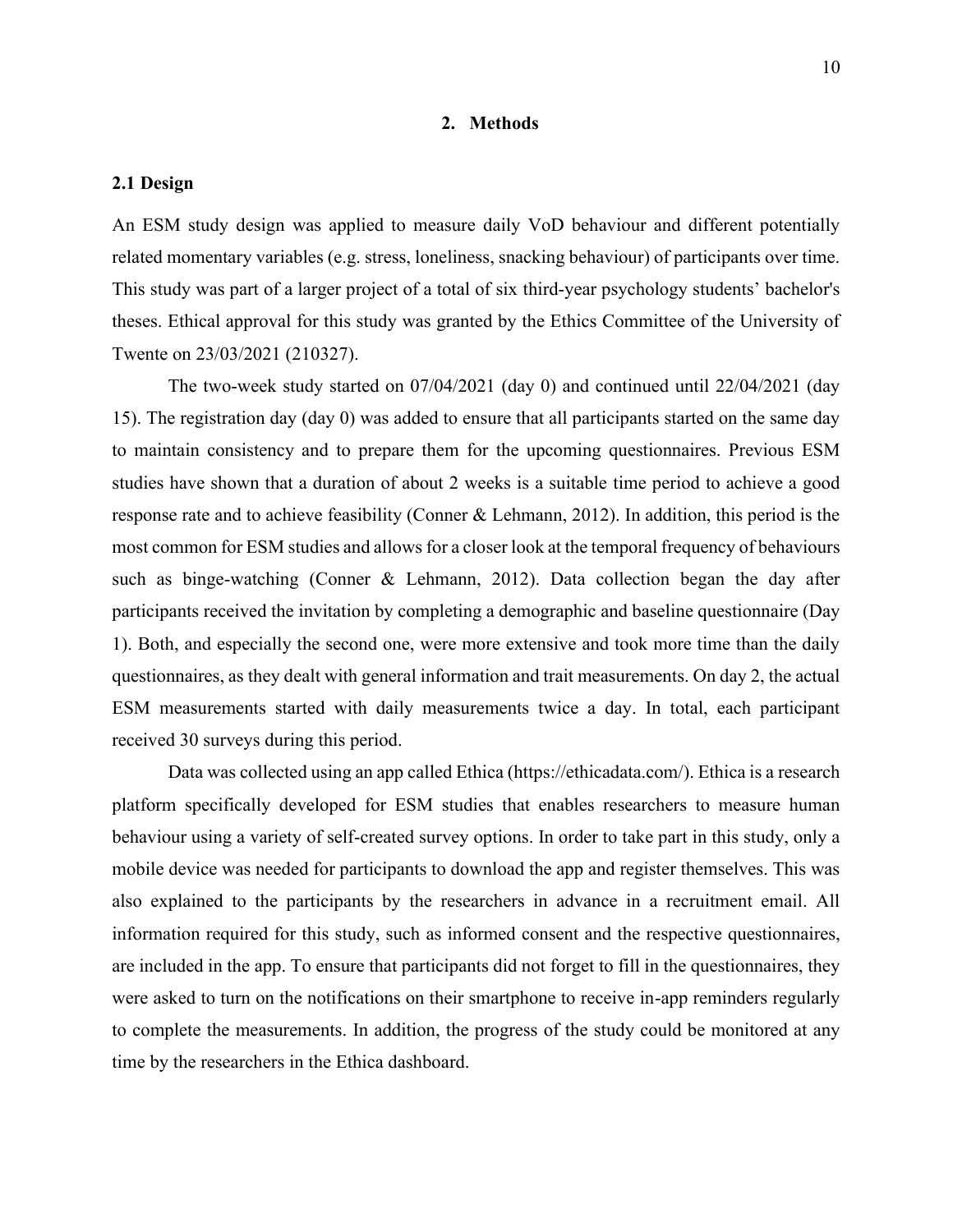As part of the ESM, an interval-contingent sampling design was used to administer the daily assessments. This means that the current emotional states, as well as the behavioural assessment, were asked at fixed and regular times during the day, scheduled for morning and evening (Conner & Lehmann, 2012). This has the advantage of being able to compare the daily assessments of the different days later in the analysis. There were a total of two measurements per day to measure state feelings. Two daily measurements were chosen to avoid participants being overwhelmed with too many assessments, which could lead to certain analyses not being carried out due to a possible lack of data (Conner & Lehmann, 2012; Palmier-Claus et al., 2019). Bingewatching behaviour of the previous day was measured retrospectively only in the first survey of each day to get detailed information about yesterday's watching behaviour.

Figure 1 shows an outline of the study design, with day 0 as the registration day, where participants registered themselves for the study, provided informed consent and prepared for the upcoming research. Day 1 consisted of the completion of the demographic and baseline questionnaires. Days 2 to 15 included the repeated daily data collection twice a day.

### **Figure 1.**



#### *Timeline of the study design*

### <span id="page-11-0"></span>**2.2 Participants**

The requirements for participation in this study were that participants could read sufficient English, owned a smartphone and were at least 16 years old. The method used to recruit participants was convenience sampling. Through social media or face-to-face, the researchers asked acquaintances,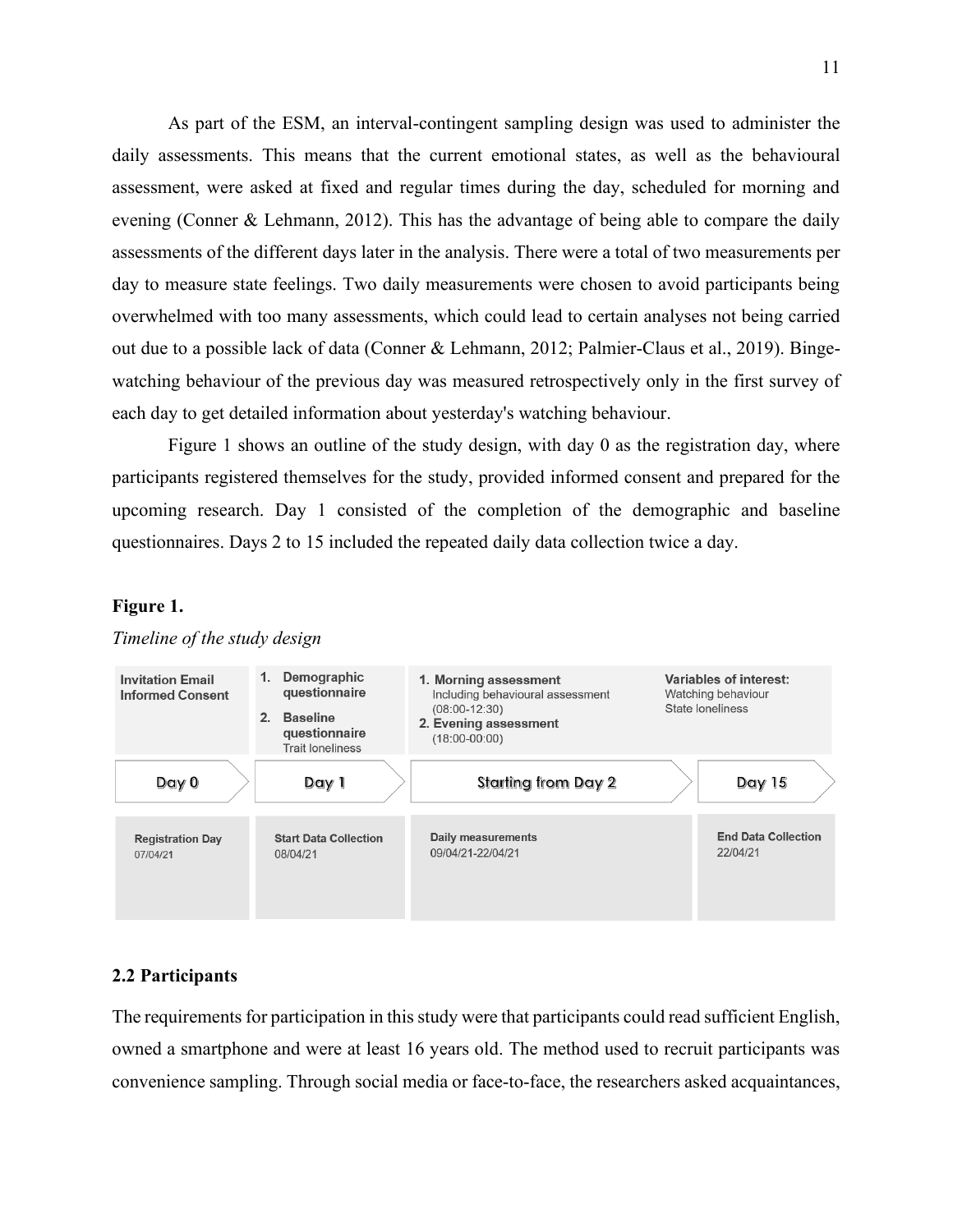family and friends, to participate in their study. This sampling method was chosen because these groups are easier to approach and likely to complete the two-week study when they are familiar with the researchers.

In general, sample sizes for ESM studies are rather small (Conner & Lehmann, 2012). Van Berkel et al. (2017) showed that the mean number of participants in previous ESM studies was 53. Therefore, this sample size was set as an approximate aim for this study to obtain reliable and valid measurements. Due to the possible drop-out rate, each researcher asked about 10 prospective participants to have around 60 participants in total. All participants gave informed consent on Day 0 and had the option to withdraw from the study at any time without a reason.

#### <span id="page-12-0"></span>**2.3 Materials**

Since the different questionnaires also contained other variables that were of interest to the other researchers, only those that were important in terms of loneliness and binge-watching were considered for this study. In addition, for more information about the participants, the data of the demographic questionnaire were used.

#### <span id="page-12-1"></span>*2.3.1 Demographics and Baseline Questionnaire*

On the day after registration, participants were asked to complete the one-time demographic and baseline questionnaires (Appendix A). The demographic questionnaire contained general questions concerning their age, gender, nationality and current occupation. In addition, participants were asked to provide specific information about their watching behaviour in relation to VoD services by indicating the streaming services they used on a regular basis.

The baseline questionnaire contained 61 questions related to several trait measurements. For this study, only the measurement related to loneliness was used. To measure trait loneliness a shortened version of the De Jong Loneliness Scale, the De Jong Gierveld Scale, was used. This six-item scale was created by Gierveld and Tilburg (2006) and measures emotional, social and overall loneliness. Responses were given on a 5-point Likert scale of "None of the time", "Rarely", "Some of the time", "Often", and "All of the time". The summed total score of the scale is used to compare respondents by assigning them a position on an underlying continuum of 0-1 for "Not lonely" and 2-6 for "Lonely".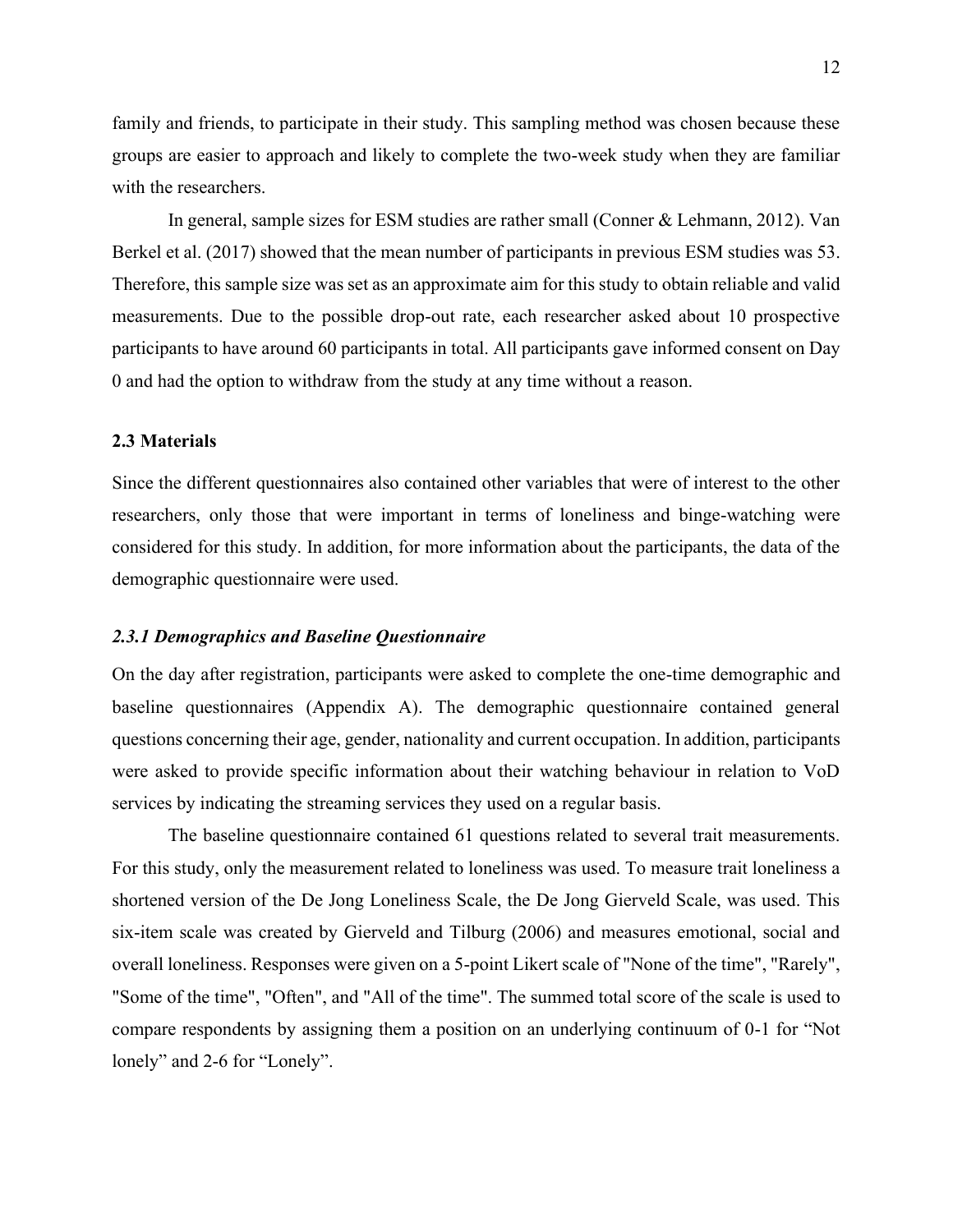The abbreviated questionnaire is a reliable and valid measurement tool that can be used as an overall unidimensional measure of loneliness (Gierveld & Tilburg, 2006). In this current study, internal consistency was measured using Cronbach's Alpha. Results showed that the reliability of the trait measurement of loneliness was satisfactory ( $\alpha$  = .74).

#### <span id="page-13-0"></span>*2.3.2 Morning VoD Behaviour and State Assessment*

Part of the morning assessment was not only the current state of feelings but also the behavioural assessment. For this purpose, several questions were created to gain more detailed information about the watching behaviour of the past day (Appendix A). The participants were first asked to indicate how long they watched VoD services the day before (i.e., "How **long** did you watch VoD services **yesterday**?"). Here, they had the opportunity to display that they did not watch any VoD services. The other response options ranged from "Less than 1 hours", up to "More than 5 hours". After that, it was asked how many episodes were watched ("How many **episodes** did you watch **yesterday**?"). For this question, the participants could give their answer on a numerical scale of 0-10. Thereby "0" indicates that they had not watched any episodes whereas films and documentaries should be rated as "1" episodes each. It was not assumed that more than 10 episodes were consumed per day. The next question asked was about the time when they watched VoD content ("At what **time** did you start watching video-on-demand content **yesterday**?"). Participants could choose multiple answers between the options "Morning (6 a.m. - 12 p.m.)", "Afternoon (12 p.m. - 6 p.m.)", "Evening (6 p.m. - 11 p.m.)", and "Night (11 p.m. - 6 a.m.)". The last question regarding watching behaviour related to the reasons why the participants watched VoD services ("What were your **reasons** for watching?". Here, the respondents could choose from several possible reasons such as "Stress", "Entertainment", "Loneliness", "Boredom" and "Other".

To measure the current state of loneliness of the participants a validated single-item scale was used that was created for an ESM study by Reissmann et al. (2018). On a five-point Likert scale, participants were asked to indicate how lonely they felt at the moment. The response possibilities ranged from "Not at all" to "Very much".

There were a total of ten questions in this assessment, and questions not of interest to this particular study included, for example, asking how many hours participants slept last night, with an assessment of sleep quality. There was also a question about snacking behaviour after yesterday's mealtime, including what types of snacks, were eaten.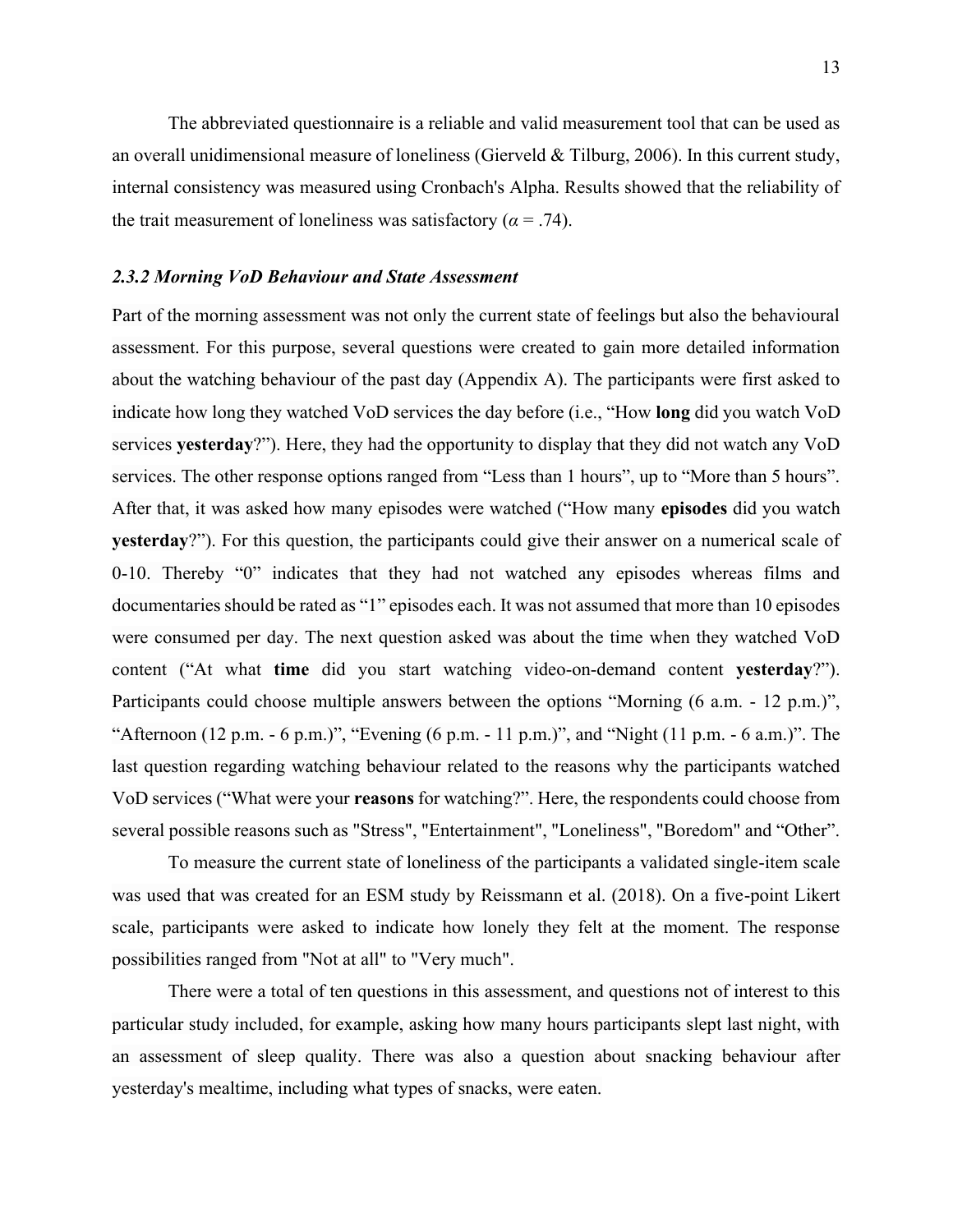#### <span id="page-14-0"></span>*2.3.3 Evening State Assessment*

In this assessment, two out of six items from the morning state assessment, regarding the respondents' stress level and perceived loneliness, were posed again in the evening. For the purpose of this study, again only the one-item scale by Reissmann et al. (2018) was used (Appendix A). For the reliability of the one-item loneliness scale, the average morning and evening measures were compared. The measured Pearson coefficient indicated a positive moderate correlation (*r*= .59) between the morning and evening measurement. A total of five questions were asked in this assessment. In addition to the question regarding loneliness, further questions were added on the feeling of fear of missing out, as well as two questions concerning delaying tasks, including the question of which tasks were delayed.

### <span id="page-14-1"></span>**2.4 Procedure**

After finishing the participant recruitment, all prospective respondents received an email created by the researchers that provided step-by-step instructions for the Ethica application and explained the assessments (Appendix B). After downloading the app, signing up and entering the code for the study, participants received the consent form and were asked to accept it in order to participate in the study (Appendix C).

The study officially started when the participants received the instructions for the application Ethica and the upcoming assessments. On the next day, the participants received the demographic questionnaire and the baseline questionnaire both at 08:00. There was no time limit for these questionnaires and participants had until the end of the study to complete them. On the following day (Day 2), the daily measurements began. The first questionnaire appeared fixed at 08:00 in the morning and the participants had until 12:30 to answer it. This time span was chosen to give the participants enough time to answer, regardless of the different occupations. After half the time, at 10:15, the respondents received a reminder if the questionnaire had not been completed by then.

The participants received the second daily questionnaire in the evening, at 18:00 and had to complete it by 00:00. A relatively large time span was also chosen for this assessment in order to give the participants enough time. Halfway through the assessment, a reminder came at 21:00 to remind them to complete the questions. After 14 days, on day 15, data collection was completed and participants were thanked for their participation via email.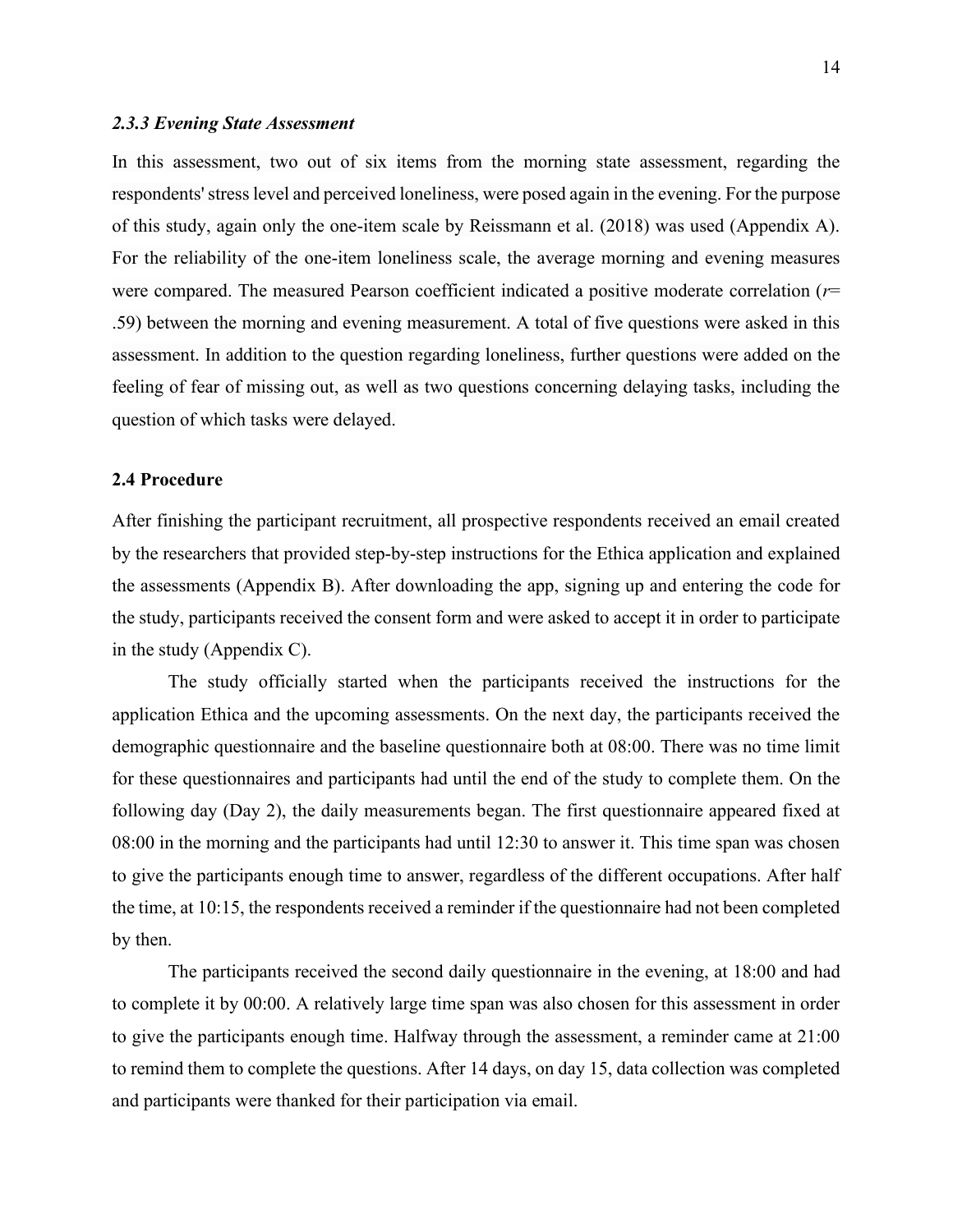#### <span id="page-15-0"></span>**2.5 Data Analysis**

The data were processed and analyzed using the IBM SPSS Statistics 27 program. A dummy variable was created for daily binge-watching based on the reported duration of VoD watching and the number of episodes watched. Occasions where the participant watched at least 3 episodes and at least 2 hours in one sitting were categorised as binge-watching (coded "1") and watching behaviours that did not meet this criterion were coded as "0".

After screening the data, 3 participants were removed from the data set because they had not participated at all or only answered a few surveys. According to Conner & Lehmann (2012), it is common practice to only include participants for analysis that completed at least 50% of the measurements. Due to the good response rate (*M*= 92.9%), the cut-off point was raised to 70%, which is also in line with the mean response rate of 69.6% according to van Berkel et al. (2017). One participant had a response rate of 70%, but the baseline questionnaire was missing. Consequently, a total of 7 participants were excluded from the analysis.

To analyze the relationship between the different measurements, a series of analyses were carried out using Linear Mixed Models (LMMs). The LMM was chosen because it helps to understand changes in human behaviour over time and is, therefore, convenient for processing the multi-level (repeated) ESM data (Shek & Ma, 2011). As it is common in ESM studies that participants do not complete all measurements, the LMM can also adequately account for missing data with maximum likelihood estimation, calculating the most likely behaviour of a respondent, based on their previously reported values (Shek & Ma, 2011). This way, participants with missing data are not deleted and all participants are included in the analysis.

LMM with a first-order autoregressive covariance structure (AR1) was applied to analyse the hierarchically nested repeated measures. For each individual LMM, the variable "ID" was set as the subject and the variable "time" (in days) was determined as the repeated measure. All variables were also z-transformed to obtain standardized regression estimates. In relation to the first research question, in order to gain insight into the viewing behaviour of the overall sample, the dependent variables were binge-watching behaviour, episodes watched, hours spent watching, as well as the average daily level of loneliness. Here, "time" was set as a fixed independent factor to calculate estimated marginal means for each study day over the 14-day period.

Next, a series of Linear Mixed Model Analyses were run with the baseline assessment mean scores of loneliness (trait loneliness) as a fixed covariate, to test the association between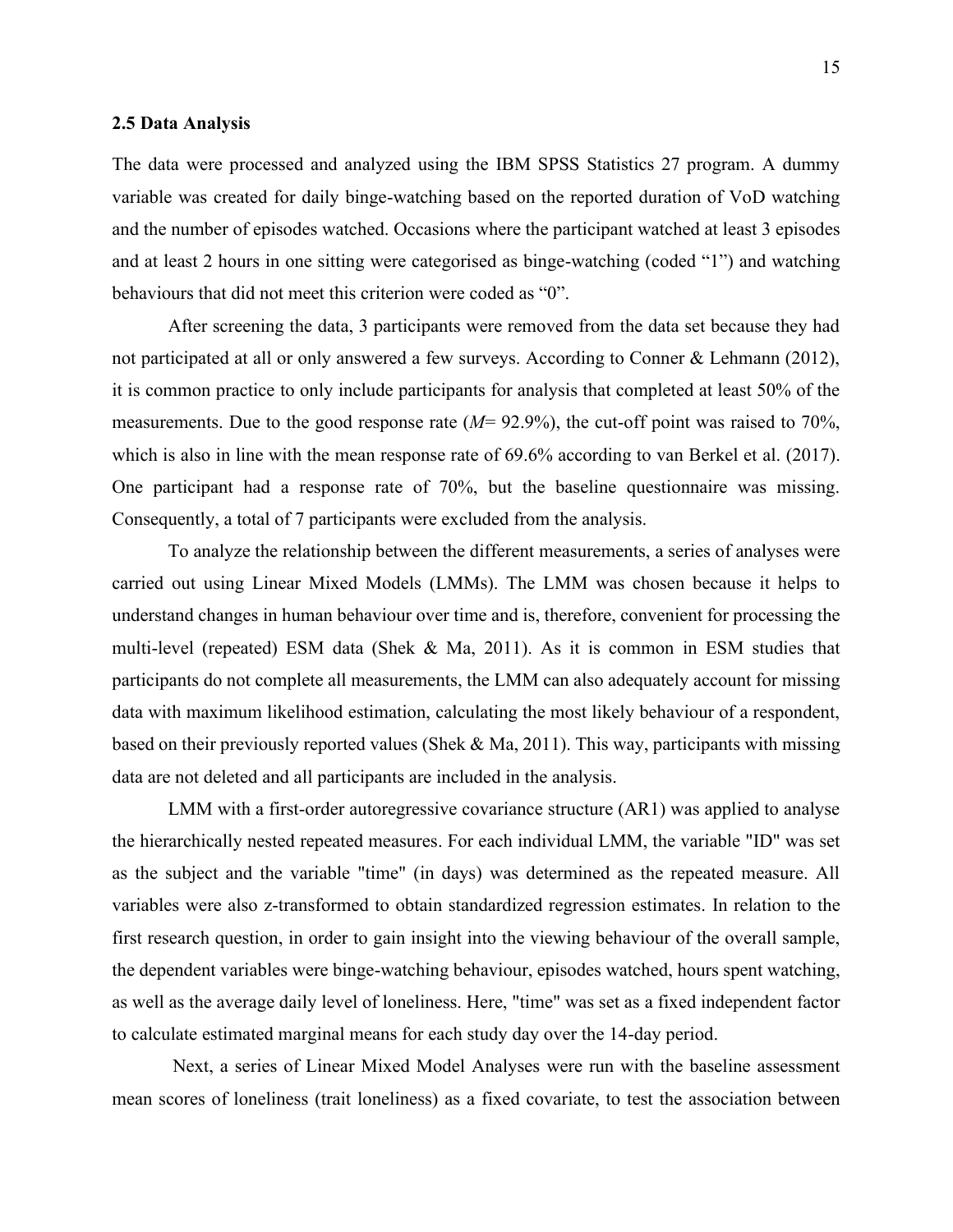trait-like loneliness and binge-watching, duration of VoD watching and the number of episodes watched as dependent variables in order to be able to compare the outcome with different indicators of VoD watching.

Next, to test whether loneliness is a potential consequence of binge-watching, the average daily loneliness level was set as a DV, while all three watching variables the previous day were set separately as fixed covariates in new LMMs. To test the extent to which loneliness is a potential predictor of binge-watching behaviour on the same day, the daily mean value of loneliness had to be adjusted in order to be in line with the watching behaviour of the same day. This was done by creating a lag variable via the Lag(1) function in SPSS. Analyses were then conducted by setting the binge-watching, hours and episodes variables as dependent variables and the new total loneliness lag variable as a fixed covariate.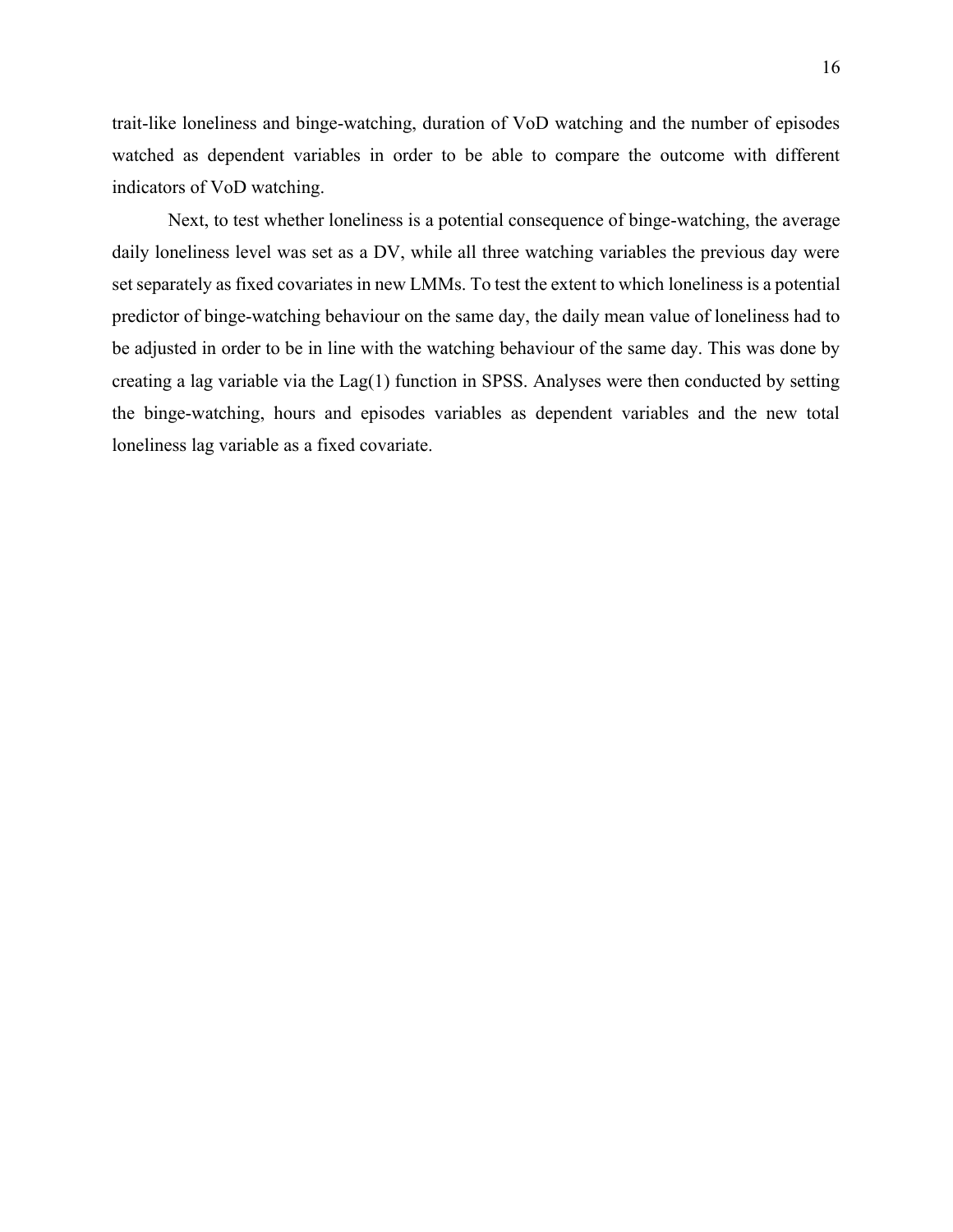#### **3. Results**

#### <span id="page-17-1"></span><span id="page-17-0"></span>**3.1 Participant Characteristics**

74 participants remained in the final data set for analysis. During the two weeks, these participants answered on average 87.1% of the daily questionnaires. The sample consisted of 61 female and 13 male respondents. Most participants (97.2%) were young adults, in the age group 20-26 years (*M*= 22.96, *SD*= 5.51). One participant was 48 and another 60 years old. With regard to nationality, almost 95% of the respondents were German (*n*= 70). Only one indicated being Dutch (1.4%) and three were from another European country (4.1%).

The sample consisted predominantly of students (77%, *n*= 57). Six participants stated that they were doing an apprenticeship (8.1%), five were full-time employees (6.8%), three were parttime employees (4.1%), two stated other occupations (2.7%) and one person in the sample was unemployed (1.4%). Almost all respondents used more than one streaming service and Netflix was selected by participants as the most frequently used streaming service (95.6%, *n*=70), followed by Youtube (71.6%, *n*=53) and Amazon Prime (63.5%, *n*=47). Figure 1 shows the absolute distribution of the frequency of each of the possible streaming platforms.

#### **Figure 2.**





#### <span id="page-17-2"></span>**3.2 Loneliness and Watching Behaviour over time**

In the 14-day period, a total of 36.3% of all measurement occasions met the criterion for bingewatching. In terms of motivation to use VoD streaming services, most participants mentioned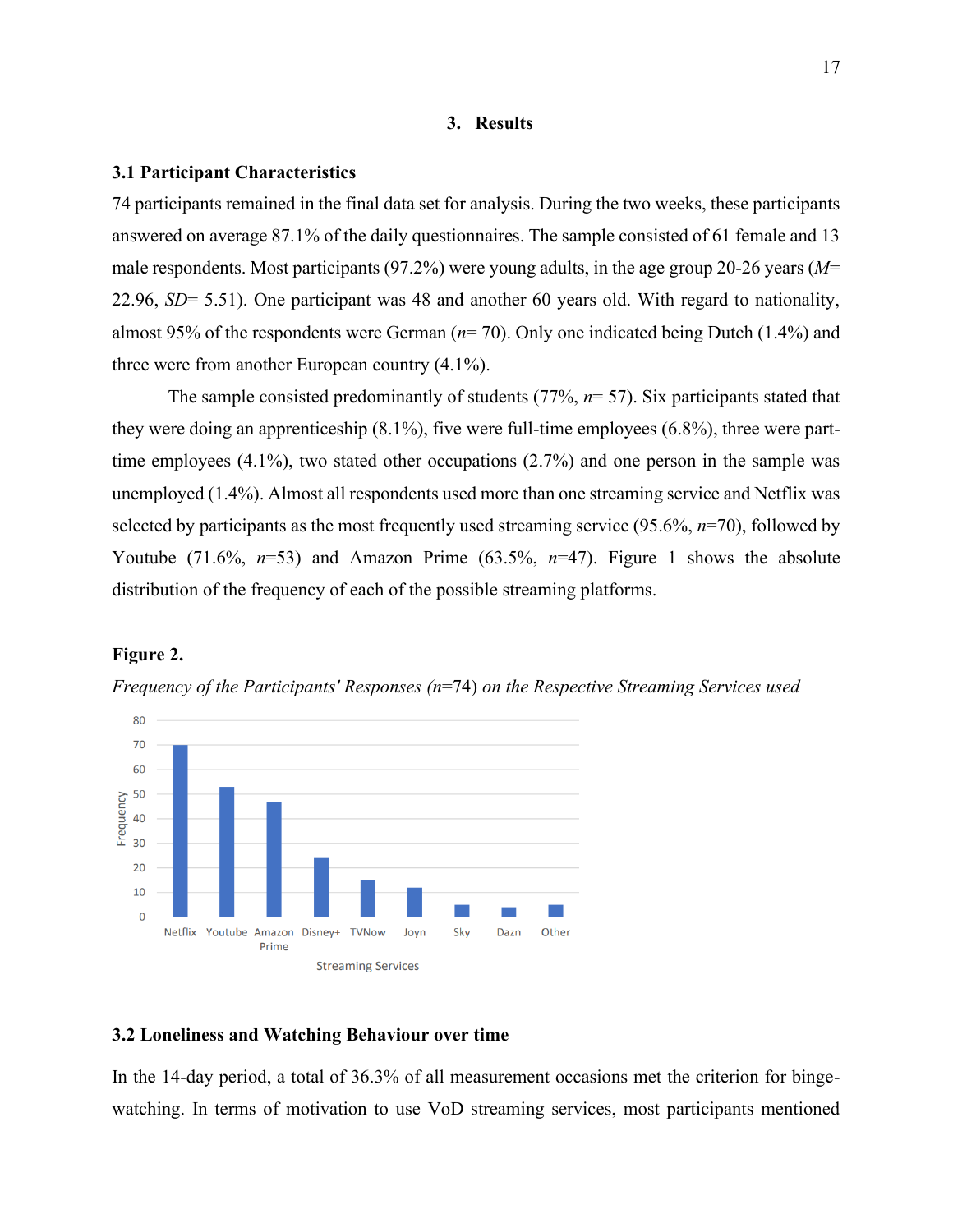positive reasons to engage in watching behaviour, such as curiosity, peer activity, entertainment and relaxation (76.2%). Only 23.8% reported negative reasons, including stress, boredom, procrastination and loneliness. This suggests that the majority of people watched VoD content for positive rather than negative motivations. Entertainment was by far the most frequently mentioned reason with almost 30% (*n*= 474), followed by relaxation with 17% (*n*= 297) and peer activity with 9.1% (*n*= 159). Out of all responses, loneliness was specifically mentioned 41 times (2.4%) as a reason why they engaged in VOD watching the previous day, making it one of the least mentioned reasons. In addition, in most instances, streaming services were watched during the evening and nighttime (41.8%).

Figure 3 shows the distribution of all variables per time point over the 14 days. The highest amount of watching behaviour occurred on day 4, with an estimated average of 2.82 episodes (*SD*= 0.39) and 2.06 hours (*SD*= 0.19) watched on this day. The lowest amount of observed episodes occurred on day 2, when participants consumed an average of 1.86 episodes (*SD*= 0.39). On day 12, participants engaged in the least amount of time watching, averaging 1.43 hours (*SD*= 1.8). The highest amount of binge-watching behaviour occurred on day 13, with a proportion of .46  $(SD= 0.06)$  of the participants meeting the criterion of binge-watching, whereas on day 2 the proportion was lowest  $(M= 0.22, SD= 0.66)$ .

#### **Figure 3.**

*Mean Scores of the Level of Loneliness, Episodes and Hours Watched and the Proportion of Bingewatching Behaviour during the 14-day period*

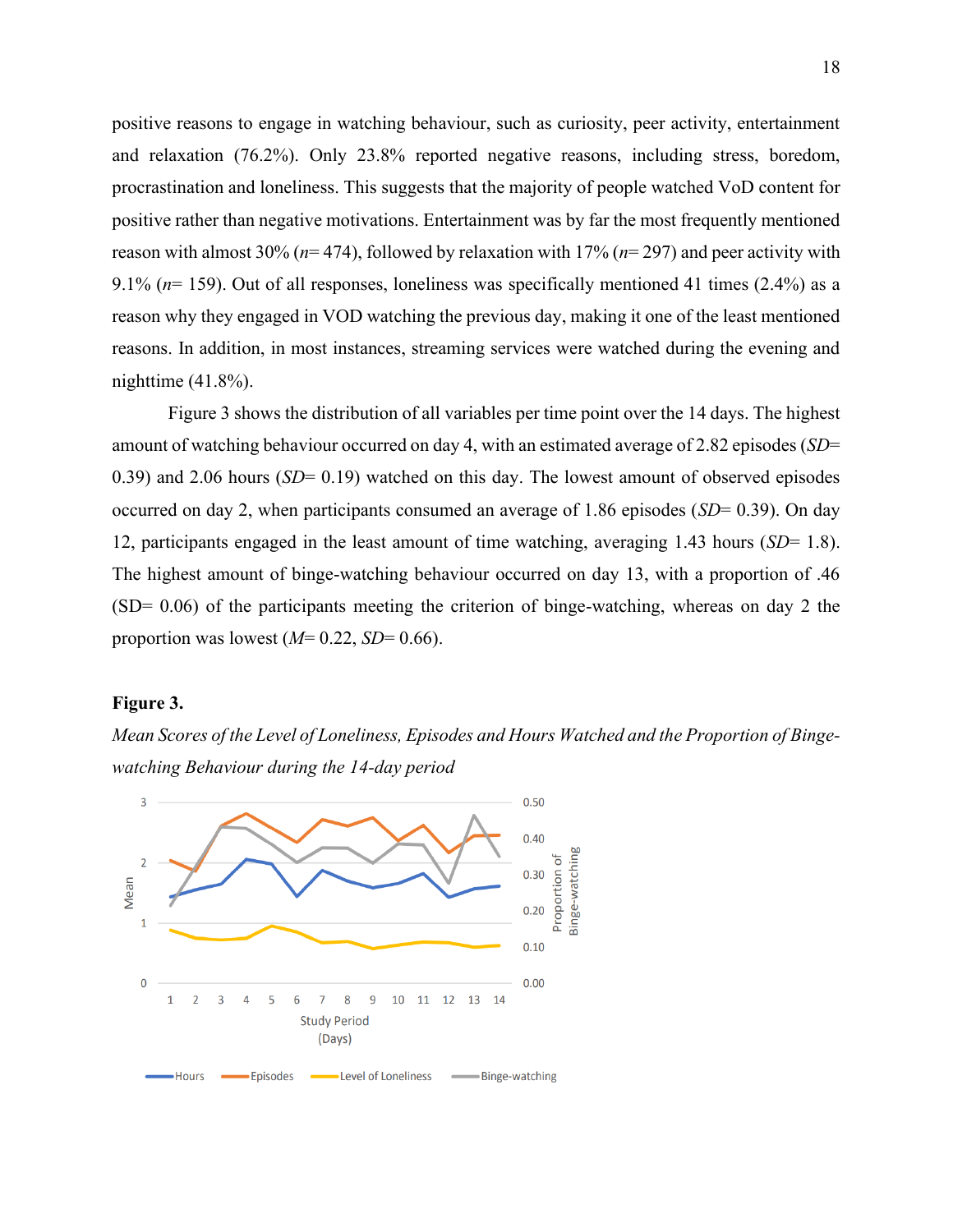On average, the state loneliness scores of all participants were very low over the two weeks (*M*= 0.72; *SD*= 0.85). The highest perceived loneliness was observed on day 5, with a mean of 0.95 (*SD*= 0.10) across the participants. Of all the responses on loneliness, most were in the range of 0-1, namely, 80.8%. This indicates that most participants perceived no or only a little loneliness over time. In the range of 1.5 to 2.5, 15.4% of the responses indicated being lonely only to some extent. Only 3.7% of the responses were observed in the range of 3 to 4, indicating high experienced loneliness. The exact frequencies of the levels of loneliness over the study period can be seen in Figure 4.

## **Figure 4.**





The mean trait loneliness score on the De Jong Gierveld scale at baseline was also low at 2.15 (*SD*= 1.7). Half of the participants (48.6%) were below this value as their final score was only 0 or 1. Beyond this, however, the other half were in the range of 2-6, which is categorised as "Lonely". More specifically, 18.9% of respondents had a final score of 2. Final score 3 was achieved by 8.1% (*n*= 6) and end value 4 by slightly more, 13.5% (*n*= 10). The highest loneliness scores 5 and 6 had only 3 respondents (4.1%) and 5 respondents (6.8%) as final values. Figure 5 shows the exact distribution of the results for the De Jong Gierveld Scale.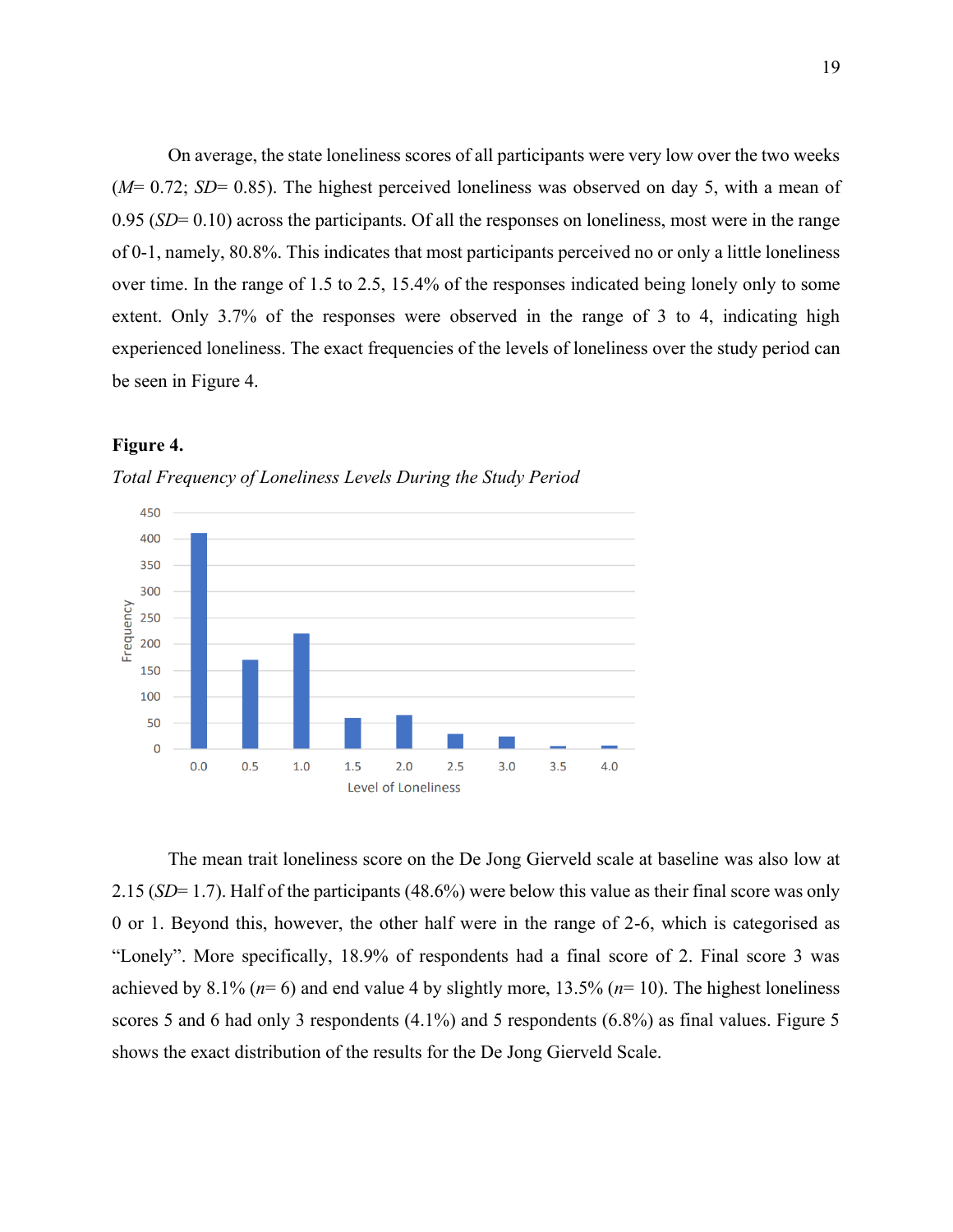#### **Figure 5.**



*Overall Frequency of Participants' Scores (n= 74) on the One-time Trait Measure of Loneliness* 

#### <span id="page-20-0"></span>**3.3 Associations between Trait Loneliness and Watching Behaviour over time**

To examine whether the associations between binge-watching and perceived loneliness are more state or trait related, three multilevel LMM analyses were conducted.

The analysis of trait loneliness and binge-watching showed that no significant effect was found  $(F (1, 921.486) = 1.53; p = .13)$ . Trait loneliness and hours watched also showed no significant relationship ( $F(1, 206.699) = 0.62$ ;  $p = .54$ ), nor did the analysis of trait loneliness and episodes (*F* (1, 144.441) = 0.98;  $p=$  .33). The data clearly showed no consistent significant relationship between the loneliness scores on the De Jong Gierveld scale and the watching variables. Therefore, binge-watching and viewing behaviour, in general, were not related to trait loneliness at the group level. All results of the analyses with the baseline measurement can be seen in Table 1.

### **Table 1.**

*Linear Mixed Model Analyses of VoD watching (DV) and Trait Loneliness (IV)* 

| Dependent $B[SE]$ $\beta [SE \beta]$ |  | 95% CI [ <i>LB</i> , <i>UB</i> ] $F$ [df1, df2] $p$ |  |
|--------------------------------------|--|-----------------------------------------------------|--|
| variable                             |  |                                                     |  |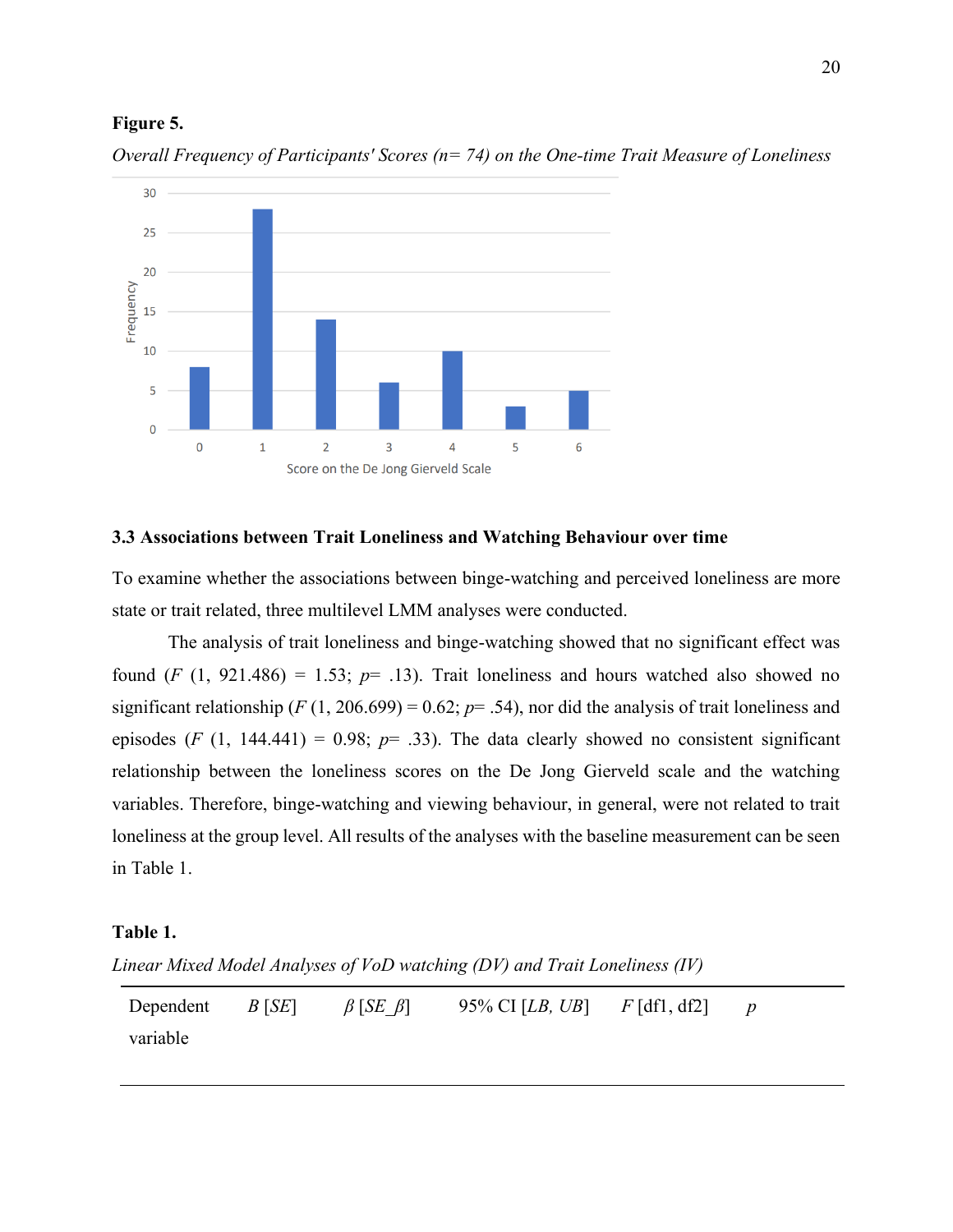| Binge-   | $0.01$ [0.10] 0.04 [0.04] |                           | [0.0, 0.03]     | 1.53                 | .13 |
|----------|---------------------------|---------------------------|-----------------|----------------------|-----|
| watching |                           |                           |                 | [1, 921.486]         |     |
| Hours    | $0.27$ [0.04] 0.03 [0.05] |                           | $[-0.06, 0.11]$ | 0.62<br>[1, 206.699] | .54 |
| Episodes |                           | $0.12$ [0.12] 0.06 [0.06] | $[-0.12, 0.37]$ | 0.98<br>[1, 144.441] | .33 |

*Note. B* and  $\beta$  indicate unstandardised and standardised the B-estimate, *SE* and *SE*  $\beta$  the unstandardised and standardised standard error and *LB* and *UB* represent the lower and upper limits of the 95% confidence interval, respectively.

### <span id="page-21-0"></span>**3.4 State Loneliness as a Consequence of Binge-watching**

To investigate further correlations in relation to binge-watching and daily state levels of loneliness, three additional LMMs were conducted. These first examined the extent to which participants' level of loneliness the next day was related to their binge-watching behaviour the previous day.

The analyses showed that there was no significant relationship between binge-watching and loneliness over time  $(F(1, 812.046) = 1.50; p = .13)$ . Also no significant relationships between hours  $(F (1, 837.202) = 1.41; p = .16)$  and episodes  $(F (1, 924.971) = 0.97; p = .33)$ , in relation to participants' loneliness level were found. Therefore, daily loneliness was not associated with binge-watching, the number of hours and the number of episodes watched the previous day (see Table 2).

### **Table 2.**

| Linear Mixed Model Analyses of VoD watching (IV) and State Loneliness (DV) |  |  |  |  |  |
|----------------------------------------------------------------------------|--|--|--|--|--|
|----------------------------------------------------------------------------|--|--|--|--|--|

| Fixed Covariate $B[SE]$ |        | $\beta$ [SE $\beta$ ] | 95% CI [ <i>LB</i> , <i>UB</i> ] $F$ [df1, df2] |              |     |
|-------------------------|--------|-----------------------|-------------------------------------------------|--------------|-----|
| Binge-watching 0.06     |        |                       | $[0.04 \, [0.03] \quad [-0.02, 0.15]$           | 1.50         | .13 |
|                         | [0.04] |                       |                                                 | [1, 812.046] |     |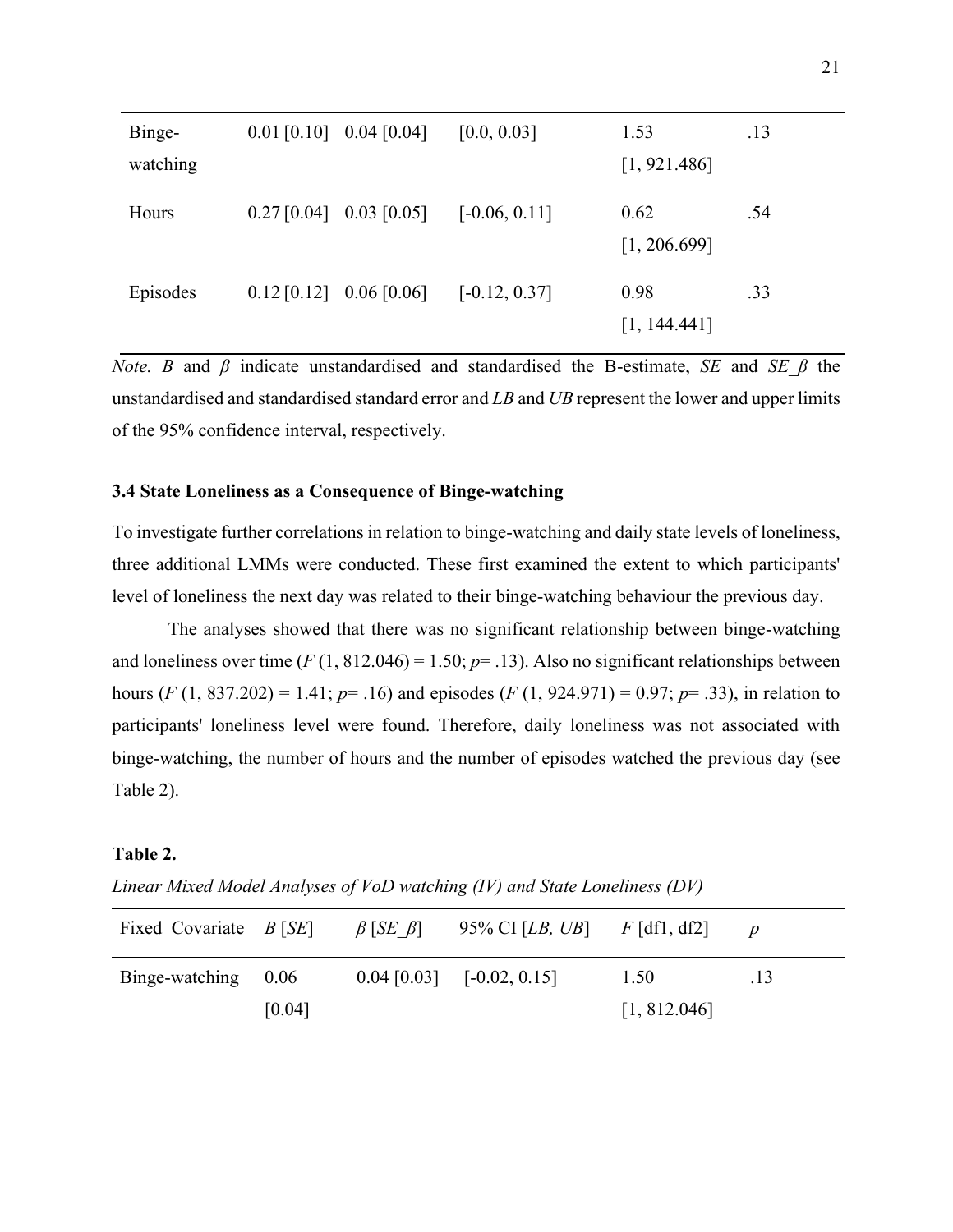| Hours    | 0.02   | $[0.04 \, [0.03] \quad [-0.01, 0.05]$ | 1.41         | .16 |
|----------|--------|---------------------------------------|--------------|-----|
|          | [0.01] |                                       | [1, 837.202] |     |
|          |        |                                       |              |     |
| Episodes | 0.01   | $0.03$ [0.04] [-0.001, 0.026]         | 0.97         | .33 |
|          | [0.01] |                                       | [1, 924.971] |     |

*Note. B* and  $\beta$  indicate unstandardised and standardised the B-estimate, *SE* and *SE*  $\beta$  the unstandardised and standardised standard error and *LB* and *UB* represent the lower and upper limits of the 95% confidence interval, respectively.

#### <span id="page-22-0"></span>**3.5 State Loneliness as a Predictor of Binge-watching**

To answer the fourth and final research question, whether the level of perceived loneliness has a potential impact on watching behaviour the same day, three further LMMs were performed.

The results showed that participants' level of loneliness had a significant effect on bingewatching behaviour on the same day  $(F (1, 669.075) = 2.04; p = .04)$ . The non-standardized parameter estimate was positive (*B*= 0.04; *SE*= 0.02), implying that binge-watching behaviour increased slightly with the level of loneliness. In addition, the level of loneliness also had a significant, but weak, effect on the other two variables, hours and episodes  $(F(1, 735.531) = 2.10;$  $p = .03$ ;  $F(1, 851.016) = 2.30$ ;  $p = .02$ ). Here, the estimates of the non-standard parameter were also positive  $(B = 0.16; SE = 0.07; B = 0.30; SE = 0.12)$ .

Looking at the standardised coefficients of B to see the strength of an effect, it is apparent that all three variables seem to have a positive but weak effect. The variable hours has a slightly stronger correlation ( $\beta$ = .08), than episodes ( $\beta$ = .07) and binge-watching ( $\beta$ = .07).

Higher levels of perceived loneliness were associated with increased watching the same day on all three indicators of watching. Based on these results, evidence shows that loneliness was a potential predictor of binge-watching and watching behaviour in general. Table 3 provides an overview of the analyses results of the significant relationship between the three variables and the lag variable of total loneliness.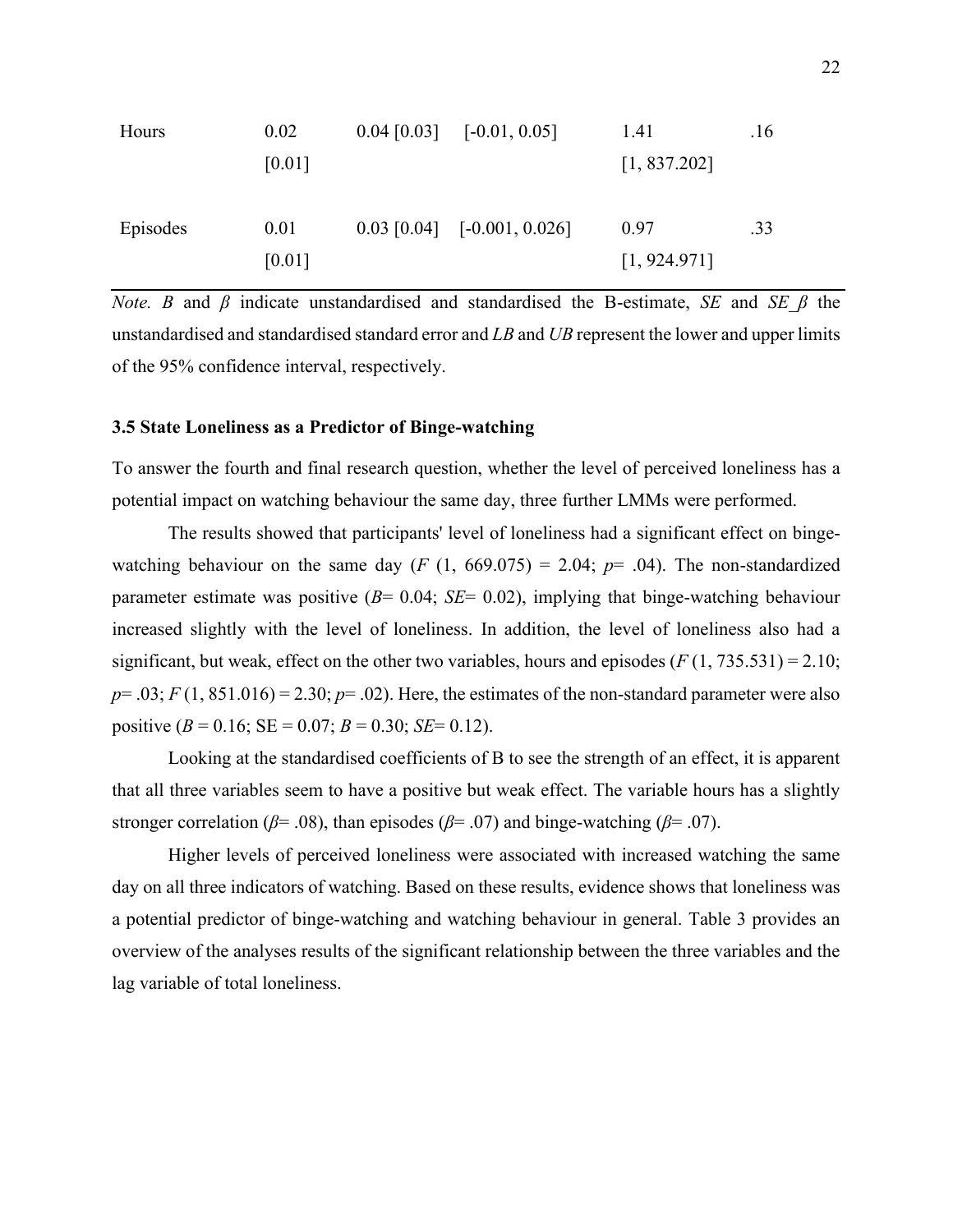## **Table 3.**

*Linear Mixed Model Analyses of VoD watching (DV) and State Loneliness (IV, Lag)* 

| Dependent<br>variable | $B$ [SE]       | $\beta$ [SE $\beta$ ] | 95% CI $[LB, UB]$          | $F$ [df1, df2]       | $\boldsymbol{p}$ |
|-----------------------|----------------|-----------------------|----------------------------|----------------------|------------------|
|                       |                |                       |                            |                      |                  |
| Binge-<br>watching    | 0.04<br>[0.02] |                       | $0.07$ [0.04] [0.00, 0.09] | 2.04<br>[1, 669.075] | .04              |
| Hours                 | 0.16<br>[0.07] | $0.08$ [0.04]         | [0.02, 0.30]               | 2.10<br>[1, 735.531] | .03              |
| Episodes              | 0.30<br>[0.12] | $0.07$ [0.03]         | [0.06, 0.54]               | 2.30<br>[1, 851.016] | .02              |

*Note. B* and *β* indicate unstandardised and standardised the B-estimate, *SE* and *SE\_β* the unstandardised and standardised standard error and *LB* and *UB* represent the lower and upper limits of the 95% confidence interval, respectively.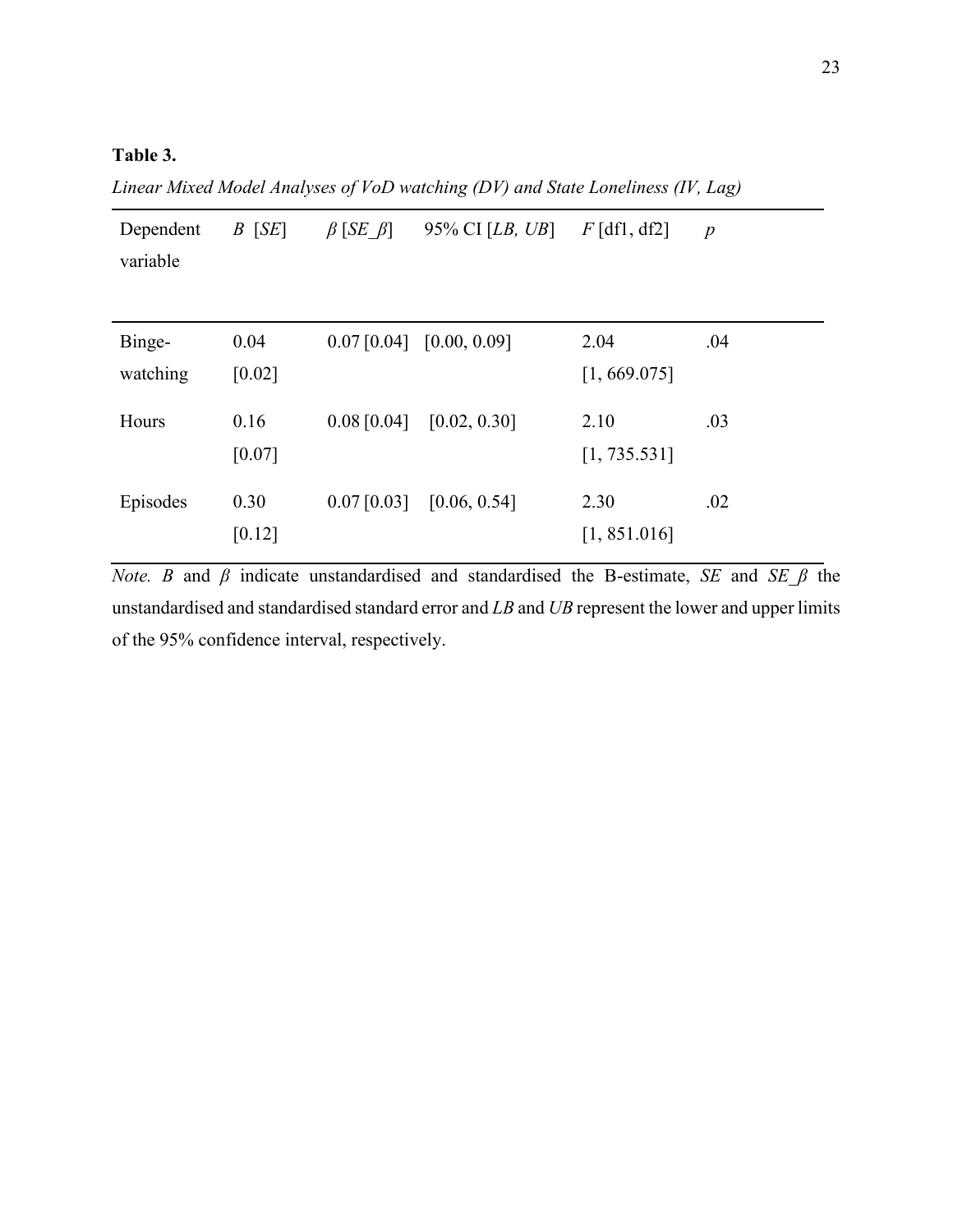#### **4. Discussion**

#### <span id="page-24-1"></span><span id="page-24-0"></span>**4.1 Meaning of Results**

The aim of this study was to examine the temporal relationship between binge-watching behaviour and perceived loneliness over time. The results showed that on average the participants tended not to feel lonely during the study period. It was also found that the sample indicated thinking of more positive than negative reasons to engage in this behaviour. Furthermore, binge-watching tended to be rather state-like driven as the participants' level of the trait loneliness had no significant impact on watching behaviour. Regarding the question of whether state loneliness is a predictor and/or consequence of VoD watching, the results showed that participants did not feel lonelier after increased watching, but that their level of loneliness before watching was positively associated with increased watching. Overall, in this study, VoD watching did not seem to have negative outcomes with respect to loneliness.

Referring to the first research question regarding the co-variation of binge-watching and perceived loneliness over the two-week period, participants had, on average, very low scores on the single-item scale by Reissmann et al. (2018), suggesting that participants may have other motivations for watching VoD services than loneliness. This was confirmed by the daily asked question regarding the motive for watching, which showed that respondents mainly indicated entertainment and relaxation rather than loneliness as reasons for watching. One possible explanation for this could be that the participants were experiencing generally good times and had few negative experiences for which they needed to seek distraction. However, it could also be that they were not aware of negative motivations for watching VoD and attributed this behaviour to positive motives. Nevertheless, previous research confirms that positive factors such as entertainment and peer activity are major reasons for binge-watching (Sung et al., 2018; Starosta et al., 2019).

With regard to the second research question, whether the associations between bingewatching and perceived loneliness are more driven by momentary or trait loneliness, LMMs analyses in relation to the baseline trait measurement using the De Jong Gierveld scale, showed that trait loneliness was not associated with VoD watching amount or binge-watching over time. This suggests that watching behaviour is not trait-like driven, but rather state-like driven as the momentary loneliness state was predictive for same-day watching behaviour. No study to date has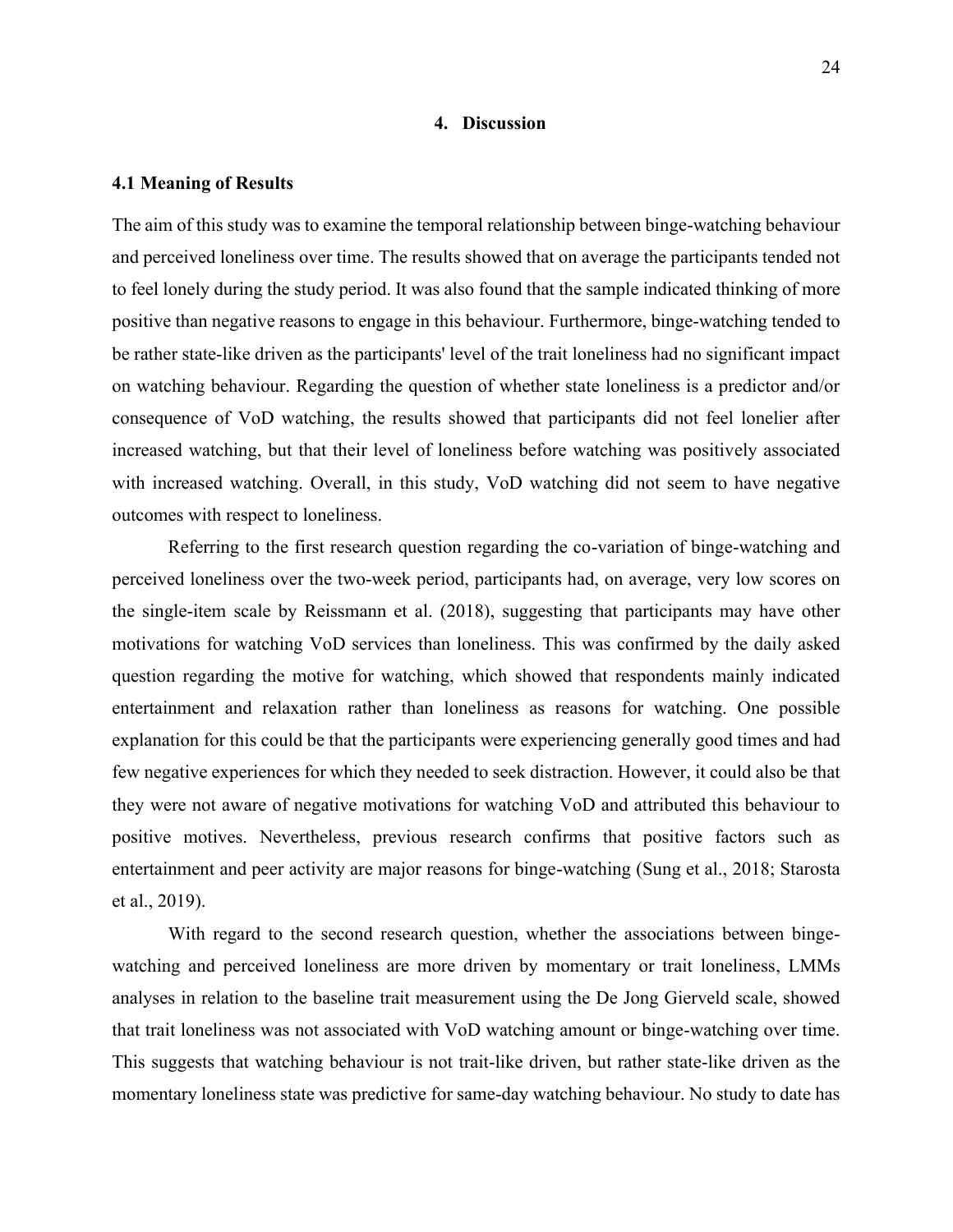investigated exactly this, so no direct comparison with previous findings can be made. However, some studies have shown that in general, emotional states (e.g. feeling depressed, lonely or anxious) can have a potential impact on people's watching behaviour and whether or not they engage in binge-watching (Tefertiller & Maxwell, 2018; Rubenking et al., 2018). Since a longitudinal study by Van Roekel et al. (2018) found that state loneliness depends on both social context and temporal characteristics. Therefore, it is possible that other personality traits, such as introversion or neuroticism, are related to higher state loneliness leading to increased watching behaviour. Due to the lack of research, future studies in this area would be advisable.

Furthermore, predictors, as well as consequences of VoD streaming behaviour, were investigated using ESM. In contrast to previous cross-sectional studies, the current study allowed a closer look at the feelings after and before watching VoD. Results showed that loneliness was not a consequence of the watching behaviour as participants did not feel significantly lonelier after watching VoD content. This indicates that watching streaming services has no effect on the feeling of loneliness on the group level and that binge-watching does not predict higher or lower levels of loneliness the next day. This finding is contrary to the previous cross-sectional study of Sun & Chang (2021), who found an increased risk of loneliness in relation to binge-watching. This contrast could be explained by the fact that the sample population and the way of measurement were different, including the ESM design.

In contrast to the absence of an association between VoD watching and loneliness the next day, the main finding of this research was that there is a significant positive relationship between loneliness and binge-watching on the same day. Interestingly, higher levels of loneliness were associated with increased same-day VoD watching on all three watching indicators. However, the strength of the significant effects appears to be rather weak. The results may suggest that participants consciously or unconsciously use VoD to reduce feelings of loneliness, which is also consistent with the findings of Dixit et al. (2020), whose study found that some people use bingewatching to overcome loneliness. Moreover, this is in line with the previous study by Sung et al. (2018), which found that loneliness is a potential predictor of binge-watching and is also used to cope with loneliness. This also confirms the Uses and Gratification (U&G) framework of Elliot and Quattlebaum (1979), which mentions that there are "lone wolves" who watch serials to alleviate loneliness. Lastly, Starosta et al. (2019) also found positive associations between dealing with loneliness and binge-watching. On the contrary, Ahmed (2017), as well as Tefertiller and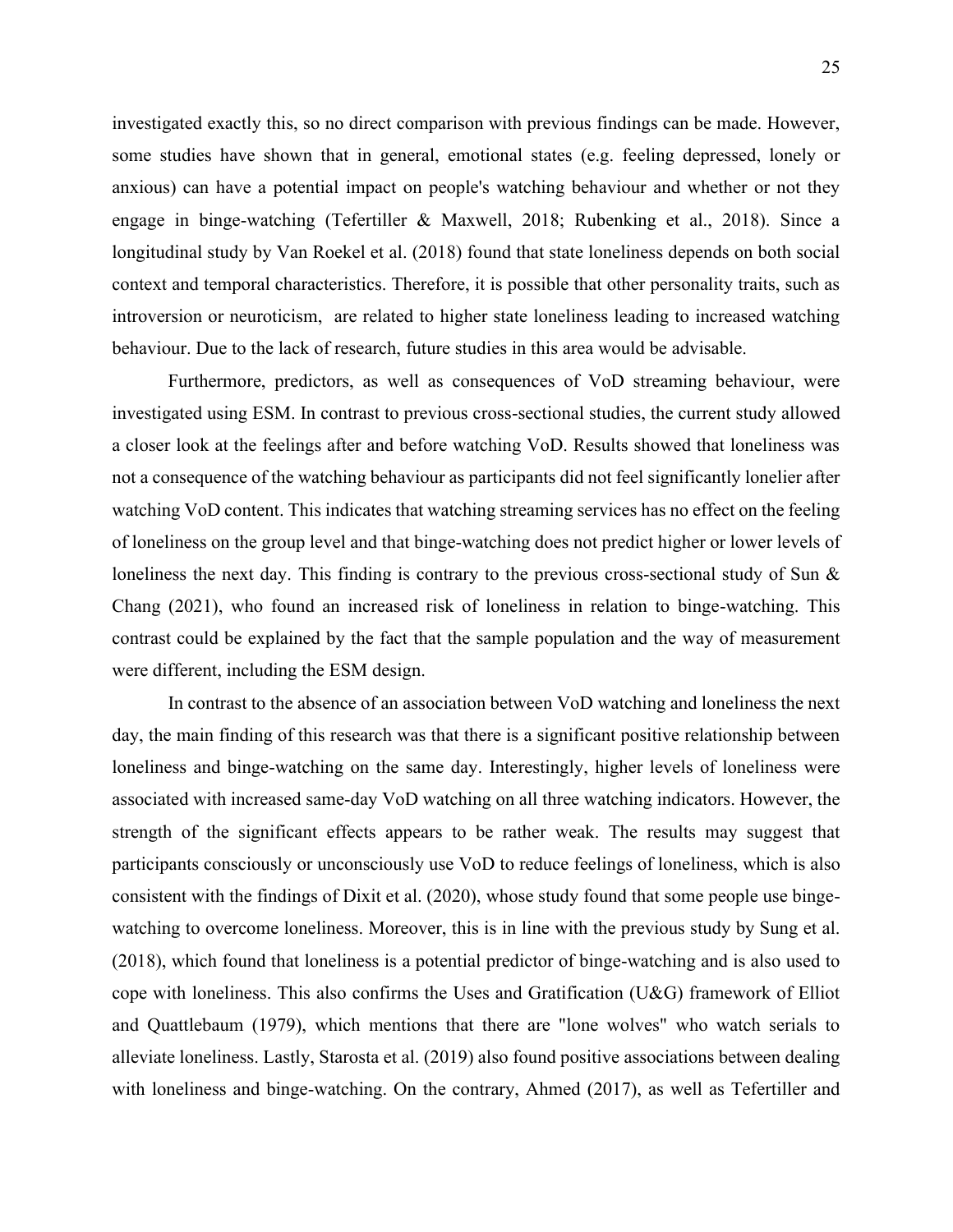Maxwell (2018), found no correlation between binge-watching and loneliness, i.e., no difference between binge-watchers and non-binge-watchers, which is inconsistent with our results. This could be explained as both studies were cross-sectional studies that did not examine participants over a period of time and therefore only have one-time measurements. Since in the current study bingewatching behaviour and the actual state of loneliness were reported daily over a period of time, it is possible that the reported responses in the other two studies were driven by recall bias, since the behaviour was only asked retrospectively once with a greater time difference.

#### <span id="page-26-0"></span>**4.2 Strengths and Limitations of the Study**

The current study had several particular strengths. First of all, the intensive sampling method of the ESM offered several benefits. The long-term nature provided the opportunity to study behaviours and feelings over a longer period of time, which is not the case with cross-sectional surveys. This made it possible to get a more detailed overview of binge-watching behaviour and examine possible consequences or predictors associated with it. Also, by using ESM with an app on a smartphone, it was achievable to get a more accurate and representative overview of the participants' daily lives.

Another strength was shown by the use of the validated scales in the current study. Research showed that the reliability and construct validity of the original De Jong Gierveld scale were adequate in five research projects using self-administered paper questionnaires and face-toface interviews (De Jong Gierveld, 1987). Regardless of which of the two scales is used, both are a reliable and valid measurement instrument that can be used as an overall unidimensional measure of loneliness as well as providing information about the respondent's emotional and/or social loneliness situation (De Jong Gierveld & Van Tilburg, 2006). In addition, the one-item state loneliness instrument by Reissmann et al. (2018) was a validated scale as well that was already used for an ESM study.

In addition, the mobile application Ethica made it as easy as possible for participants to use. Since most people always have their mobile phone with them, it was possible to use the application in their daily life. Additionally, participants could complete the surveys at home or work, no matter where they were at that time. Each daily questionnaire was about 2 minutes long, taking a total of only 4 minutes of their day, which was also an advantage. Also, the reminders were beneficial as participants did not have to remember to fill out the surveys themselves. These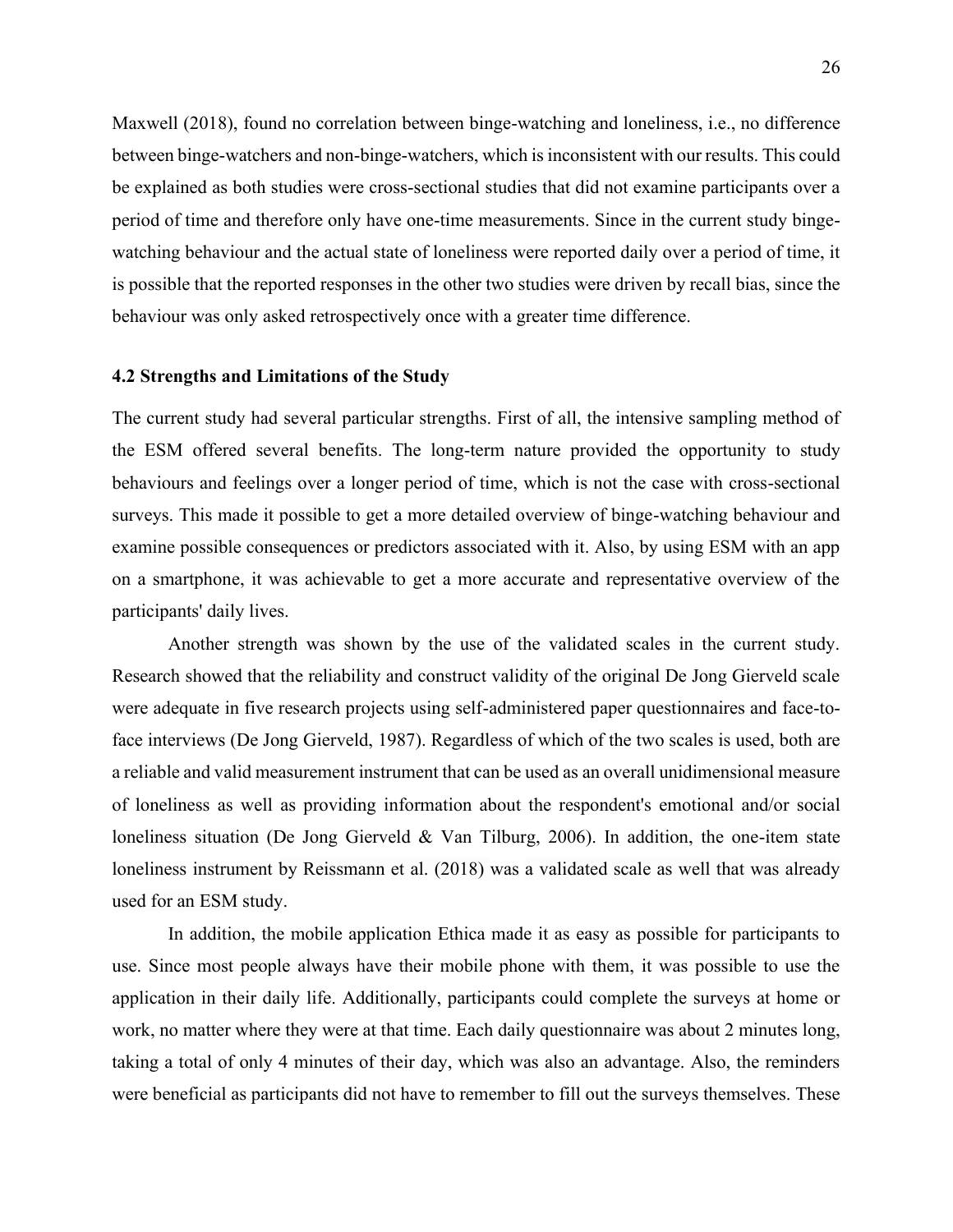factors ensured a good response rate (*M*= 92.9%) and minimized dropout. Throughout the study, there was only one technical issue from the platform itself, which resulted in some participants not being able to complete their evening questionnaires on day 12, but this was barely noticeable in the results and therefore not mentioned further.

Nevertheless, in addition to the positive aspects of the study, there are also a few drawbacks to consider. Regarding the potential limitations of the study, it is clear that convenience sampling may have led to sampling selection bias. As the sample were mostly acquaintances of the researchers, most of the participants were German students, which leads to a rather homogeneous and well-educated sample. This group shows probably less risk for binge-watching as they are more in control of their behaviour, due to them presumably being more reflective about their own behaviour. Additionally, as 97.2% of the participants were between 22 and 26 years old, the results can be applied mainly to young adults. Therefore, the results cannot be generalised to the whole population. Although young adults in particular are at risk for excessive consumption of streaming services, in the future it would be advantageous to make the samples more diverse or to examine the at-risk group of young adults or teenagers more closely.

Another limitation is that binge-watching behaviour was still measured retrospectively for the previous day. It is difficult to measure exactly when participants stopped watching, as everyone engages in this behaviour at different times of the day and with different frequency. It would have been possible to use event-based sampling and to instruct participants to track their duration and quantity after each session, but there is a risk that they will forget to do so and the data will be incomplete. Therefore, the researchers decided to ask about the previous day's watching behaviour in the morning questionnaire to get the most accurate answers possible, as most people were assumed to still be able to remember it at this point. Due to this retrospective component, future studies should seek to further reduce the reliance on participant recall and see if there is another method or way to capture it in a more timely manner. Furthermore, it is possible that through the daily questionnaires and querying of watching duration and quantity, it could be that participants were increasingly made aware of their time spent on VoD streaming platforms resulting in measurement reactivity (Steinbach, 2018). This could lead to the participants wanting to show socially desirable behaviour. Also considering that binge-watching has a negative connotation according to Jenner (2017), it is possible that the respondents wanted to reduce or avoid this behaviour.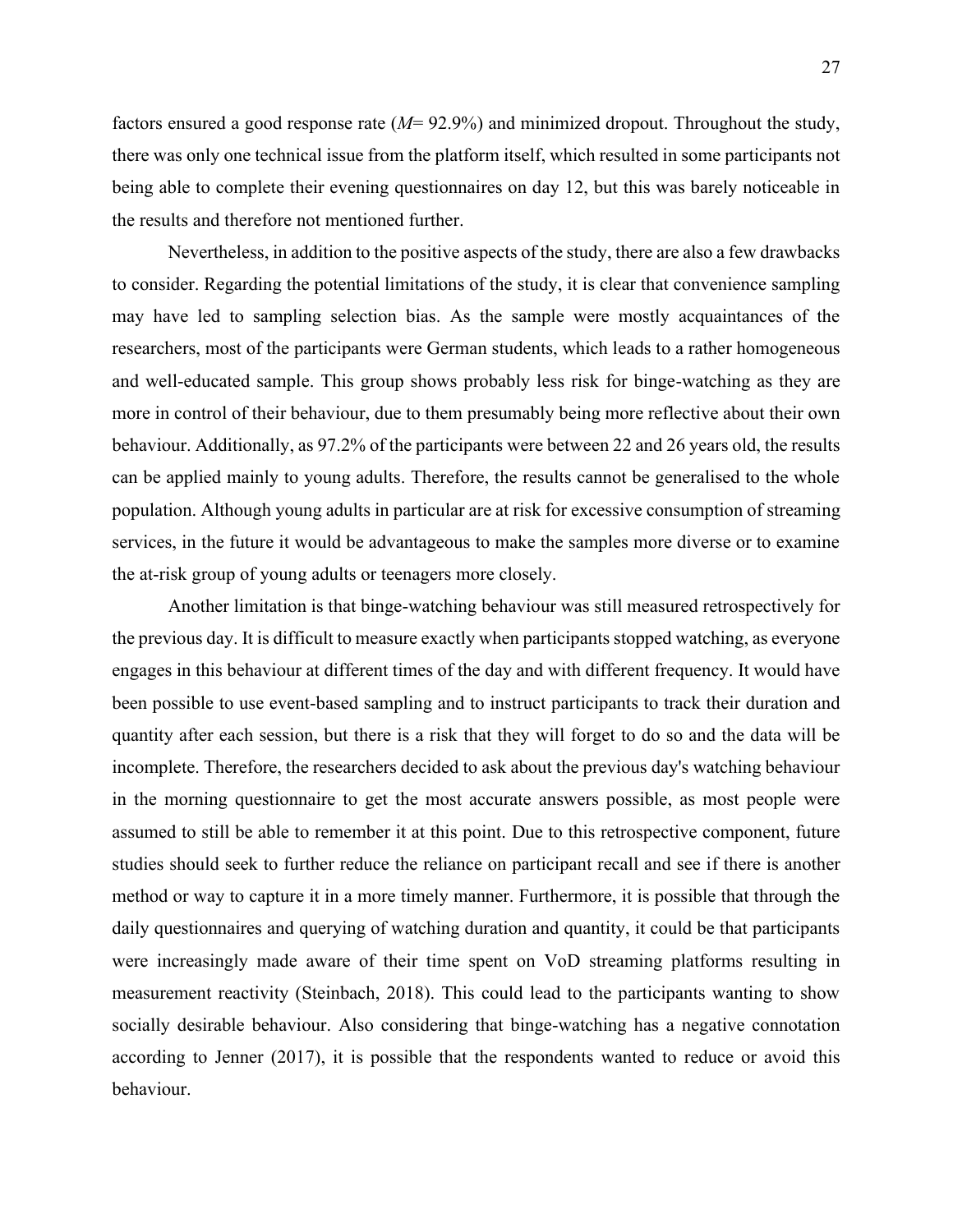Finally, this research was conducted in the times of the COVID-19 Pandemic. The Corona measurements could also have had an influence on the results, as there was a lockdown in Germany at the time of data collection. As there are no comparable studies before the pandemic, it is not possible to give any information about the impact of the current situation on the measurements and associations. Therefore, it is unclear in which direction the effects occur. It might be important that the current findings are compared again in normal circumstances. However, it is possible that without these circumstances, the proportion of binge-watching hours, episodes watched and perceived loneliness would be lower due to a different daily structure.

### <span id="page-28-0"></span>**4.3 Future Research**

As the study dealt with several research projects, the researchers tried to include as few questions as possible for each topic. In the future, this could be expanded a bit more, for example, to include a more comprehensive questionnaire on loneliness in the baseline questionnaire and/or to ask it again retrospectively to get more detailed information about it. It would also be possible to look at the individual level of participants who are particularly conspicuous, as this study only dealt with analyses at the group level. For example, this could be done by carrying out case studies and looking at people who show extreme observational behaviour. It would also be interesting to further examine personality traits or other moods to gain new insights in terms of consequences or predictors of binge-watching. Also with regard to loneliness being a potential predictor of watching behaviour, it is possible to investigate in more detail to what extent this is the case and whether there are other correlations with other relevant feelings.

In order to better compare the different studies, it would also be advantageous for the research community to agree on a uniform definition of binge-watching, as each researcher sets different cut-off points. At this point, the comparison is limited and only transferable to a certain extent, as it could also lead to varying results due to different classifications. Also, as this study found no negative outcomes with respect to VoD watching and loneliness it may be beneficial to categorize between healthy and harmful binge-watching. According to Flayelle et al. (2020), this would also help to avoid over pathologizing this popular behaviour. In addition, categorising binge-watching could have further benefits, as distinguishing between levels could provide further valuable insight into which different outcomes to expect and when.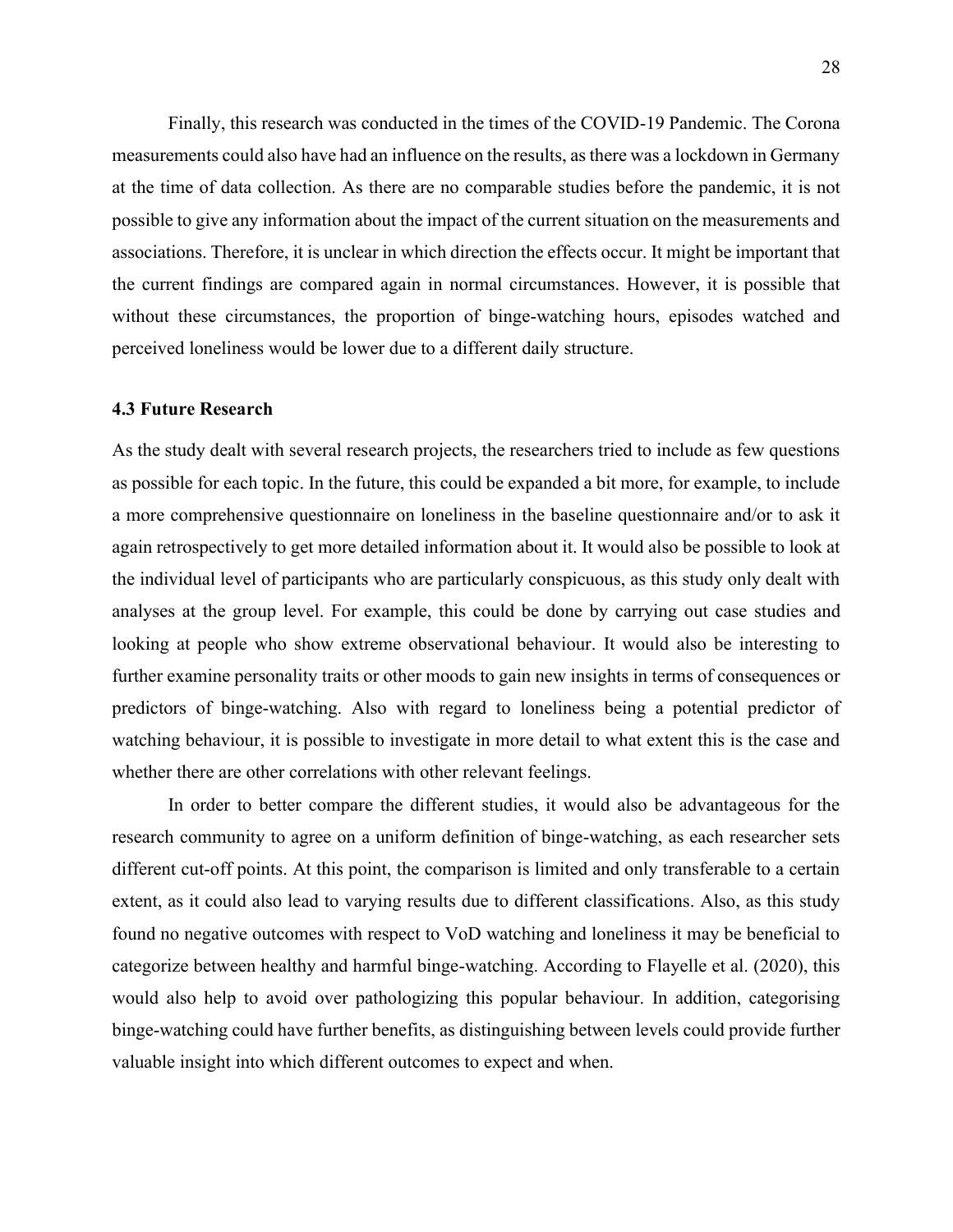#### <span id="page-29-0"></span>**4.4 Conclusion**

To conclude, binge-watching is an ever-growing phenomenon in today's world, which is not expected to disappear in the near future, and which may be particularly exacerbated by the COVID crisis. The results indicated that higher levels of loneliness were associated with increased sameday VoD use, which suggests that participants use streaming services to reduce feelings of loneliness. This implies that increased streaming on VoD platforms could be a potential coping strategy for feelings of loneliness that should be further explored. Nevertheless, findings showed that binge-watching does not predict higher or lower levels of loneliness the next day. Overall, there were no apparent negative consequences with respect to loneliness found and the findings highlight the current lack of knowledge and scientific research on this topic and call for further detail-focused studies in the near future.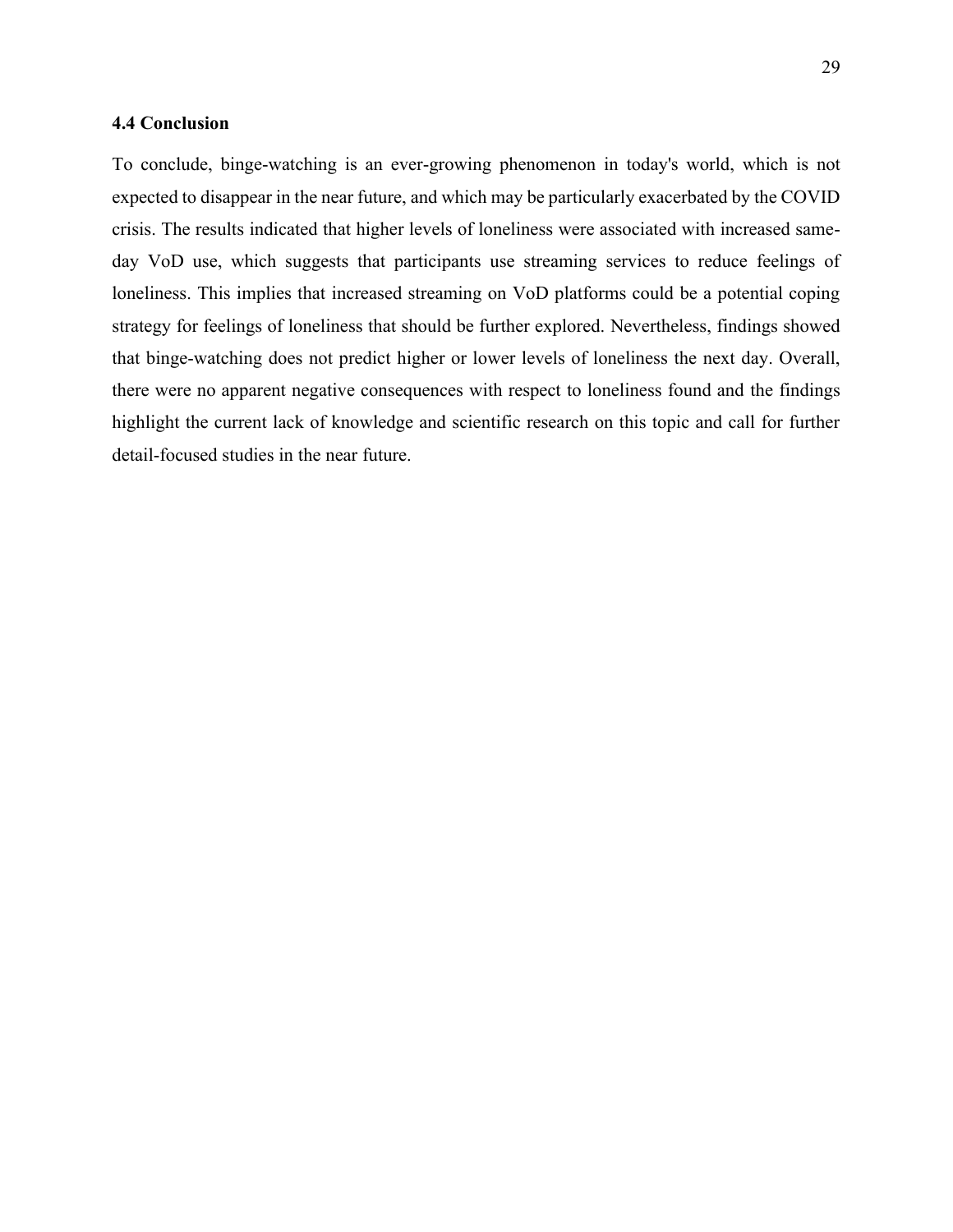#### **5. References**

- <span id="page-30-0"></span>Ahmed A. (2007). New era of TV-watching behavior: Binge-watching and its psychological effects. *Media Watch, 8*, 192–207. https://doi.org/10.15655/mw/2017/v8i2/49006
- Barney, C. (2020, April 7). Coronavirus: Streaming platforms see big surge during pandemic. https://www.mercurynews.com/2020/04/07/coronavirus-streaming-platforms-see-big surge-during-pandemic/
- Brandon, J. (2020, December 1). Best Cable Alternatives 2021. https://www.reviews.org/tvservice/best-cable-alternatives/
- Broeder, J. L., & Donze, A. (2010). The Role of Qualitative Research in Evidence-Based Practice*. Neonatal Network: The Journal of Neonatal Nursing, 29(3), 197–202.* https://doi.org/10.1891/0730-0832.29.3.197
- Buchholz, K. (2020, November 3). Where Americans Are Getting Their Stream On. https://www.statista.com/chart/23378/biggest-video-on-demand-platforms-us/
- Conner, T. S., & Lehman, B. J. (2012). Getting started: Launching a study in daily life. In M. R. Mehl & T. S. Conner (Eds.), *Handbook of research methods for studying daily life* (89 – 107). The Guilford Press.
- Csikszentmihalyi, M., & Larson, R. (2014). Validity and reliability of the experience sampling method. In *Flow and the Foundations of Positive Psychology: The Collected Works of Mihaly Csikszentmihalyi* (pp. 35-54). Springer Netherlands. https://doi.org/10.1007/978-94-017-9088-8\_3
- Davis, B. C. (2016). "The Netflix Effect and Defining Binge-Watching". *Undergraduate Research Posters*. Poster 190. https://scholarscompass.vcu.edu/uresposters/190
- De Jong Gierveld, J. (1987). Developing and testing a model of loneliness. *Journal of Personality and Social Psychology, 53*, 119-128. https://doi.org/10.1037//0022- 3514.53.1.119
- Dixit, A., Marthoenis, M., Arafat, S., Sharma, P., & Kar, S. K. (2020). Binge watching behavior during COVID 19 pandemic: A cross-sectional, cross-national online survey. *Psychiatry research*, *289*, 113089. https://doi.org/10.1016/j.psychres.2020.113089
- Downey, A. (2018, February 27). Binge watching leaves you anxious, stressed and lonely. https://nypost.com/2018/02/27/binge-watching-leaves-you-anxious-stressed-and-lonely/
- Erickson, S. E., Dal Cin, S., & Byl, H. (2019). An experimental examination of binge watching and narrative engagement. *Social Sciences, 8*(1), 19. https://doi.org/10.3390/socsci8010019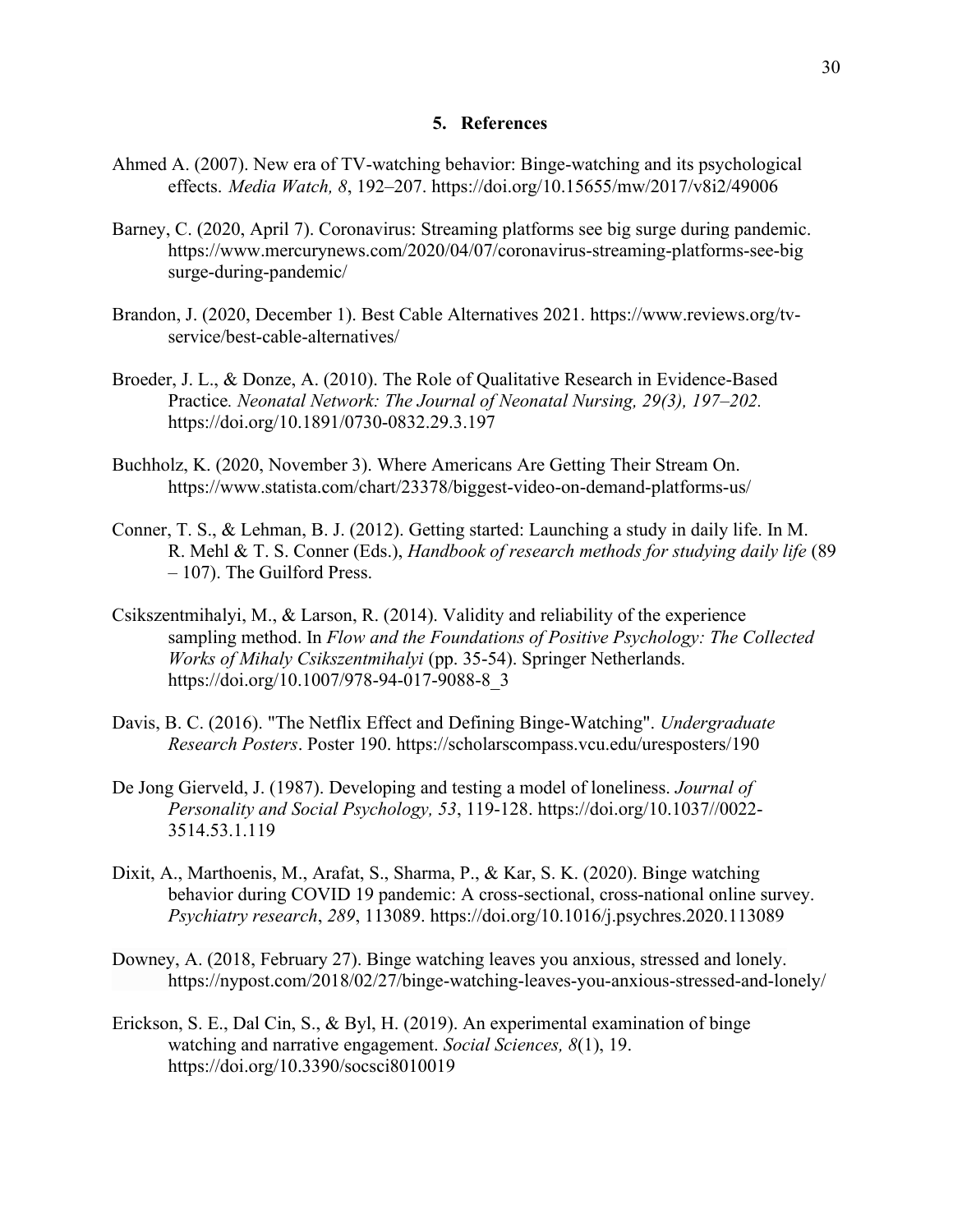- Flayelle, M., Canale, N., Vögele, C., Karila, L., Maurage, P., & Billieux, J. (2019). Assessing binge-watching behaviors: development and validation of the "watching TV series motives" and "binge-watching engagement and symptoms" questionnaires. *Comput. Hum. Behav.*, *90*, 26–36. https://doi.org/10.1016/j.chb.2018.08.022.
- Flayelle, M., Maurage, P., Di Lorenzo, K. R., Vögele, C., Gainsbury, S. M., Billieux, J. (2020). Binge-Watching: What do we Know So Far? A First Systematic Review of the Evidence. *Current Addiction Reports, 7*, 44-60. https://doi.org/10.1007/s40429-020-00299-8
- Gierveld, J. D. J., & Tilburg, T. V. (2006). A 6-item scale for overall, emotional, and social loneliness: Confirmatory tests on survey data. *Research on aging, 28*(5), 582-598. [https://doi.org/1](https://doi.org/)0.1177/0164027506289723
- Jenner M. (2018) Introduction: Binge-Watching Netflix. In: Netflix and the Re-invention of Television. Palgrave Macmillan, Cham. https://doi.org/10.1007/978-3-319-94316-9\_6
- Jenner, M. (2016). "Is this TVIV? On Netflix, TVIII and binge-watching," *New Media & Society*, *18*(2), 257–273. https://doi.org/10.1177/1461444814541523
- Jenner, M. (2017). "Binge-watching: Video-on-demand, quality TV, and mainstream fandom," *International Journal of Cultural Studies, 20* (3), 304-320. doi: https://doi.org/10.1177/1367877915606485
- Joswiak, E. (2020, February 4). Best Ways to Improve Your Binge-Watching Experience. https://thefloridavillager.com/2020/02/04/best-ways-to-improve-your-binge-watchingexperience/
- Kilic, Z. (2020). Binge-Watching and Its Correlates of Personality and Problematic Internet Use in a South African Sample. *CISLA Senior Integrative Projects, 9*. https://digitalcommons.conncoll.edu/sip/9
- Larson R., Csikszentmihalyi M. (2014) The Experience Sampling Method. In: Flow and the Foundations of Positive Psychology, 21-34. Springer, Dordrecht. https://doi.org/10.1007/978-94-017-9088-8\_2
- Matrix, S. (2014). The Netflix Effect: Teens, Binge Watching, and On-Demand Digital Media Trends*. Jeunesse Young People Texts Culture, 6*(1), 119-138. [https://doi.org/1](https://doi.org/)0.1353/jeu.2014.0002
- McCarthy, N. (2019, August 29). 74% Of U.S. Homes Have A Video Streaming Service. https://www.statista.com/chart/19171/share-of-households-with-access-to-asubscription-video-on-demand-service/
- Merrill Jr., K., & Rubenking, B. (2019). Go Long or Go Often: Influences on Binge Watching Frequency and Duration among College Students. *Soc. Sci., 8*, 10. https://doi.org/10.3390/socsci8010010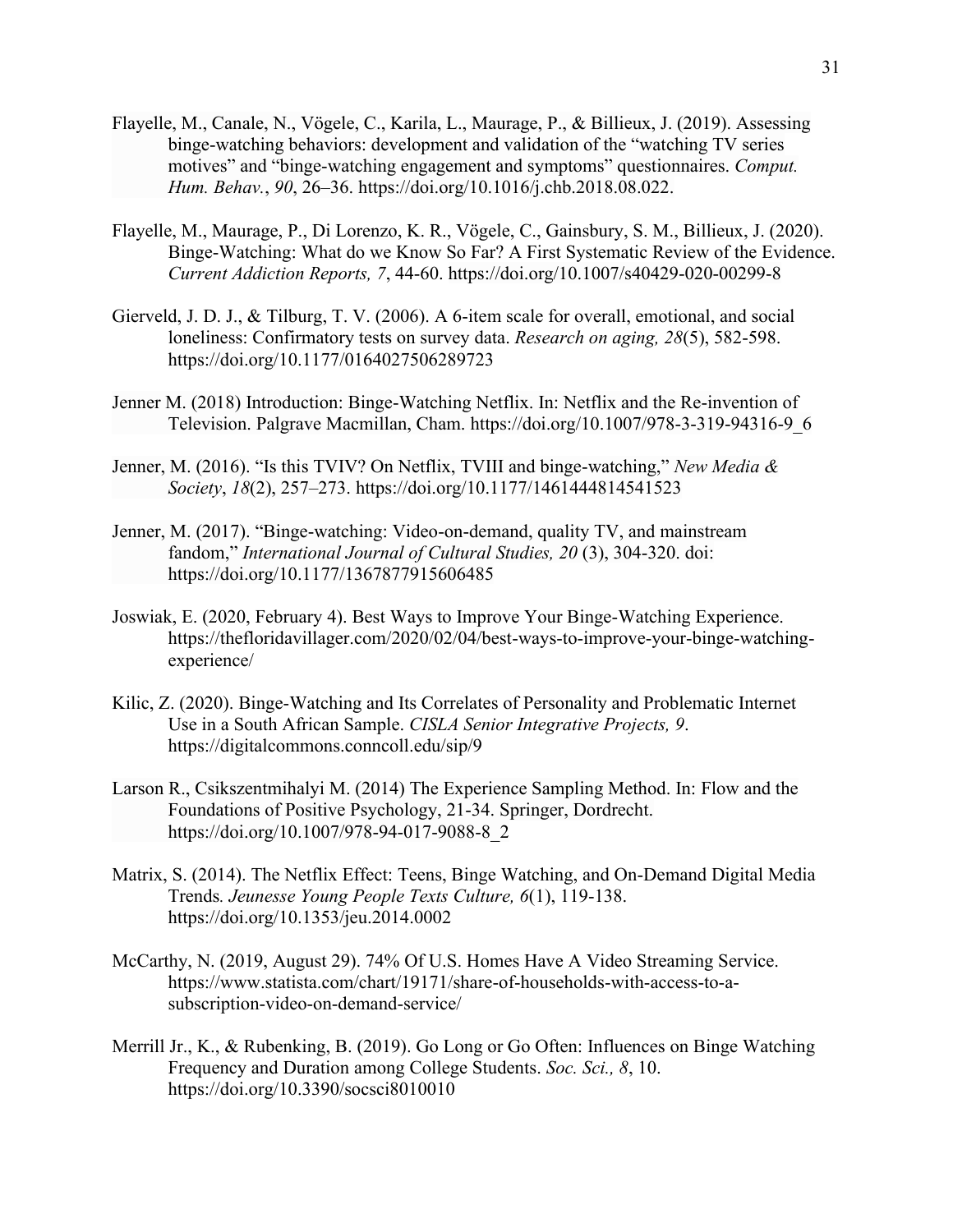- Mikos, L. (2016). Digital Media Platforms and the Use of TV Content: Binge Watching and Video-on-Demand in Germany. *(Not Yet) The End of Television, 4*(3). http://dx.doi.org/10.17645/mac.v4i3.542
- Osur, L. (2016). Netflix and the Development of the Internet Television Network. *Dissertations - ALL*. 448. https://surface.syr.edu/etd/448
- Palmier-Claus, J., Haddock, G., & Varese, F. (2019). Experience Sampling in Mental Health Research (1st ed.). Routledge.
- Panda, S., & Pandey, S. C. (2017). Binge-watching and college students: motivations and outcomes. *Young Consumers, 18*(4), 425–438. [https://doi.org/1](https://doi.org/10.1007/s40429-020%0900299-8)0.1108/yc-07-2017-00707
- Pittman, M., & Sheehan, K. (2015). Sprinting a media marathon: Uses and gratifications of binge-watching television through Netflix. *First Monday*, *20*(10). https://doi.org/10.5210/fm.v20i10.6138
- Pittman, M., & Tefertiller, A. C. (2015). With or without you: Connected viewing and coviewing Twitter activity for traditional appointment and asynchronous broadcast television models. *First Monday, 20*(7). https://doi.org[/10.5210/fm.v20i7.5935](http://dx.doi.org/10.5210/fm.v20i7.5935)
- ProCon.org. (2020, March 30). Binge-Watching Top 3 Pros and Cons. https://www.procon.org/headlines/binge-watching-top-3-pros-and-cons/
- Rajan, A. (2020, August 5). TV watching and online streaming surge during lockdown. https://www.bbc.com/news/entertainment-arts-53637305
- Ramsay, D. (2013, October 4). Confessions of a binge watcher. CST Online. https://cstonline.net/confessions-of-a-binge-watcher-by-debra-ramsay/
- Reissman, A., Hauser, J., Stollberg, E., Kaunziger, I., & Lange, K. W. (2018). The role of loneliness in emerging adults everyday use of facebook - An experience sampling approach. *Computers in Human Behaviour, 88*, 47-60. https://doi.org/10.1016/j.chb.2018.06.011
- Riddle, K., Peebles, A., Davis, C., Xu, F., & Schroeder, E. (2017). The addictive potential of television binge-watching: Comparing intentional and unintentional binges. *Psychology of Popular Media Culture, 7*, 589–604. https://doi.org/10.1037/ppm0000167
- Rubenking, B. & Bracken, C. C. (2018). Binge-Watching: A Suspenseful, Emotional, Habit. *Communication Research Reports, 35*(5), 381-391. [https://doi.org/1](https://doi.org/)0.1080/08824096.2018.1525346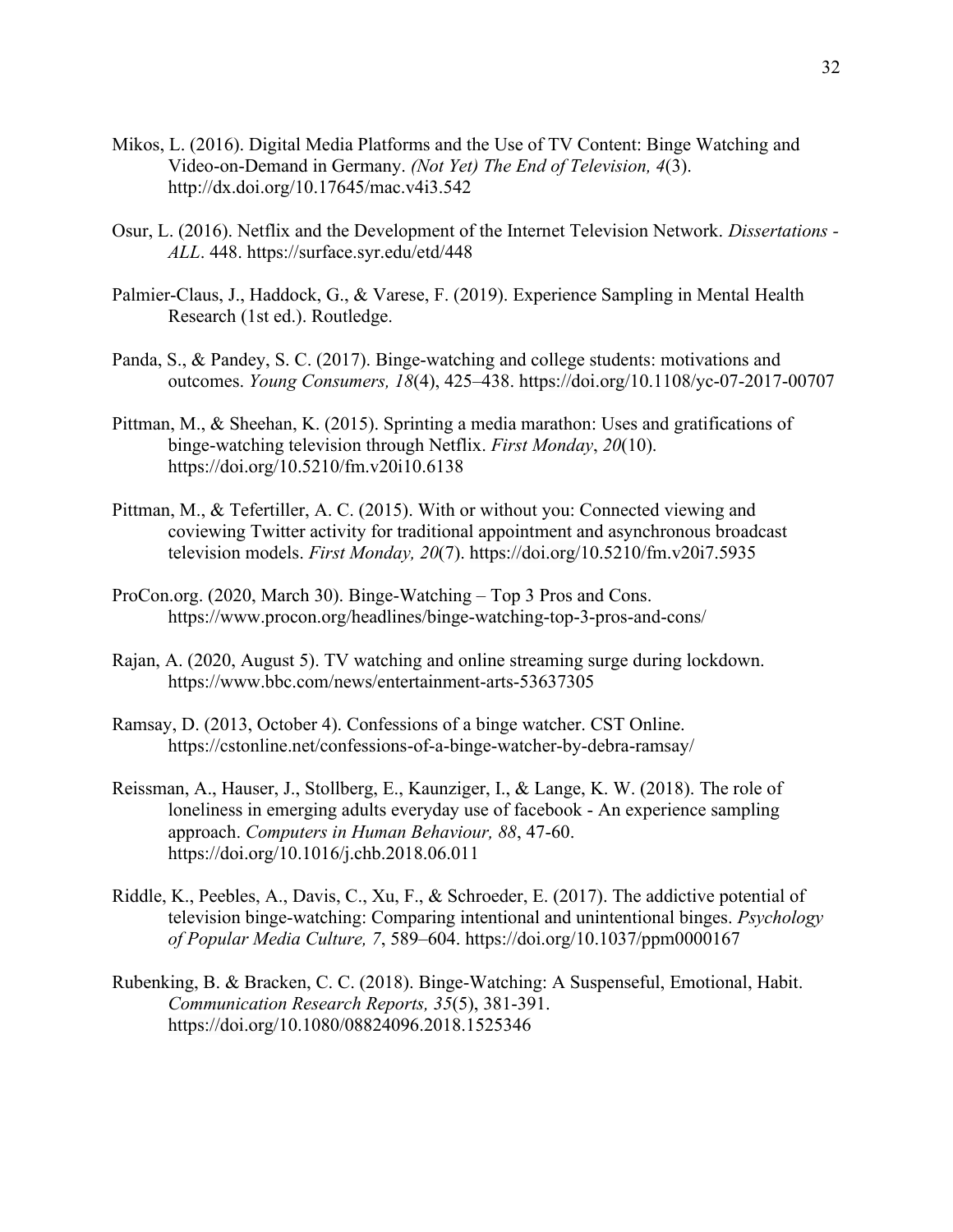- Rubenking, B., Bracken, C. C., Sandoval, J., & Rister, A. (2018). Defining new viewing behaviours: What makes and motivates TV binge-watching? *International Journal of Digital Television, 9*(1), 69–85. https://doi.org/10.1386/jdtv.9.1.69\_1
- Scollon, C. N., Kim-Prieto, C., & Diener, E. (2003). Experience sampling: promises and pitfalls, strengths and weaknesses. *Journal of Happiness Studies, 4*(1), 5-34. [https://doi.org/1](https://doi.org/10.1007/s40429-020%0900299-8)0.1023/a:1023605205115
- Sedgwick P. (2014). Cross sectional studies: advantages and disadvantages. *BMJ, 348.* [https://doi.org/1](https://doi.org/10.1007/s40429-020%0900299-8)0.1136/bmj.g2276
- Shek, D.T., Ma, C.M. (2011). Longitudinal data analyses using linear mixed models in SPSS: concepts, procedures and illustrations. *Scientific World Journal, 5*(11), 42-76. [https://doi.org/1](https://doi.org/)0.1100/tsw.2011.2..
- Spruance, L.A., Karmakar, M., Kruger, J.S., Vaterlaus, J.M. (2017). "Are you stillwatching?": Correlations between binge TV watching, diet and physical activity. Journal of Obesity and Weight Management, 1-8.
- Starosta, J., Izydorczyk, B., & Lizińczyk, S. (2019). Characteristics of people's binge watching behavior in the "entering into early adulthood" period of life. *Health Psychology Report, 7*, 149–64. https://doi.org/10. 5114/hpr.2019.83025.
- Starosta, J.A., Izydorczyk, B. (2020). Understanding the Phenomenon of Binge-Watching—A Systematic Review. *International Journal of Environmental Research and Public Health*., *17*(12), 44-69. https://doi.org/10.3390/ijerph17124469
- Steinbach, E. M. (2018). Binge-Watching and its Impact on Learning Behaviour and Important Daily Life Activities among University Students: A Study using Ecological Momentary Assessment (Bachelor's thesis, University of Twente).
- Stoll, J. (2021, April 21). Number of Netflix paying streaming subscribers in the United States and Canada from 1st quarter 2013 to 1th quarter 2021. https://www.statista.com/statistics/250937/quarterly-number-of-netflix-streaming subscribers-in-the-us/
- Sun, J. J., & Chang, Y. J. (2021). Associations of Problematic Binge-Watching with Depression, Social Interaction Anxiety, and Loneliness*. International Journal Environmental Research and Public Health, 18*, 1168. https://doi.org/10.3390/ ijerph18031168
- Sung, Y. H., Kang, E. Y. & Lee, W-N. (2018). Why Do We Indulge? Exploring Motivations for Binge Watching. *Journal of Broadcasting & Electronic Media, 62*(3), 408-426. [https://doi.org/1](https://doi.org/)0.1080/08838151.2018.1451851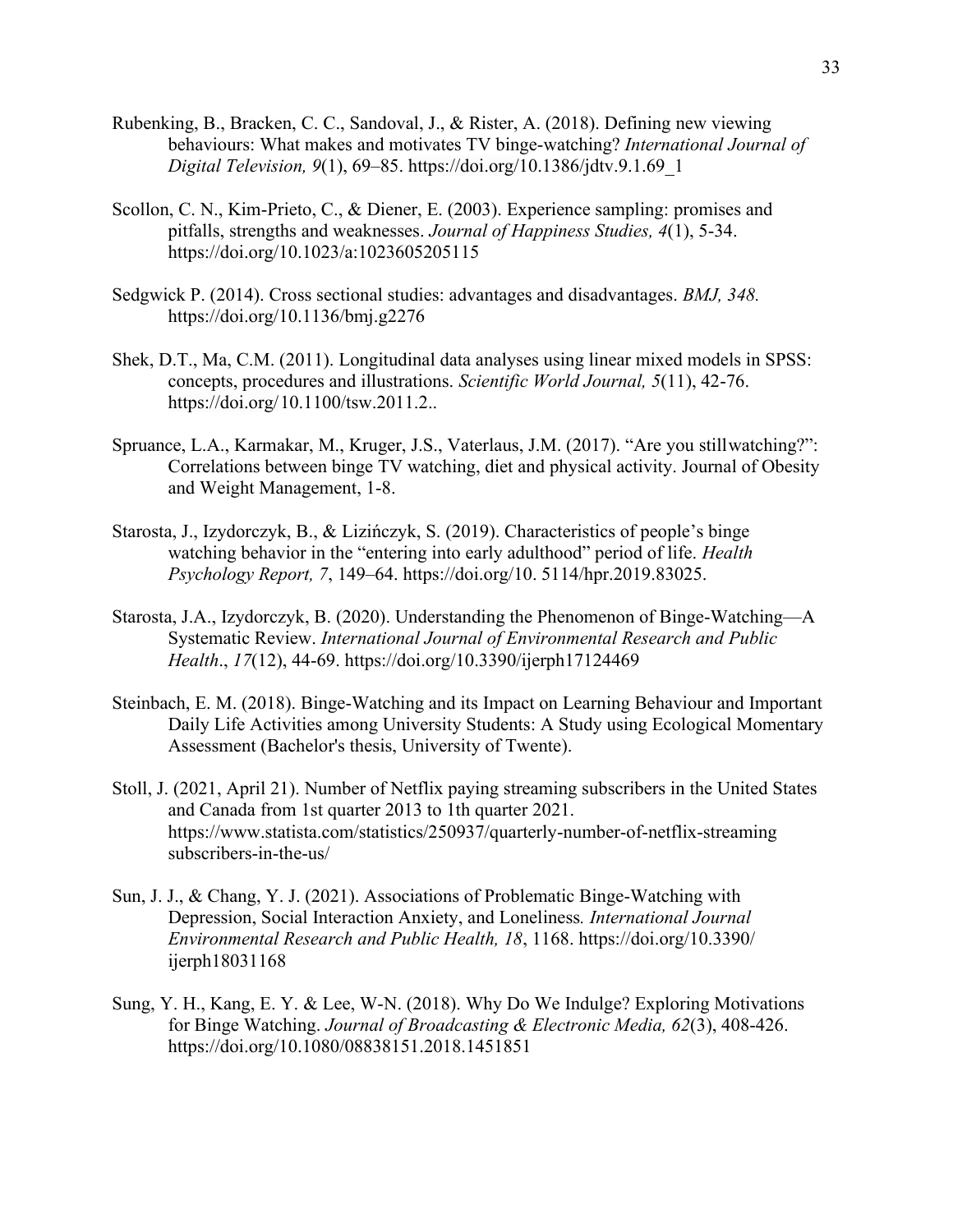- Tefertiller, A. C., & Maxwell, L. C. (2018). Depression, emotional states, and the experience of binge-watching narrative television. *Atlantic Journal of Communication, 26*(5), 278- 290. https://doi.org/10.1080/15456870.2018.1517765
- Tukachinsky, R., & Eyal, K. (2018). The psychology of marathon television viewing: antecedents and viewer involvement. *Mass Communication and Society, 21*, 275–95. https://doi.org/10.1080/15205436.2017.1422765
- Ulrich, M. (2016, July 19). Ein Leben ohne Smartphone? Kaum vorstellbar. https://www.tonline.de/digital/smartphone/id\_78455118/ein-leben-ohne-smartphone-kaumvorstellbar.html
- Van Berkel, N., Ferreira, D., & Kostakos, V. (2017). The experience sampling method onmobile devices. *ACM Computing Surveys, 50*(6), 1-40. https://doi.org/10.1145/3123988
- Van Berkel, N., Ferreira, D., & Kostakos, V. (2017). The experience sampling method onmobile devices. *ACM Computing Surveys (CSUR), 50*(6), 93. https://doi.org[/10.1145/3123988](http://dx.doi.org/10.1145/3123988)
- Van Roekel, E., Verhagen, M., Engels, R. C. M. E., Scholte, R. H. J., Cacioppo, S., & Cacioppo, J. T. (2018). Trait and State Levels of Loneliness in Early and Late Adolescents: Examining the Differential Reactivity Hypothesis. *Journal of Clinical Child & Adolescent Psychology, 47*(6), 888-899. [https://doi.org/1](https://doi.org/10.1007/s40429-020%0900299-8)0.1080/15374416.2016.1146993
- Vaterlaus, J. M., Spruance, L. A., Frantz, K., & Kruger, J. S. (2019). *College student television binge watching: Conceptualization, gratifications, and perceived consequences. The Social Science Journal, 56*(4), 470-479. [https://doi.org/1](https://doi.org/)0.1016/j.soscij.2018.10.004
- Verhagen, S. J., Hasmi, L., Drukker, M., van Os, J., & Delespaul, P. A. (2016). Use of the experience sampling method in the context of clinical trials. *Evidence-based mental health*, *19*(3), 86–89. https://doi.org/10.1136/ebmental-2016-102418
- Wheeler, K. S., (2015). "The Relationships Between Television Viewing Behaviors, Attachment, Loneliness, Depression, and Psychological Well-Being". *Honors College Theses*. 98. https://digitalcommons.georgiasouthern.edu/honors-theses/98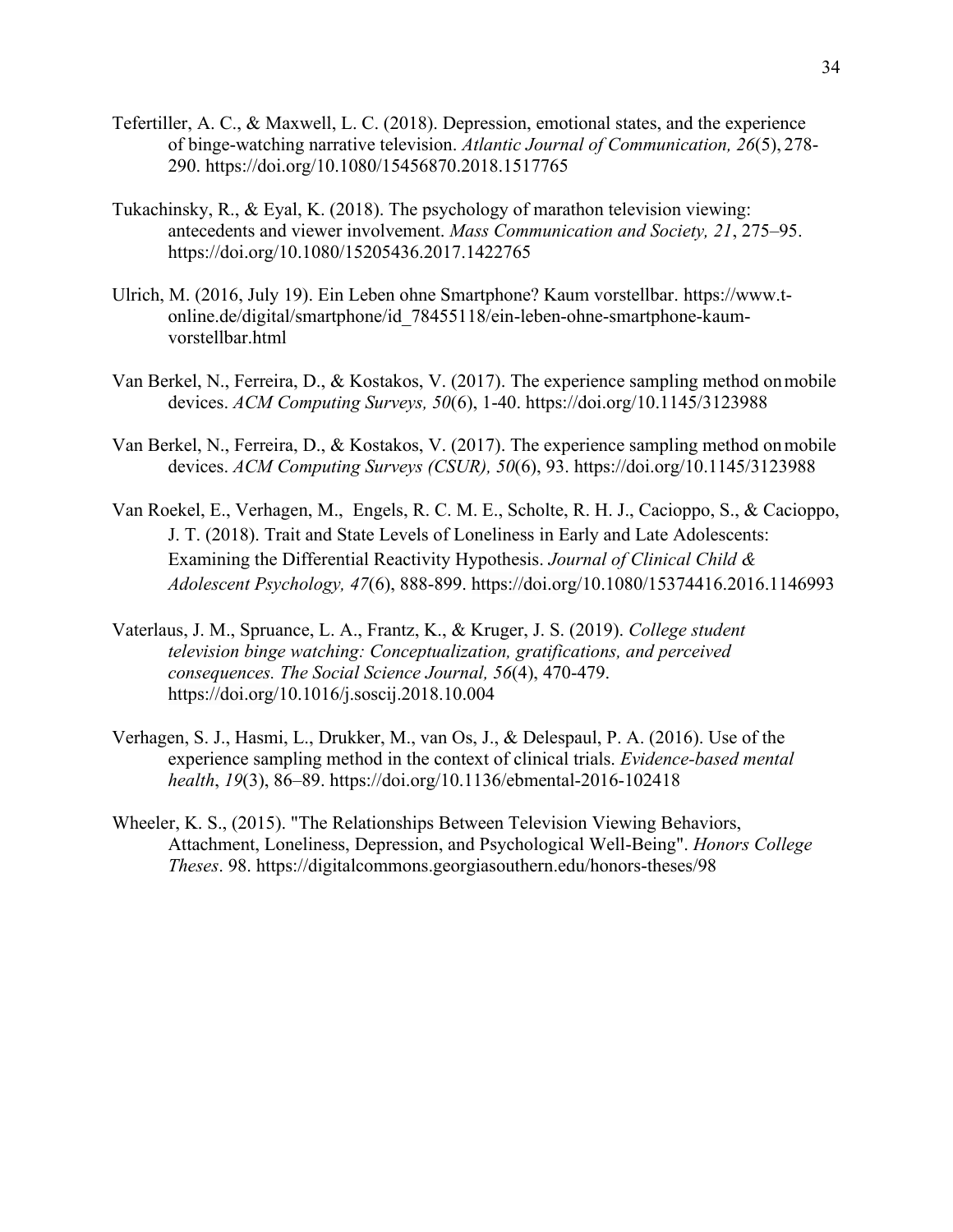### **Appendix A**

### **Questionnaire in the Ethica application**

### <span id="page-35-0"></span>**Demographics**

Thank you for participating in our study and welcome to your first questionnaire © With this questionnaire we want to gain some information about you and your background - no worries, just some casual facts. Have fun filling it out!

PS: concerning the whole study coming up: please try to fill out the questionnaires on time! You will receive reminders so you won't forget it since we know how easily that can happen. Still, *if* it happens that you forget to fill out one questionnaire that is okay, please just continue with the next ones, so we can still use the data! Thank you  $\bigotimes$ 

1. What is your age?







- 2. What is your gender?
	- a. Female
	- b. Male
	- c. Diverse
	- d. Wish not to disclose
- 3. What is your nationality?
	- a. German
	- b. Dutch
	- c. Other European
	- d. Non-European
- 4. What is your occupation?
	- a. Pupil
	- b. Student
	- c. Apprentice
	- d. Part-time employee
	- e. Full-time employee
	- f. Unemployed
	- g. Self-employed
	- h. Other
- 5. Which streaming services are you using? (multiple answers possible)
	- a. Netflix
	- b. Amazon Prime
	- c. Disney+
	- d. TVNow
	- e. Joyn
	- f. Youtube
	- g. Sky
	- h. Hulu
	- i. Maxdome
	- j. Dazn
	- k. Other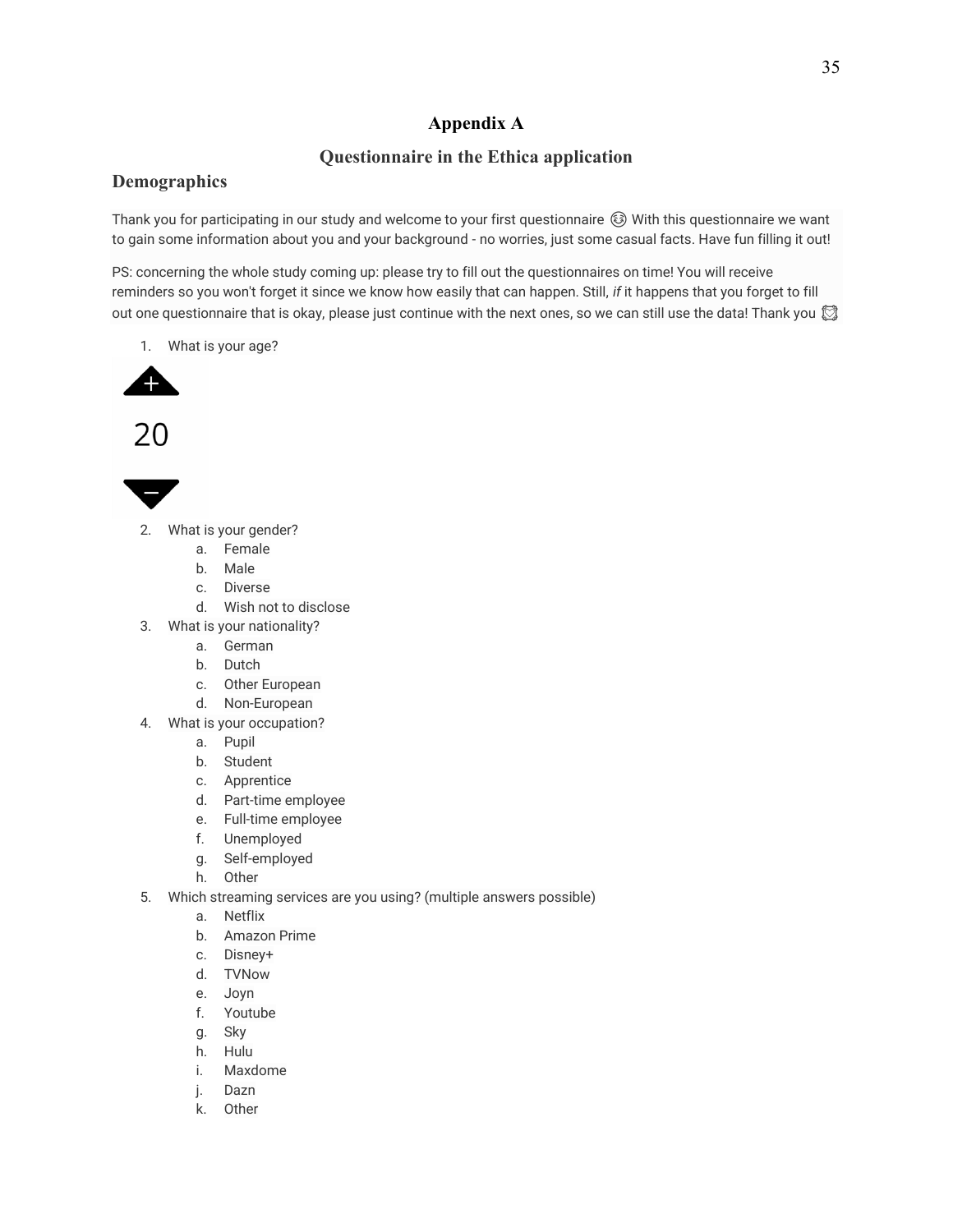l. I do not use streaming services

Great work! Thank you for your information, if you have a couple more minutes, please take a look at the baseline measurement. Thank you!

Reminder:

# Tell us something about you! Please fill out your first short questionnaire about your background

# **Baseline questionnaire**

Please fill out this questionnaire! Thank you!

This questionnaire only needs to be filled out **once**. We know this one is a bit longer than the others (it will take you around 10 minutes to fill it out) but please take your time and answer as honestly as possible. The daily questionnaires will take you **way less** time to fill out, we promise!

- 1. In the last month, how often have you been upset because of something that happened unexpectedly?
	- a. Never
	- b. Almost never
	- c. Sometimes
	- d. Fairly often
	- e. Very often
- 2. In the last month, how often have you felt that you were unable to control the important things in your life?
	- a. Never
	- b. ...
- 3. In the last month, how often have you felt nervous and "stressed"?
	- a. Never
	- b. ...
- 4. In the last month, how often have you felt confident about your ability to handle your personal problems?
	- a. Never
	- b. ...
- 5. In the last month, how often have you felt that things were going your way?
	- a. Never
	- b. ...
- 6. In the last month, how often have you found that you could not cope with all the things that you had to do?
	- a. Never
	- b. ...
- 7. In the last month, how often have you been able to control irritations in your life?
	- a. Never

b. ...

- 8. In the last month, how often have you felt that you were on top of things?
	- a. Never
	- $b<sub>1</sub>$
- 9. In the last month, how often have you been angered because of things that were outside of your control? a. Never
	- b. ...
- 10. In the last month, how often have you felt difficulties were piling up so high that you could not overcome them?
	- a. Never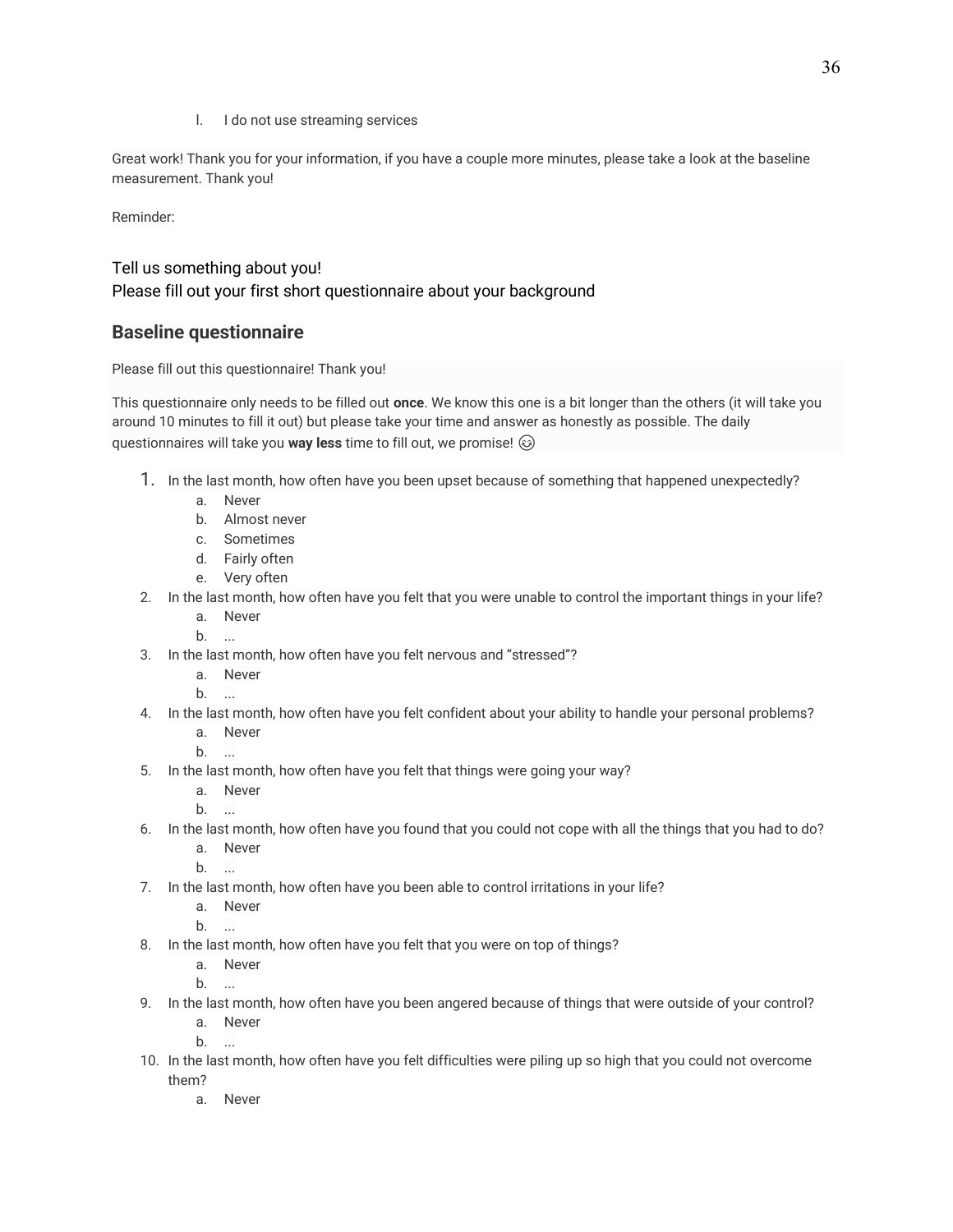- b. ...
- 11. I am relaxed most of the time
	- a. Very accurate
	- b. Moderately accurate
	- c. Neither inaccurate nor accurate
	- d. Moderately inaccurate
	- e. Very inaccurate
- 12. I seldom feel blue
	- a. Very accurate
	- b. ...
- 13. I get stressed out easily
	- a. Very accurate
	- b. ...
- 14. I worry about things
	- a. Very accurate
		- b. ...
- 15. I am easily disturbed
	- a. Very accurate
		- b. ...
- 16. I get upset easily
	- a. Very accurate
	- b. ...
- 17. I change my mood a lot
	- a. Very accurate
	- b. ...
- 18. I have frequent mood swings
	- a. Very accurate
	- b. ...
- 19. I get irritated easily
	- a. Very accurate
	- b. ...
- 20. I often feel blue
	- a. Very accurate
	- b. ...

Please indicate now, how often do you experience the following feelings:

- 21. I experience a general sense of emptiness.
	- a. None of the time
	- b. Rarely
	- c. Some of the time
	- d. Often
	- e. All of the time
- 22. There are plenty of people I can rely on when I have problems.
	- a. None of the time

b. ...

- 23. There are many people I can trust completely.
	- a. None of the time
	- b. ...
- 24. I miss having people around.
	- a. None of the time
	- b. ...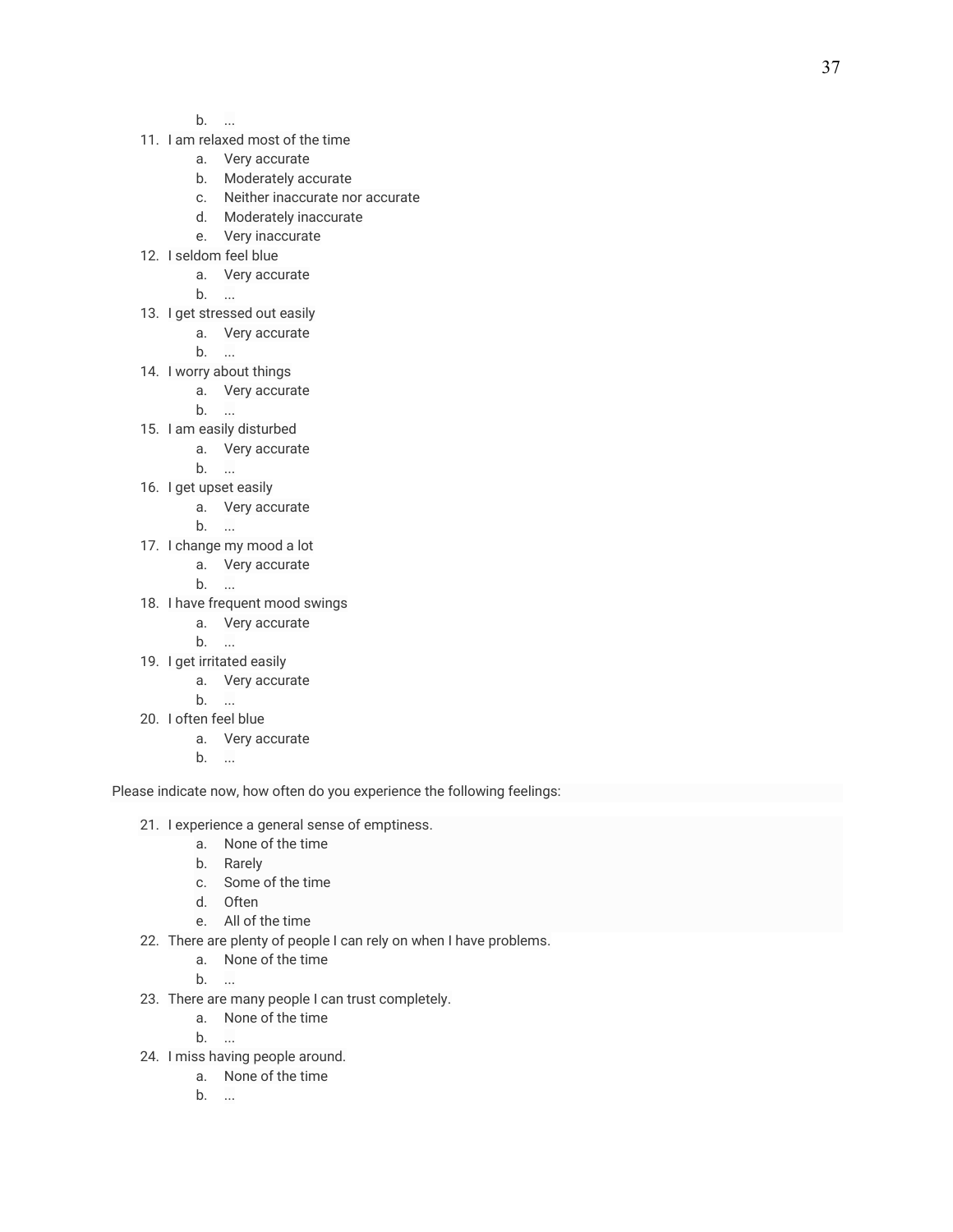- 25. There are enough people I feel close to.
	- a. None of the time
	- b. ...
- 26. I often feel rejected.
	- a. None of the time
	- b. ...
- 27. I fear others have more rewarding experiences than me.
	- a. Not at all true of me
	- b. Slightly true of me
	- c. Moderately true of me
	- d. Very true of me
	- e. Extremely true of me
- 28. I fear my friends have more rewarding experiences than me
	- a. Not at all true of me
	- b. ...
- 29. I get worried when I find out my friends are having fun without me.
	- a. Not at all true of me
	- b. ...
- 30. I get anxious when I don't know what my friends are up to.
	- a. Not at all true of me
	- b. ...
- 31. It is important that I understand my friends "in jokes".
	- a. Not at all true of me
	- b. ...
- 32. Sometimes, I wonder if I spend too much time keeping up with what is going on.
	- a. Not at all true of me
	- b. ...
- 33. It bothers me when I miss an opportunity to meet up with friends.
	- a. Not at all true of me
	- b. ...
- 34. When I have a good time it is important for me to share the details online.
	- a. Not at all true of me
	- b. ...
- 35. When I miss out on a planned get-together it bothers me.
	- a. Not at all true of me
	- b. ...
- 36. When I go on vacation, I continue to keep tabs on what my friends are doing.
	- a. Not at all true of me
	- b. ...
- You are almost done! Just a few questions more
	- 37. I am good at resisting temptations
		- a. Not at all like me
			- b. Not like me
			- c. Neutral
			- d. Like me
			- e. Very much like me
	- 38. I have a hard time breaking bad habits
		- a. Not at all like me
		- b. ...
	- 39. I am lazy
		- a. Not at all like me
		- b. ...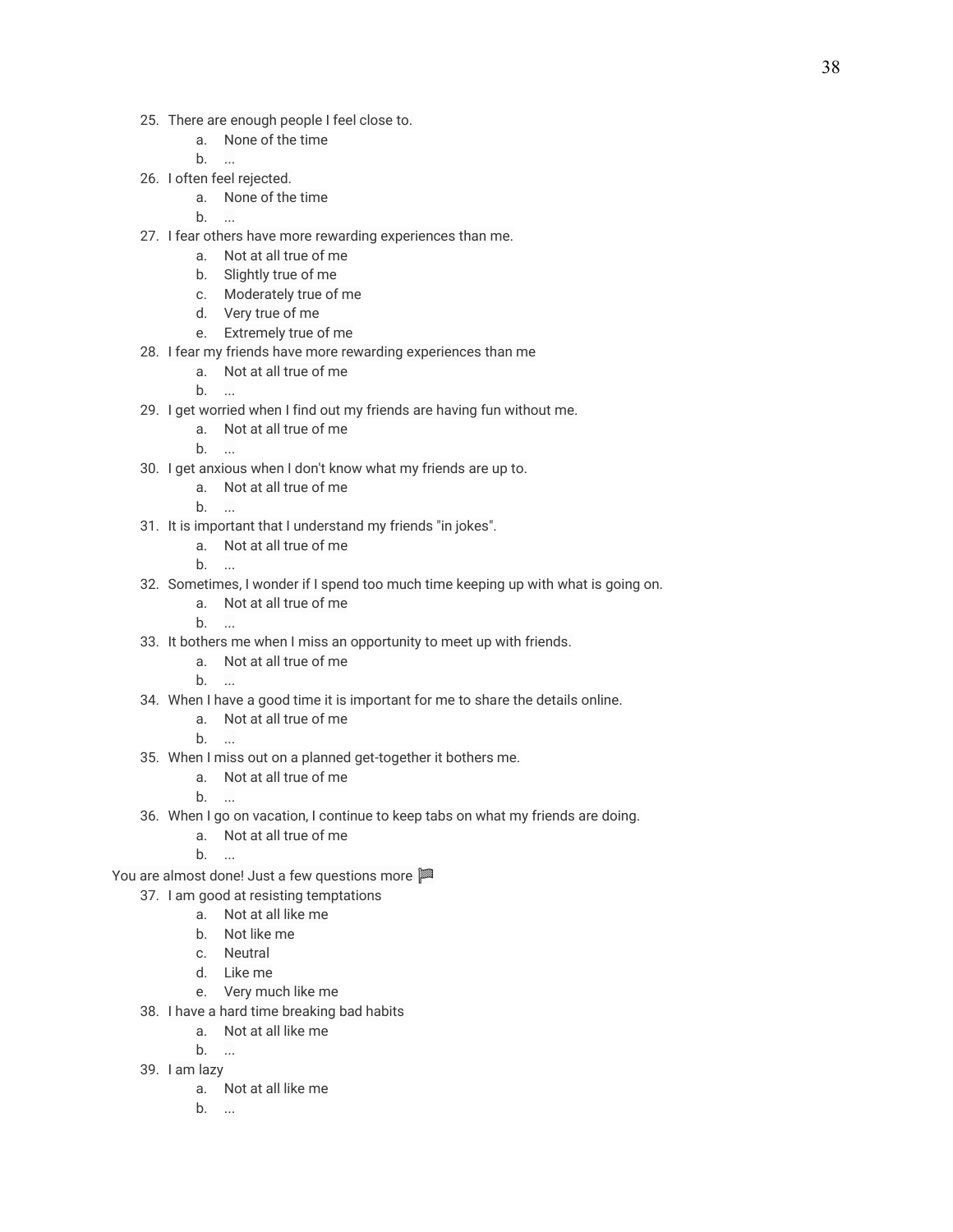- 40. I say inappropriate things
	- a. Not at all like me

b. ...

- 41. I do certain things that are bad for me, if they are fun
	- a. Not at all like me
	- b. ...
- 42. I refuse things that are bad for me.
	- a. Not at all like me
	- b. ...
- 43. I wish I had more self discipline
	- a. Not at all like me

b. ...

- 44. People would say that I have iron self discipline
	- a. Not at all like me
	- b. ...
- 45. Pleasure and fun sometimes keep me from getting work done
	- a. Not at all like me
	- b. ...
- 46. I needlessly delay finishing jobs, even when they're important.
	- a. Disagree
	- b. Slightly disagree
	- c. Neither disagree nor agree
	- d. Slightly agree
	- e. Agree
- 47. I postpone starting in on things I don't like to do.
	- a. Disagree
	- b. ...
- 48. When I have a deadline, I wait until the last minute
	- a. Disagree
	- b. ...
- 49. I delay making tough decisions.
	- a. Disagree
	- b. ...
- 50. I keep putting off improving my work habits.
	- a. Disagree
	- b. ...
- 51. I manage to find an excuse for not doing something.
	- a. Disagree
	- b. ...
- 52. I put the necessary time into even boring tasks, like studying.
	- a. Disagree
	- b. ...
- 53. I am an incurable time waster.
	- a. Disagree
	- b. ...
- 54. I'm a time waster now but I can't seem to do anything about it.
	- a. Disagree

b. ...

- 55. When something's too tough to tackle, I believe in postponing it.
	- a. Disagree
	- b. ...
- 56. I promise myself I'll do something and then drag my feet.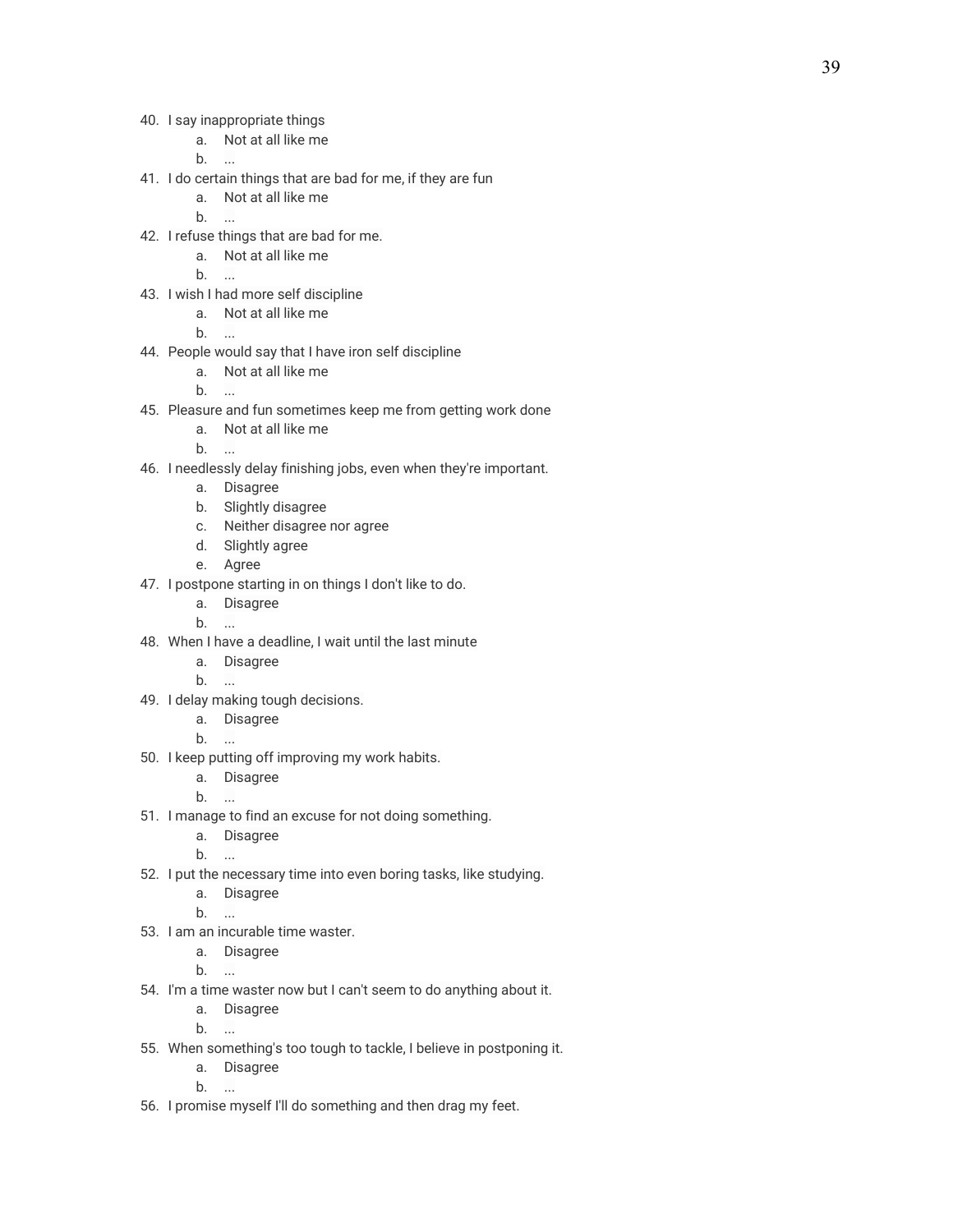- a. Disagree
- b. ...
- 57. Whenever I make a plan of action, I follow it.
	- a. Disagree
	- b. ...
- 58. Even though I hate myself if I don't get started, it doesn't get me going.
	- a. Disagree
	- b. ...
- 59. I always finish important jobs with time to spare.
	- a. Disagree
	- b. ...
- 60. I get stuck in neutral even though I know how important it is to get started.
	- a. Disagree
	- b. ...
- 61. Putting something off until tomorrow is not the way I do it.
	- a. Disagree
	- b. ...

YOU DID IT! We are proud of you, thank you so much for giving us your time  $\boxtimes$  See you again for the daily measurements and like we said, those are not as long as this questionnaire so please keep filling them out  $\odot$ 

Reminder: Please fill out the Baseline Questionnaire!

This one will take a bit longer than the others, still it would be great if you fill it out timely!

#### **Morning assessment**

We wish you a wonderful morning

Please take a moment to reflect and fill out this short questionnaire!

1. How **long** did you watch VOD services **yesterday**?

(If you did not watch a full hour, please just round up/off - e.g., if you watched more than 1 hour and 30 minutes please indicate 2 hours)

- a. I did not watch
- b. Less than 1 hour
- c. 1 hour
- d. 2 hours
- e. 3 hours
- f. 4 hours
- g. 5 hours
- h. More than 5 hours

2. How many **episodes** did you watch **yesterday**? (please set the number to 0 if you did not watch any episodes and please count all movies/documentaries you watched also as episodes)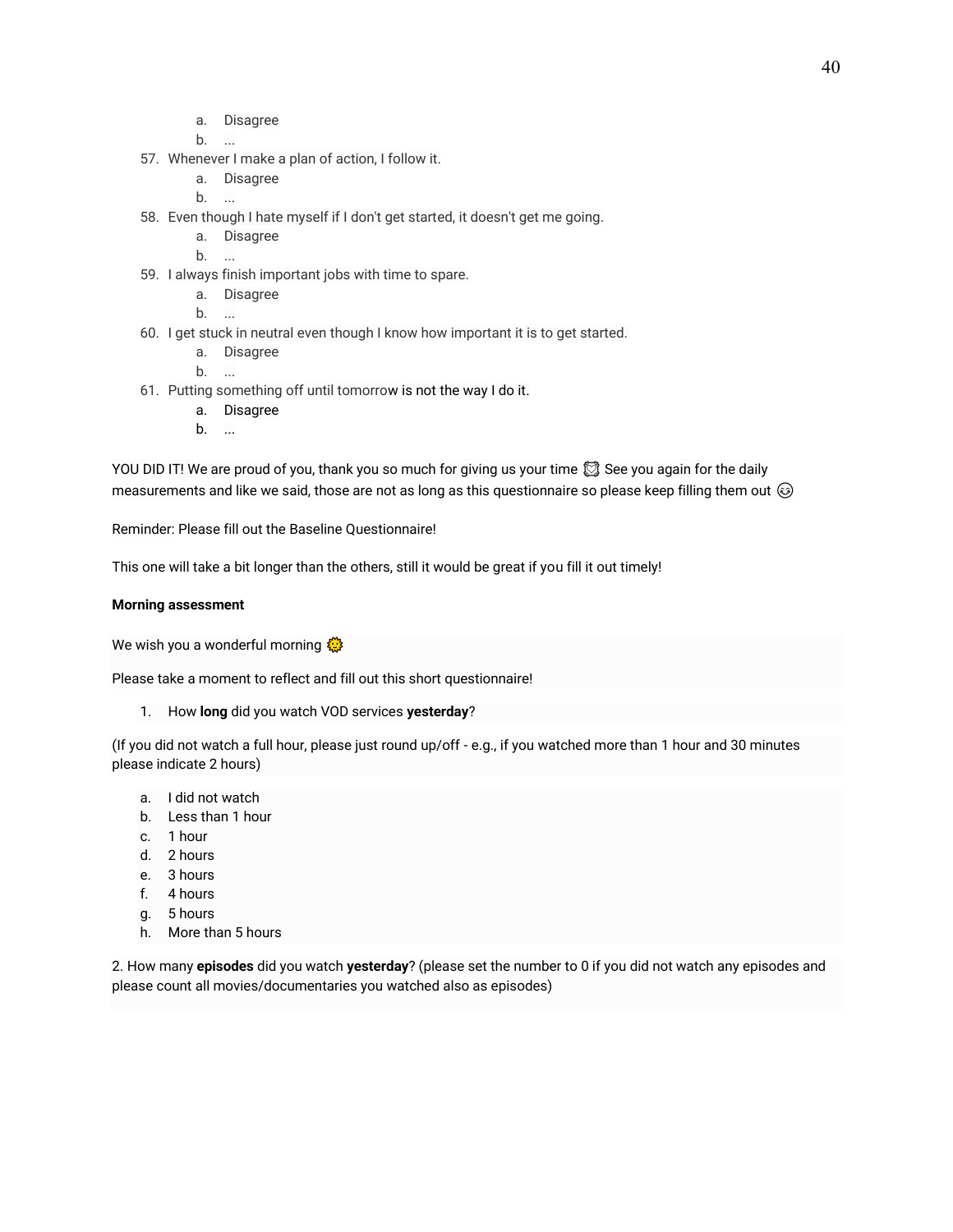



3. At what **time** did you start watching video-on-demand content **yesterday**?

(Multiple answers possible)

- a. Morning (6 a.m. 12 p.m.)
- b. Afternoon (12 p.m. 6 p.m.)
- c. Evening (6 p.m. 11 p.m.)
- d. Night (11 p.m. 6 a.m.)
- e. I did not watch VOD services

4. What were your **reasons** for watching? (multiple answers are also possible)

- a. Entertainment
- b. Boredom/nothing else to do
- c. Stress
- d. Interest/curiosity
- e. Escape from reality
- f. Escape from reality/Distraction
- g. Peer activity (watching with friends/family)
- h. Procrastination/Avoidance of responsibilities
- i. Information seeking
- j. Relaxation/Taking a break
- k. Loneliness
- l. Other
- m. I did not watch

#### 5. How many **hours** did you **sleep approximately**?





6. Last night, how would you rate your **quality of sleep**?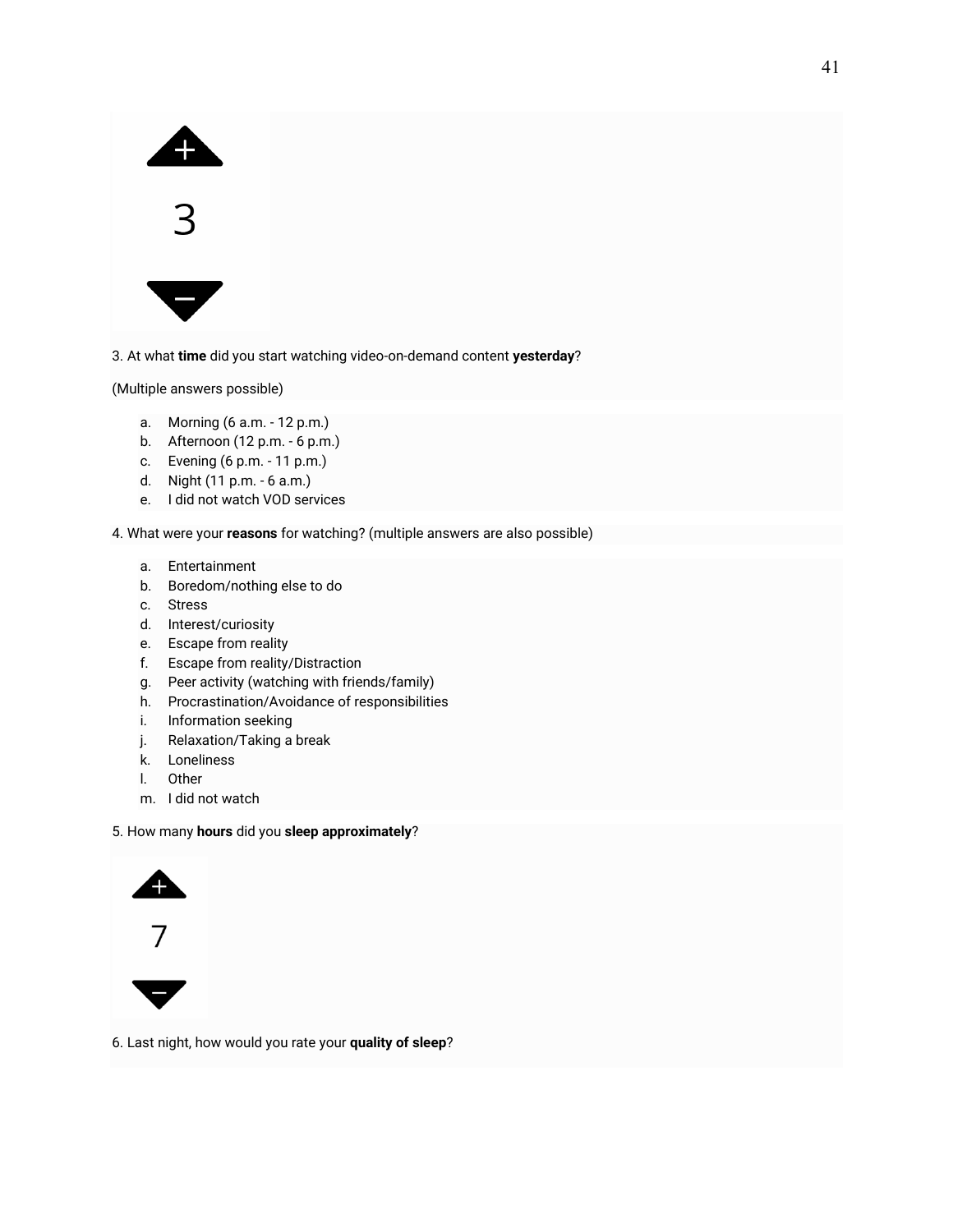

7. Did you eat a snack yesterday **after dinnertime**?

- a. Yes
- b. No
- c. I cannot remember

8. If you ate a snack yesterday during the evening, which **type(s) of snack(s)** did you eat? (Multiple answers possible)

- a. Chocolate, candy, cake, ice cream or something similar
- b. Chips, flips or something similar
- c. Fruit or vegetables or something similar
- d. Crackers, nuts, yogurt or something similar
- e. Other
- f. I cannot remember
- g. I did not eat a snack

#### What is your **current stress level**?



How **lonely** do you feel at the moment?

- a. Not at all
- b. Only a little
- c. To some extent
- d. Rather much
- e. Very much

That's already all we needed from you for now, see you in the evening.

Have a nice day!

Remider:

Please fill out the morning questionnaire

Sleepyhead you there? We are waiting for your responses  $\mathbb{Q}$ 

#### **Evening assessment**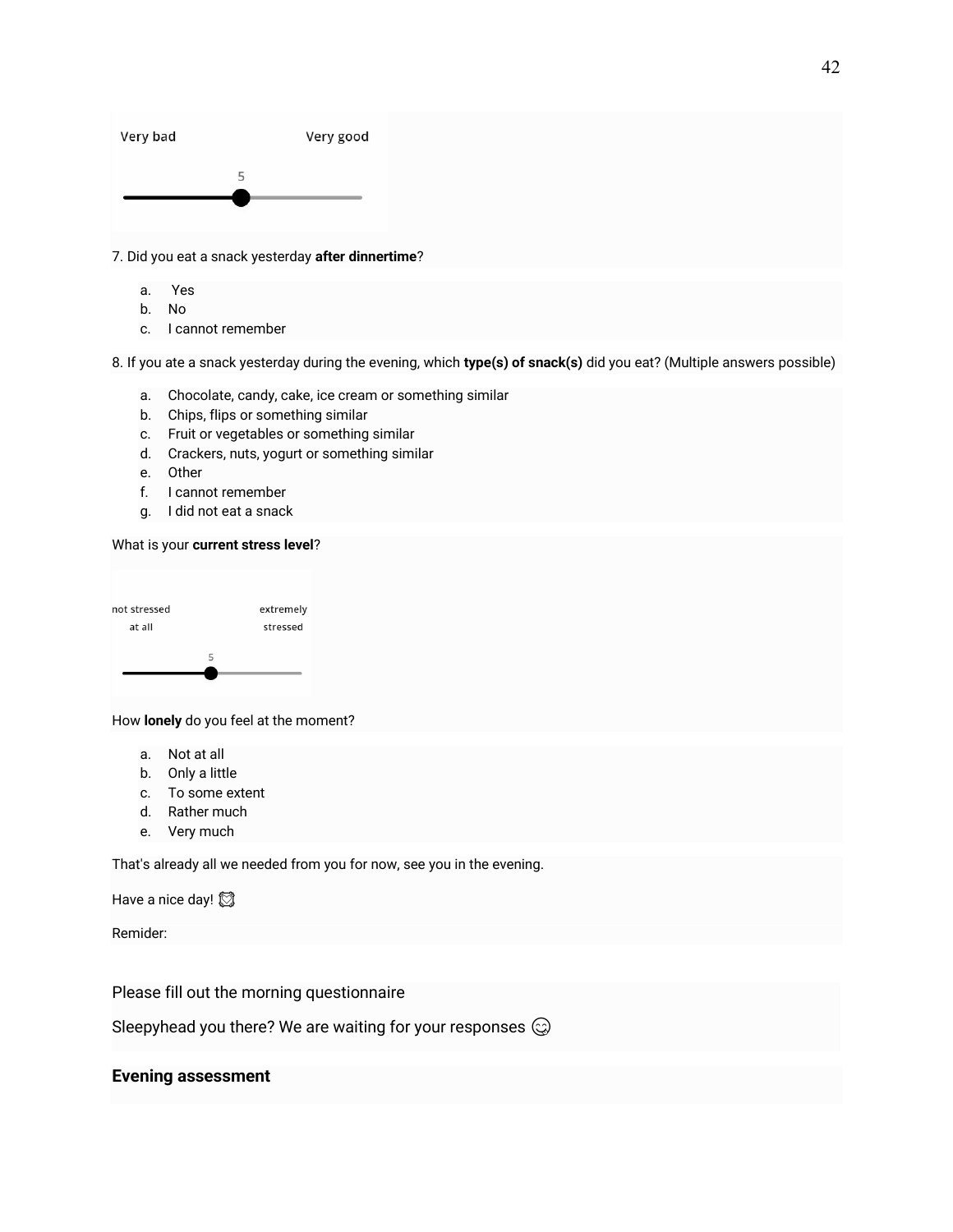Hello there again,

We hope you had a great day. Now it is time for your evening questionnaire! Please take a short moment and fill it out ✨

1. What is your **current stress level**?

| not stressed | extremely |
|--------------|-----------|
| at all       | stressed  |
|              |           |
| 5            |           |
|              |           |
|              |           |

- 2. I intentionally **delayed a task today** that is personally important to me, although it was unreasonable to put this task off.
	- a. Disagree
	- b. Slightly disagree
	- c. Neither disagree nor agree
	- d. Slightly agree
	- e. Agree
- 3. What **kind of planned task** did you delay?
	- a. Household (doing the dishes, cleaning the bathroom etc.)
	- b. Work (projects, phone calls, protocols etc.)
	- c. Education (learning for exam, preparation for lesson etc.)
	- d. Leisure activity (exercise, socializing, hobbies etc.)
	- e. Other
	- f. I did not delay any tasks
- 4. How **lonely** do you feel at the moment?
	- a. Not at all
	- b. Only a little
	- c. To some extent
	- d. Rather much
	- e. Very much
- 5. Do you experience the **fear of missing out**?



That's already everything we need from you right now Have a good night, we will see you tomorrow in the morning xx

Reminder:

Are you forgetting something? Please fill out the evening questionnaire!

Tick tock - the time is running out  $\oslash$  Take a short moment to fill out the questions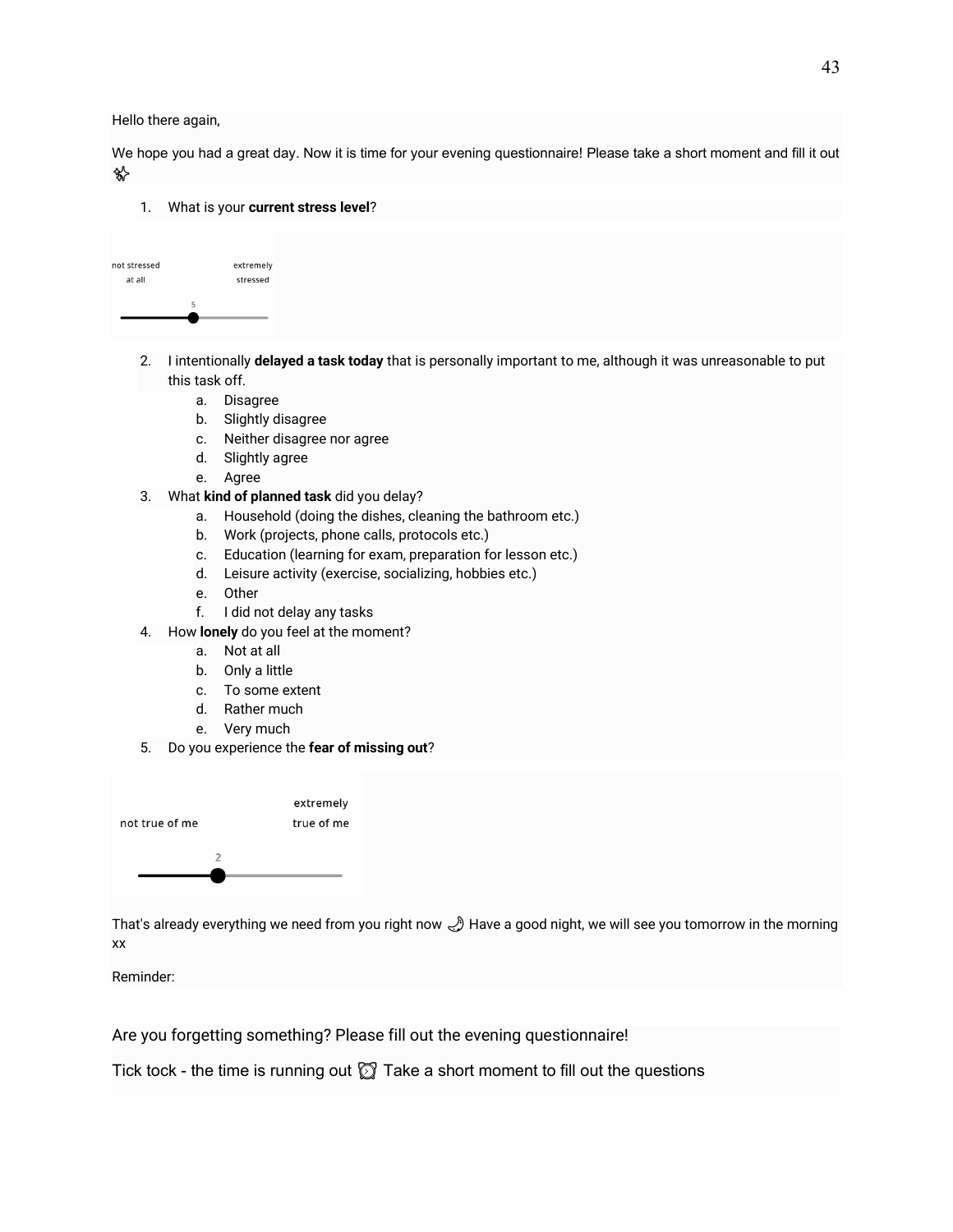# **Appendix B**

# **Invitation Email**

<span id="page-44-0"></span>Dear Participant,

Thank you very much for taking your time and supporting us with our bachelor thesis study! We will tell you everything you need to know before you can get started.

Overall, the aim of the study is to have a look at video on demand (VOD) watching behaviour and health related concepts. With the help of our questionnaires, we would like to gain more insights into your viewing behaviour over the next 14 days.

As of today, we would kindly like to ask you to download the **Ethica Data** app for either your Android or IOS smartphone. You will use this app on a daily basis to answer our little questionnaires and help us gather data.

Once you downloaded the app and created an account with your mail address, you can click on **Join Study** and enter the following code:

# **1712**

And just like that you are part of our research!

To get started we would like to ask you to read our consent form and indicate whether you like to participate or not. After that you are done for today! **Tomorrow** you will receive your **first two questionnaires**, remember that these might take a little bit longer as these are baseline questionnaires. You probably will need 10 – 15mins to answer them. **After that**, you will receive a morning and an evening questionnaire for the next 14 days. These questionnaires are really short and will take you approximately 3mins in total to complete.

That is all you need to know! We would like to thank you again and wish you a lot of fun answering the questions.

Maybe you can even find out more about yourself!

Your dedicated psychology researchers,

Christine, Naomi, Lara, Annika, Celine and Jeremy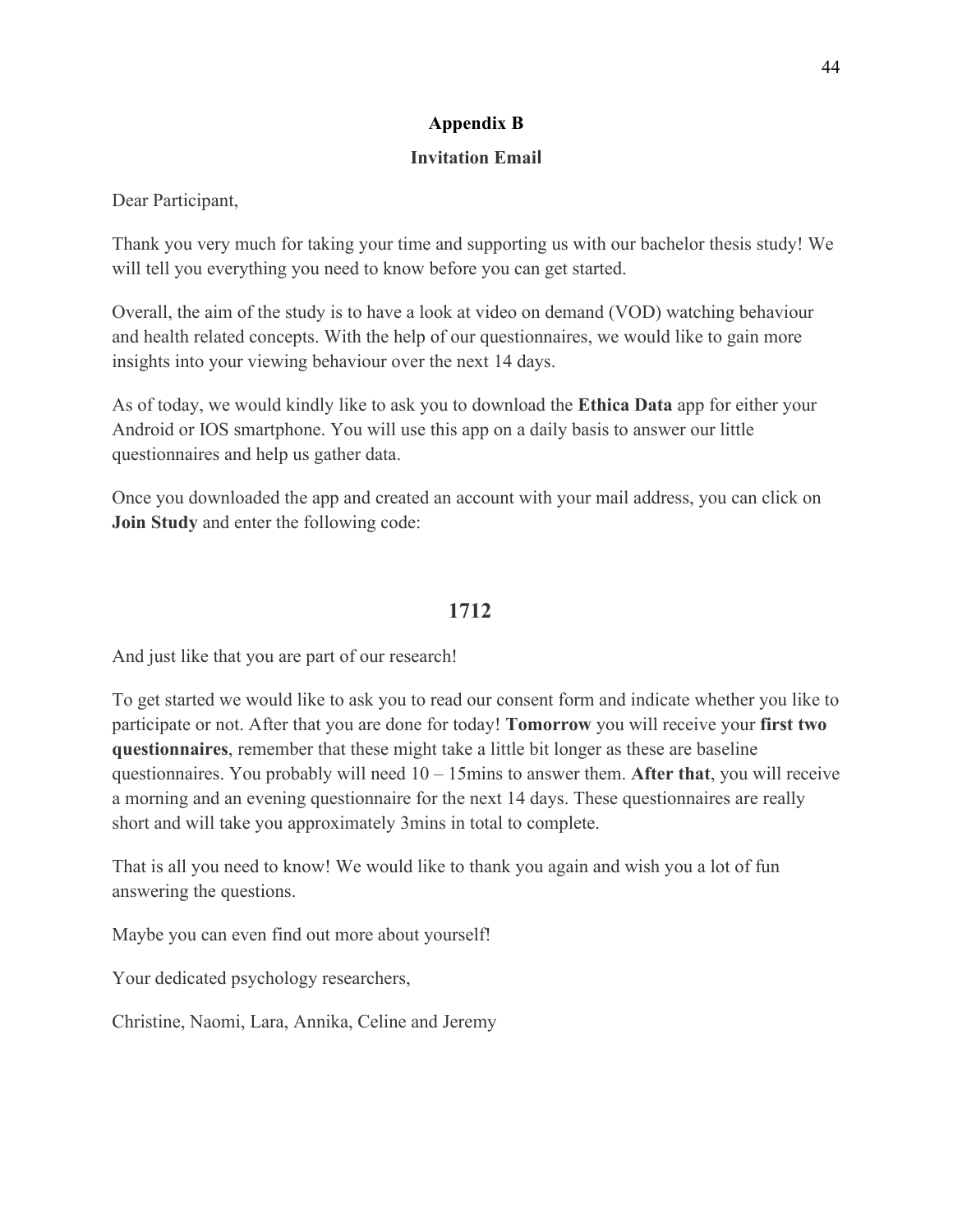### **Appendix C**

#### **Informed Consent**

<span id="page-45-0"></span>Welcome to our study about video-on-demand (VOD) watching behaviour!

Thank you for your time and support! Please read the following information carefully.

The aim of this research is to explore the relation between VOD watching and (mental) healthrelated variables. With your participation in this research you will help to make a contribution to the scientific knowledge of VOD watching behaviour.

You can participate in this study if you are at least 16 years old and proficient in English. Ethica is used over a 14-day period to respond to short questionnaires on a daily basis. Please make sure that the notifications on your device for the application (Ethica) are turned on. This facilitates you to answer the questions in the predetermined time frame.

At the start of the study, you will be asked to fill out a baseline questionnaire with questions about demographics, and personality traits. This questionnaire will take around 10 minutes to fill out. From the 5<sup>th</sup> of April, you will be asked to fill out a short questionnaire twice a day. The questionnaire will be around 5 minutes and the questions asked are about your mood, behavior and feelings.

This research is not expected to pose any risks. One side effect that can occur is that you might be more aware of your daily mood, behavior, and feelings. The participation in this study is voluntary. If you wish to withdraw from this research, you can do so at any time without giving a reason.

All your answers will be treated confidentially. Therefore, all personal data (e.g., e-mail, age, gender, etcetera) will be anonymized and will not be published and/or given to a third party.

The study has been approved by the Ethics Committee of the University of Twente, and is thus compliant with internationally recognised guidelines on ethical research.

If any questions or concerns arise before, during or after your participation, do not hesitate to contact the researchers: